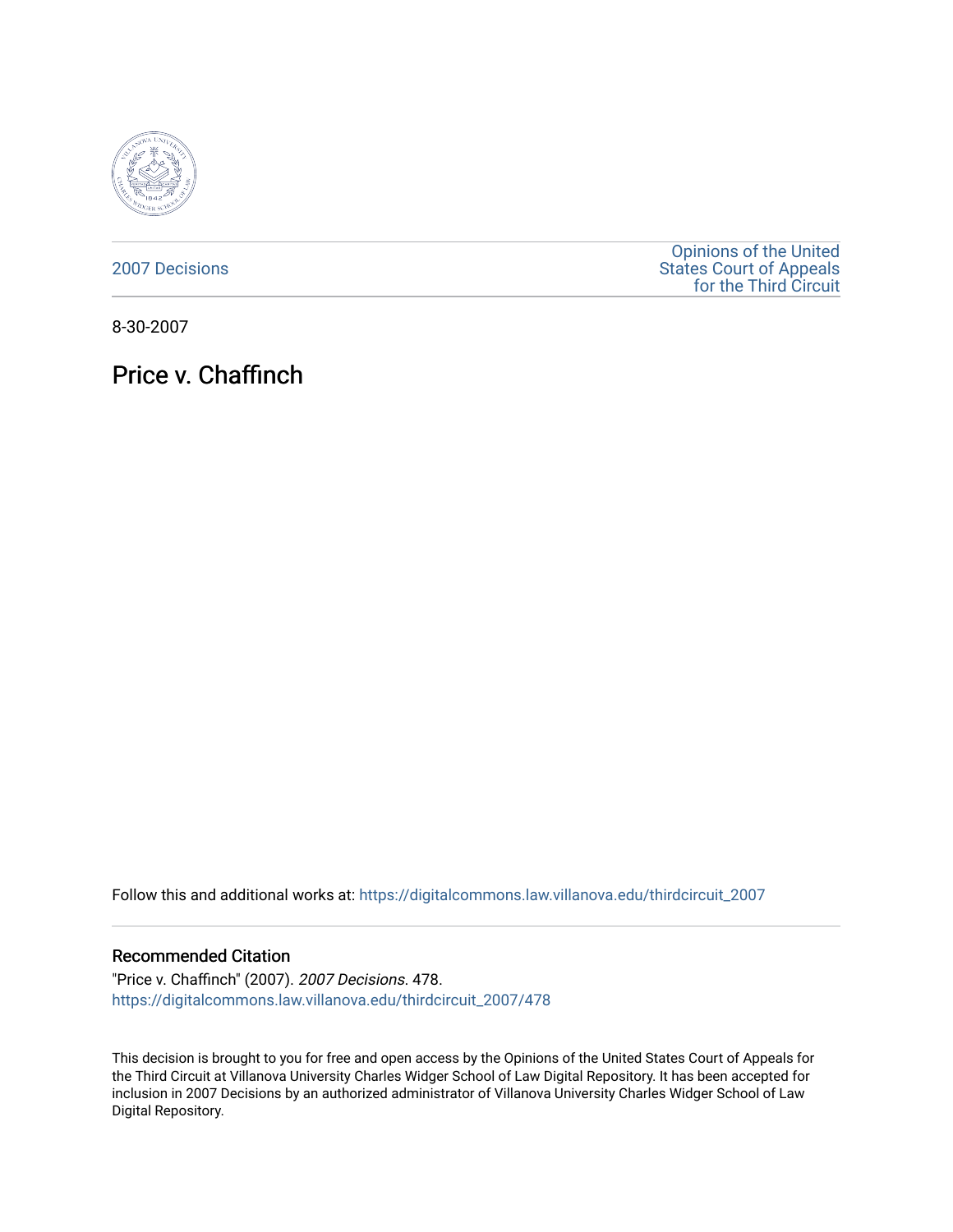#### PRECEDENTIAL

# THE UNITED STATES COURT OF APPEALS FOR THE THIRD CIRCUIT

Case No: 06-4086

\*SERGEANT CHRISTOPHER D. FORAKER, individually and in his official capacity as Superintendent of the Delaware State Police

v.

## COLONEL L. AARON CHAFFINCH; LIEUTENANT COLONEL

THOMAS F. MACLEISH, individually and in his official capacity as Deputy Superintendent of the Delaware State Police; DAVID B. MITCHELL, in his official capacity

as

Secretary of the Department of Safety and Homeland Security of the State of Delaware; DIVISION OF STATE POLICE DEPARTMENT OF SAFETY AND HOMELAND SECURITY STATE OF DELAWARE

(D.C. Civil No. 04-cv-01207)

CORPORAL B. KURT PRICE; CORPORAL WAYNE WARREN \*SERGEANT CHRISTOPHER D. FORAKER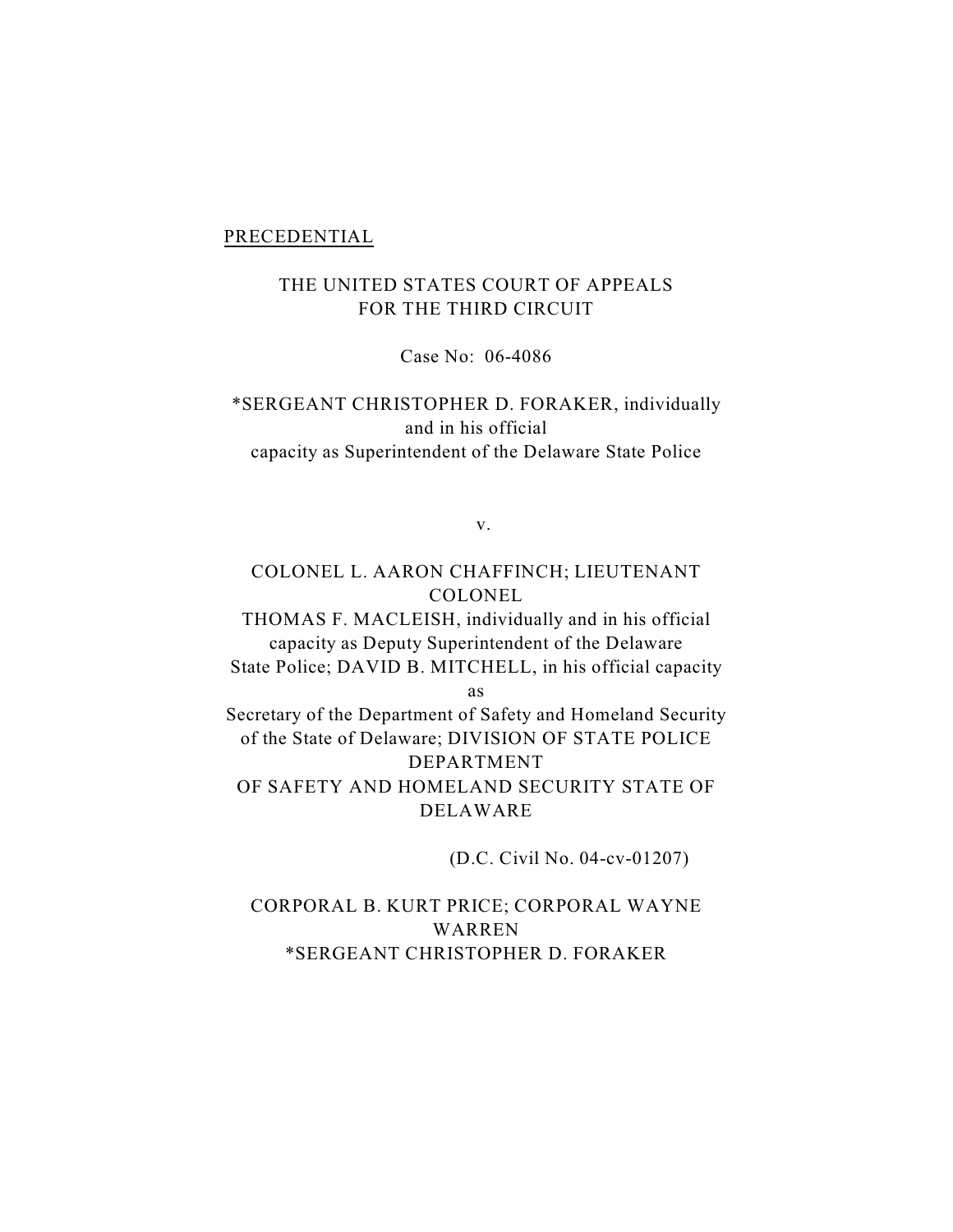COLONEL L. AARON CHAFFINCH, individually and in his official capacity as Superintendent of the Delaware State Police; LIEUTENANT COLONEL THOMAS F. MACLEISH, individually and in his official capacity as Deputy Superintendent of the Delaware State Police; DAVID B. MITCHELL, in his official capacity as the Secretary of the Department of Safety and Homeland Security of the State of Delaware; DIVISION OF STATE POLICE, DEPARTMENT OF SAFETY AND HOMELAND SECURITY, STATE OF DELAWARE

(D.C. Civil No. 04-cv-00956)

 B. Kurt Price, Wayne Warren, \*Christopher D. Foraker, Appellants

\*Dismissed Per the Court's Order of 11/7/06

\_\_\_\_\_\_\_\_\_\_\_\_\_\_\_\_\_\_\_\_\_

On Appeal from the United States District Court for the District of Delaware District Court Nos.: 04-cv-1207, 04-cv-0956 District Judge: The Honorable Gregory M. Sleet

\_\_\_\_\_\_\_\_\_\_\_\_\_\_\_\_\_\_\_\_\_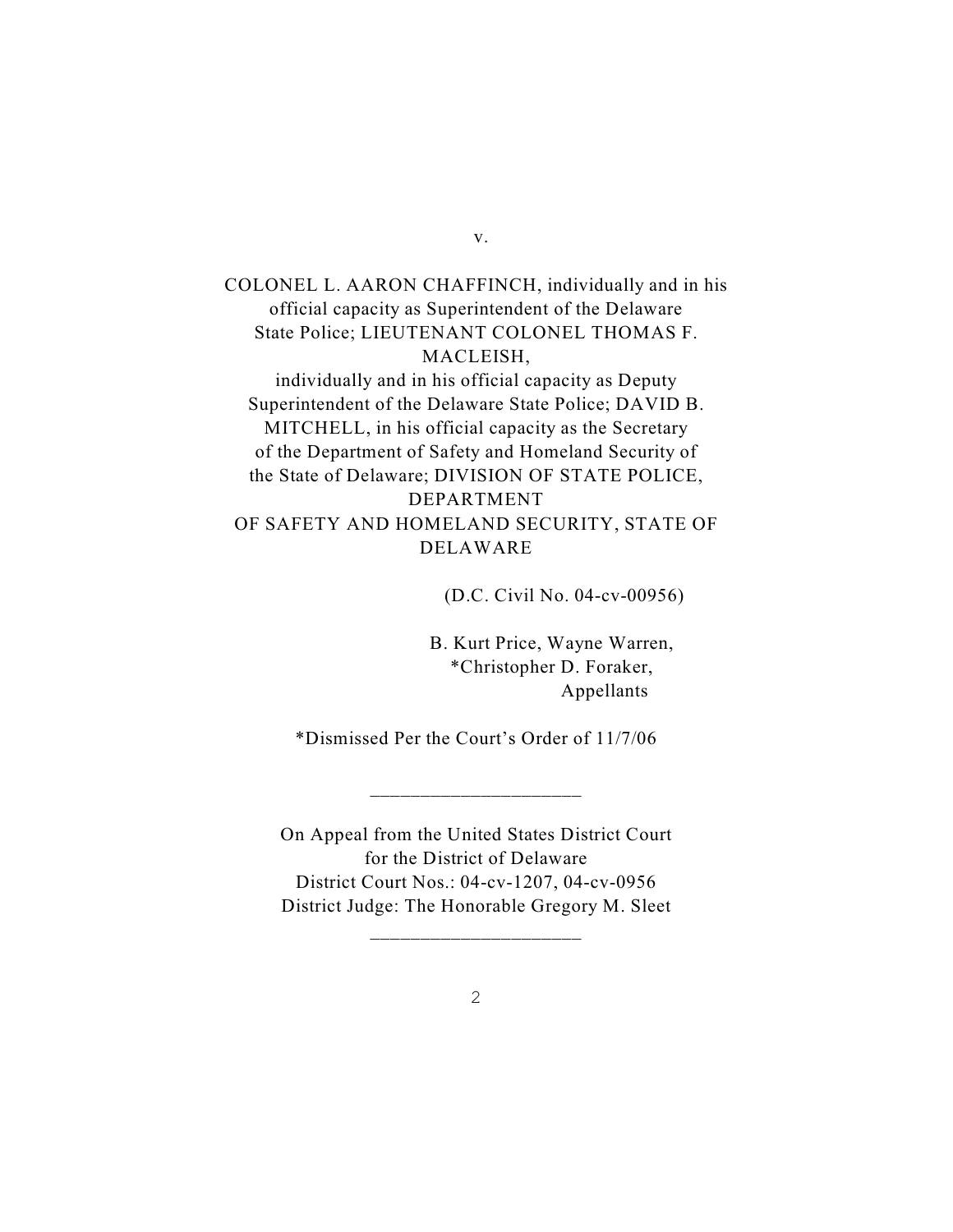### Argued June 8, 2007

Before: SMITH and GREENBERG, *Circuit Judges,* and POLLAK, *District Judge*\*

(Filed: August 30, 2007 )

Counsel: Martin D. Haverly Thomas S. Neuberger Stephen J. Neuberger (argued) The Neuberger Firm 2 East 7th Street, Suite 302 Wilmington, DE 19801 *Counsel for Appellants*

Edward T. Ellis (argued) Carmon M. Harvey Montgomery, McCracken, Walker & Rhoads 123 South Broad Street Philadelphia, PA 19109 *Counsel for Appellees*

## OPINION OF THE COURT

\_\_\_\_\_\_\_\_\_\_\_\_\_\_\_\_\_\_\_\_\_

The Honorable Louis H. Pollak, Senior District Judge for \* the United States District Court for the Eastern District of Pennsylvania, sitting by designation.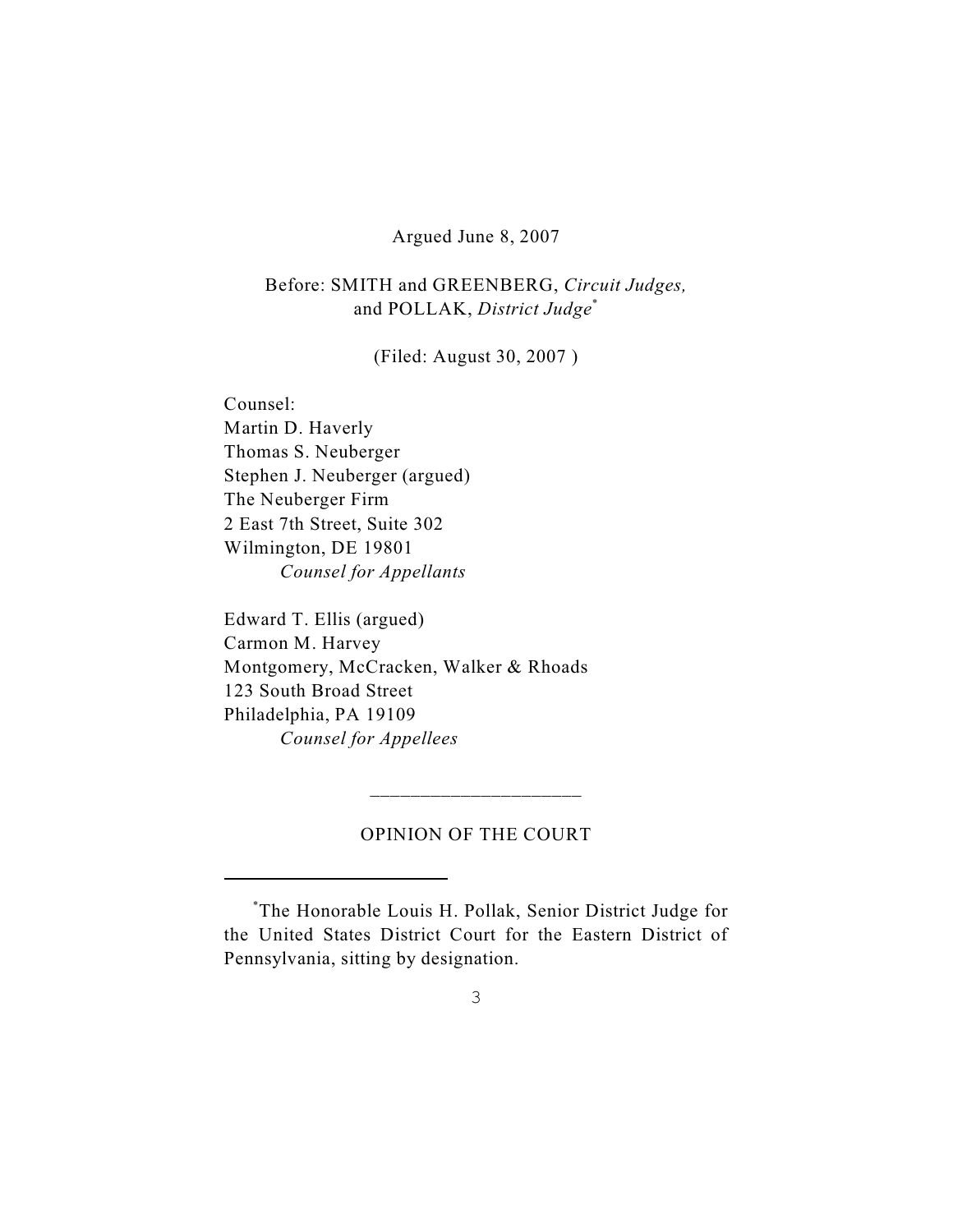SMITH, *Circuit Judge*.

Appellants Corporal B. Kurt Price and Corporal Wayne Warren, both former Delaware State Troopers and instructors in the Delaware State Police Firearms Training Unit, appeal from the District Court's grant of judgment as a matter of law pursuant to Federal Rule of Civil Procedure 50(b). Price and Warren present two principal issues for review: (1) whether the activities they engaged in were protected by the Petition Clause, and (2) whether their speech is protected after the Supreme Court's decision in *Garcetti v. Ceballos*, --- U.S. ---, 126 S. Ct. 1951 (2006). We will affirm the judgment of the District Court.

\_\_\_\_\_\_\_\_\_\_\_\_\_\_\_\_\_\_\_\_\_

I.

The origins of this case date to September 1998, when the Delaware State Police ("DSP") opened an indoor firing range in Smyrna, Delaware. The range became the locus of operations for the Firearms Training Unit ("FTU"), the unit to which Price and Warren were assigned as instructors during the time period relevant to this case. The range and those who used it encountered a number of difficulties from the outset, including problems with the heating, ventilation, and air conditioning ("HVAC") system.

Price and Warren were long-term members of the DSP at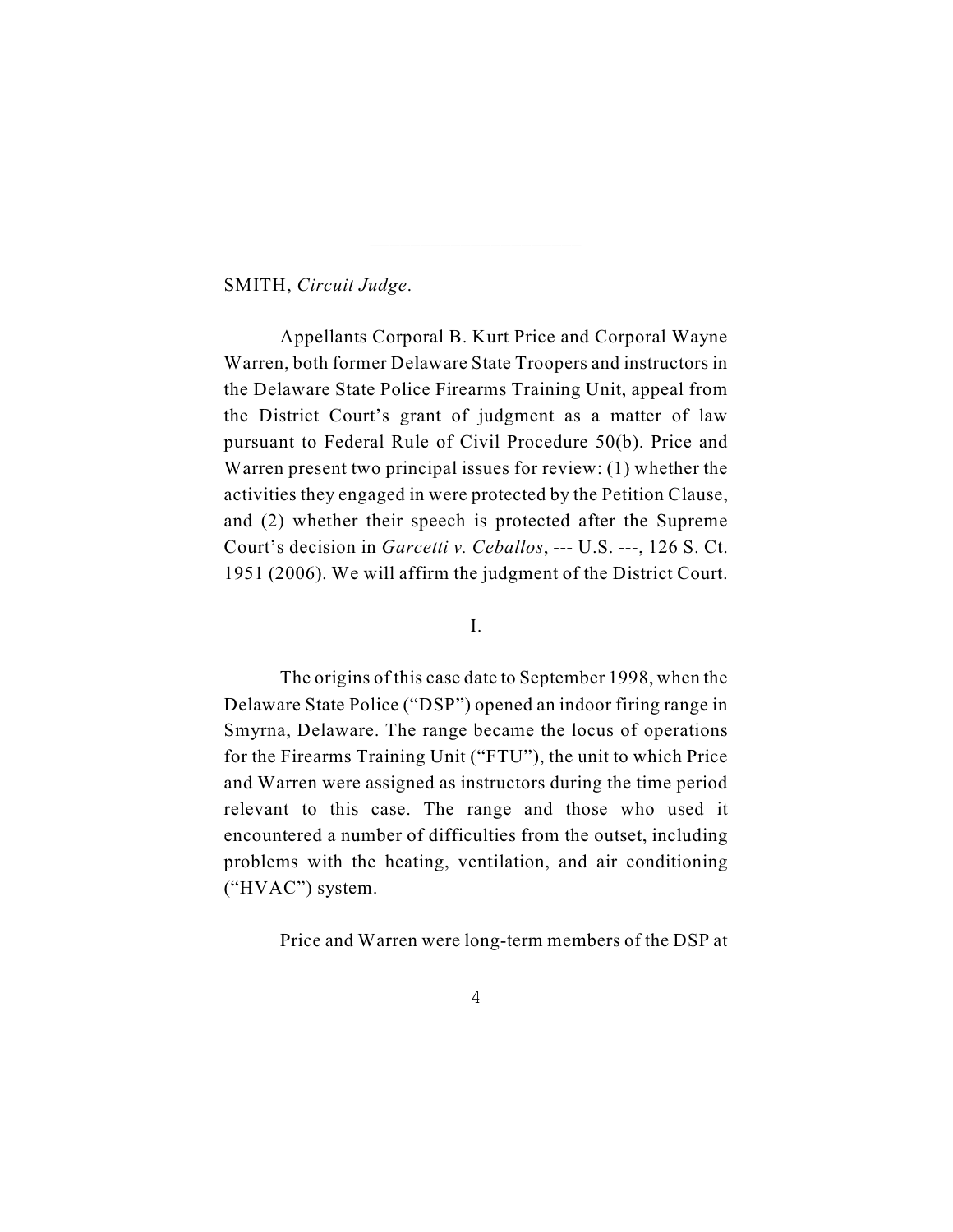the time of the events giving rise to this case. Price had been part of the FTU since 1996 and Warren had been assigned to the unit in 2001. Sergeant Christopher Foraker was the Section Chief of the FTU from August 1, 2001 through April 8, 2002, at which point he was moved to another unit. Foraker sued Colonel L. Aaron Chaffinch on April 24, 2002 for First Amendment retaliation, and won a jury verdict in his favor. The parties later agreed that Foraker would be reinstated to his position with the FTU and that the monetary judgment against Chaffinch would be vacated. Foraker returned to the firing range on December 1, 2003.

Price, Warren, and Foraker considered the range conditions intolerable, and were specifically concerned with health and safety issues there. The HVAC system did not work properly, the bullet trap was malfunctioning, and officers and students at the range were suffering the physical manifestations of contamination, including elevated levels of heavy metals in their blood. Foraker sent a number of e-mails regarding the deteriorating conditions at the range to his superiors, including Lieutenant Colonel Thomas F. MacLeish, Captain Greg Warren, and Lieutenant Ralph Davis. In an e-mail dated December 19, 2003 he explained that, due to a broken drive chain and damaged sprocket on the conveyor, the dredging system had been brought to a complete stop. He also outlined concerns about Price's and Warren's elevated blood levels.

In early December, Price, Warren, and Foraker decided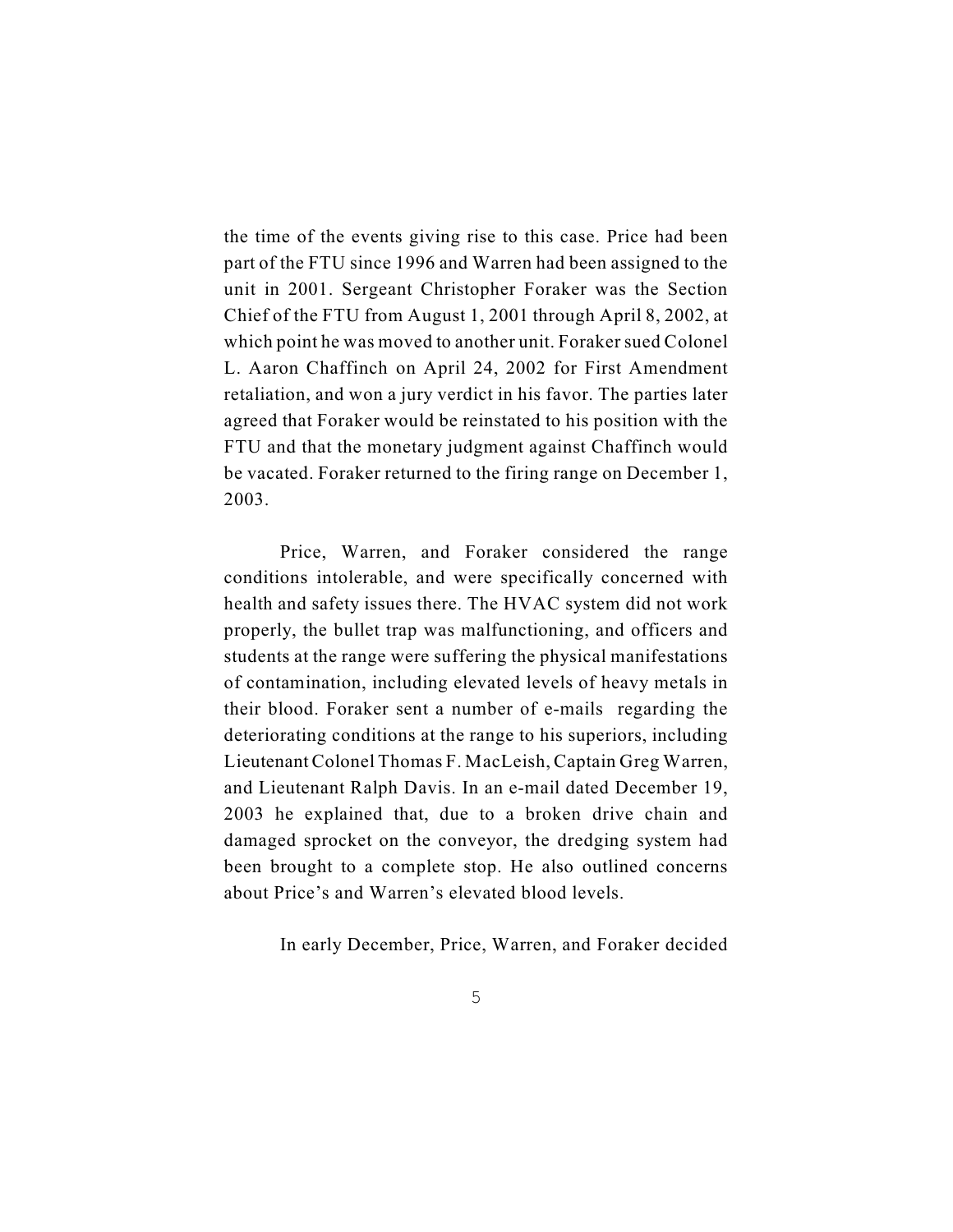to suspend certain bullet trap maintenance because they considered carrying it out to be unsafe. At trial, Warren explained that their objective was to limit their exposure to lead and other unsafe metals. They continued to perform other forms of range maintenance, including removal of spent casings and trash. The three men had meetings to discuss the range with MacLeish, Captain Greg Warren, and the Division of Facilities Management. In March 2004, the DSP closed the range.

Following the closing of the range, the State Auditor reviewed the issues surrounding the closing. Price, Warren, and Foraker met with the Auditor on May 12, 2004. Their attorney later read their statements to the Auditor, verbatim, to the Delaware State News, a local newspaper. As troopers, Price, Warren, and Foraker were not permitted to speak to the press without the approval of superior officers. On May 13, 2004, they were ordered to submit to a hearing examination to determine whether they were fit for duty. On June 25, 2004, Price and Warren were placed on light duty. On August 19, 2004, Price, Warren, and Foraker filed this action.<sup>1</sup> Price, Warren, and Foraker amended their complaint on October 14, 2005 to include the two counts at issue here. Count One of the amended

Foraker also filed a separate action on August 30, 2004 under 42 U.S.C. § 1983, which was consolidated with this suit for discovery purposes only on February 1, 2005. Foraker's independent action settled and was dismissed on October 11, 2006.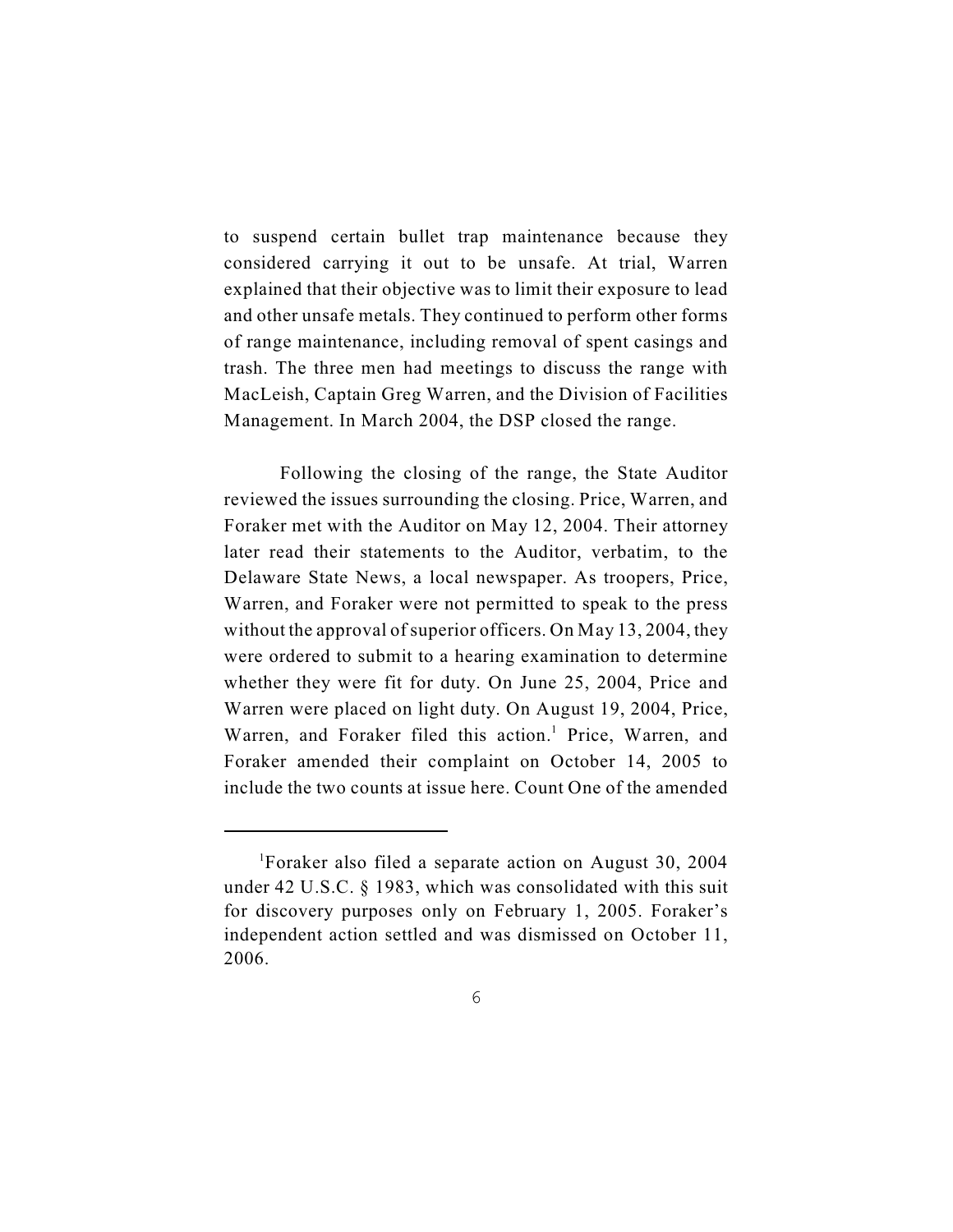complaint alleged a violation of the plaintiffs' Free Speech rights, and Count Two alleged Petition Clause violations. Price and Warren retired from the DSP on April 7, 2006.

During discovery, Price, Warren, and Foraker sought to discover e-mail messages stored on Chaffinch's hard drive. Chaffinch retired in May 2005. Pursuant to routine DSP procedure, a technician at the DSP re-imaged the hard drive, destroying any messages saved there. The plaintiffs requested default judgment or an adverse inference instruction on the basis of spoliation of evidence. The District Court denied both motions.

Trial began on May 15, 2006. The District Court charged the jury on May 30, 2006, the same day that the Supreme Court decided *Garcetti v. Ceballos*. The next day, the jury returned a verdict for Price, Warren, and Foraker.

After the District Court entered judgment on the verdict for Price, Warren, and Foraker, appellees Chaffinch, MacLeish, David Mitchell, and the DSP ("DSP defendants") moved for judgment as a matter of law under Federal Rule of Civil Procedure 50(b). On August 14, 2006, the District Court granted the motion. The Court held that the First Amendment Speech and Petition Clauses did not protect Price and Warren because their reports up the DSP chain of command and statements to the Auditor were part of their official duties as Troopers and they had been ordered to cooperate. The Court denied the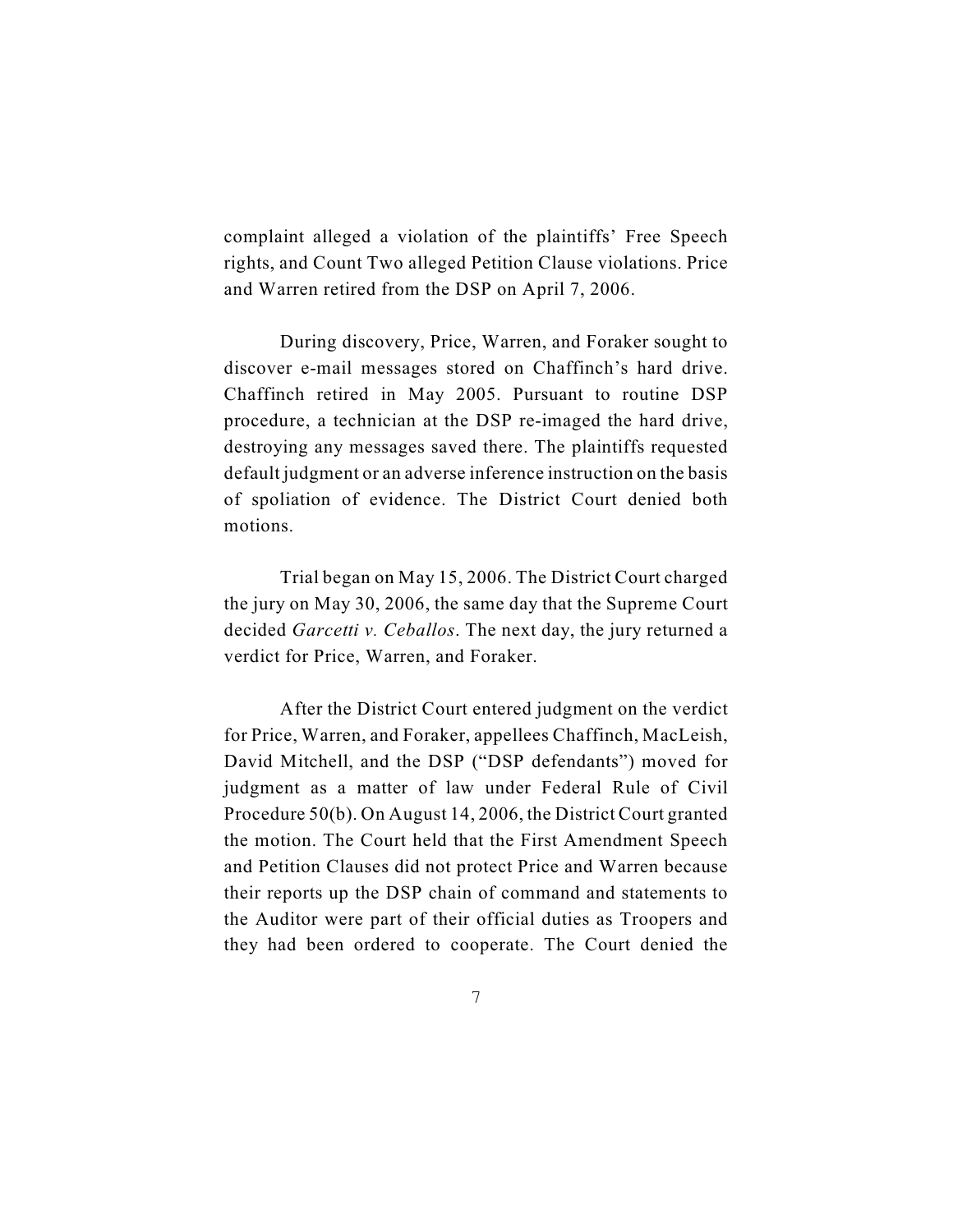motion of Price, Warren, and Foraker to amend the complaint to conform to the evidence at trial under Rule 15(b). Foraker settled with the DSP defendants shortly after the filing of this appeal, and the District Court entered an order of dismissal of his claims on October 11, 2006.

#### II.

The District Court had subject matter jurisdiction under 28 U.S.C. § 1331. This Court has jurisdiction pursuant to 28 U.S.C. § 1291. We exercise plenary review over the grant of a Rule 50(b) motion for judgment as a matter of law. *DiBella v. Borough of Beachwood*, 407 F.3d 599, 601 (3d Cir. 2005). In evaluating the grant of judgment as a matter of law, "we must look at the evidence in the light most favorable to ... the verdict winner[s], and draw all reasonable inferences in [their] favor." *Sheridan v. E.I. DuPont de Nemours and Co.*, 100 F.3d 1061, 1072 (3d Cir. 1996). In *Lightning Lube, Inc. v. Witco Corp.*, 4 F.3d 1153 (3d Cir. 1993), we explained that "although the court draws all reasonable and logical inferences in the nonmovant's favor, we must affirm an order granting judgment as a matter of law if, upon review of the record, it is apparent that the verdict is not supported by legally sufficient evidence." *Id.* at 1166.

#### III.

Price and Warren assert that their actions in bringing the problems at the firing range to the attention of the government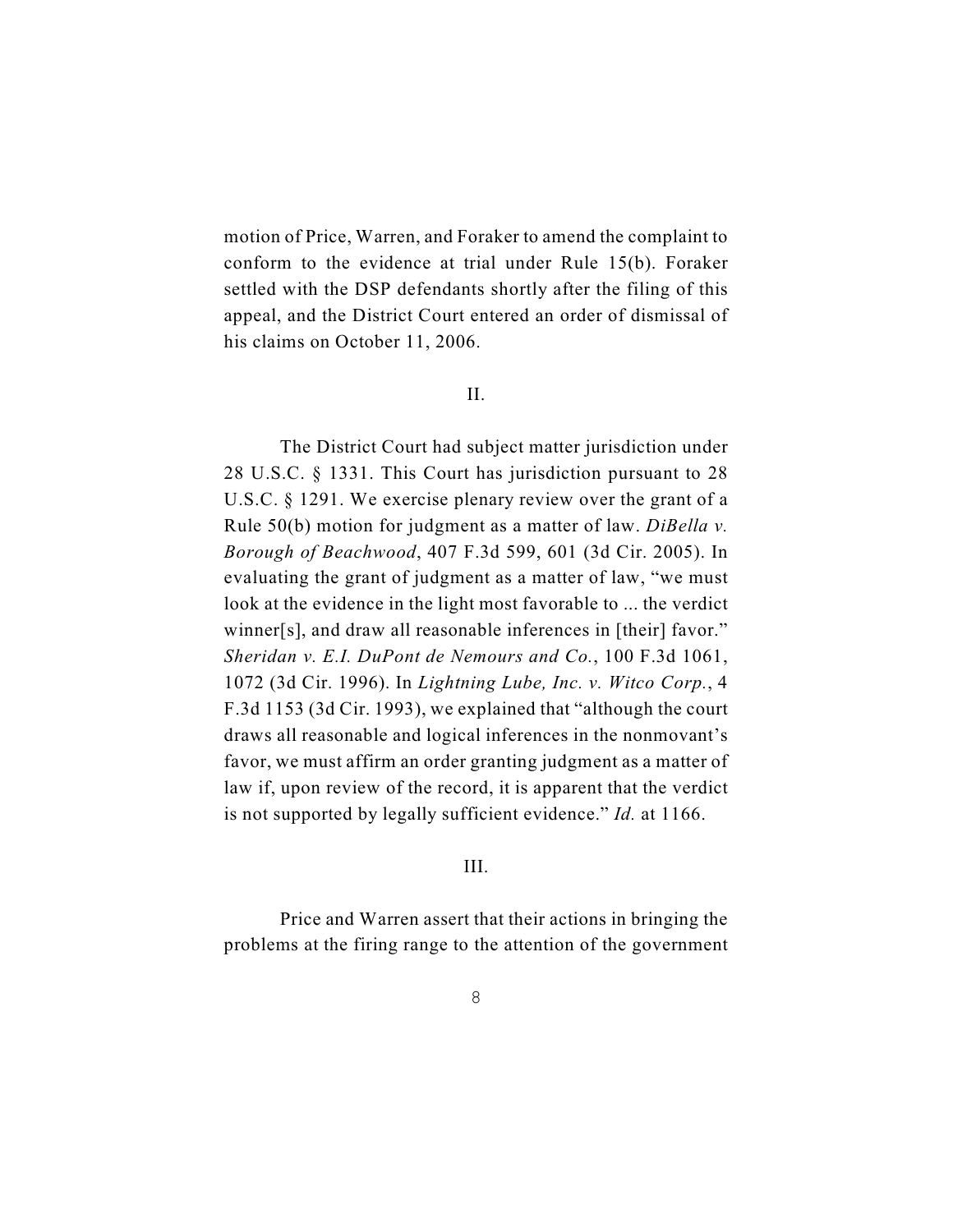constitute protected petitioning activity under the First Amendment. In their amended complaint, they alleged that they suffered adverse employment action as a result of their petitions to the government for redress of grievances. The Petition Clause provides that "Congress shall make no law ... abridging ... the right of the people peaceably to assemble, and to petition the government for a redress of grievances." U.S. CONST. amend. I, cl. 6. The first question for our review is whether Price and Warren's expressions are petitions within the meaning of the First Amendment.

The history of the Petition Clause is instructive. Petitions were first utilized in America during the colonial era, when colonists petitioned the colonial assemblies for resolution of private disputes as well as for legislative action. *See* Stephen A. Higginson, Note, *A Short History of the Right to Petition Government for the Redress of Grievances*, 96 YALE L.J. 142, 144-55 (1986). By the time the Framers penned the First Amendment and the states ratified the right of people to petition the government, petitioning was already a firmly established–and highly valued–right in the common law tradition, and one that included the right to governmental consideration of the petition. *See id.* at 155-56 & n.92 (quoting the Declaration of Independence: "In every stage of these Oppressions We have Petitioned for Redress in the most humble terms: Our repeated Petitions have been answered only by repeated injury."); *see also* James E. Pfander, *Sovereign Immunity and the Right to Petition: Toward a First Amendment*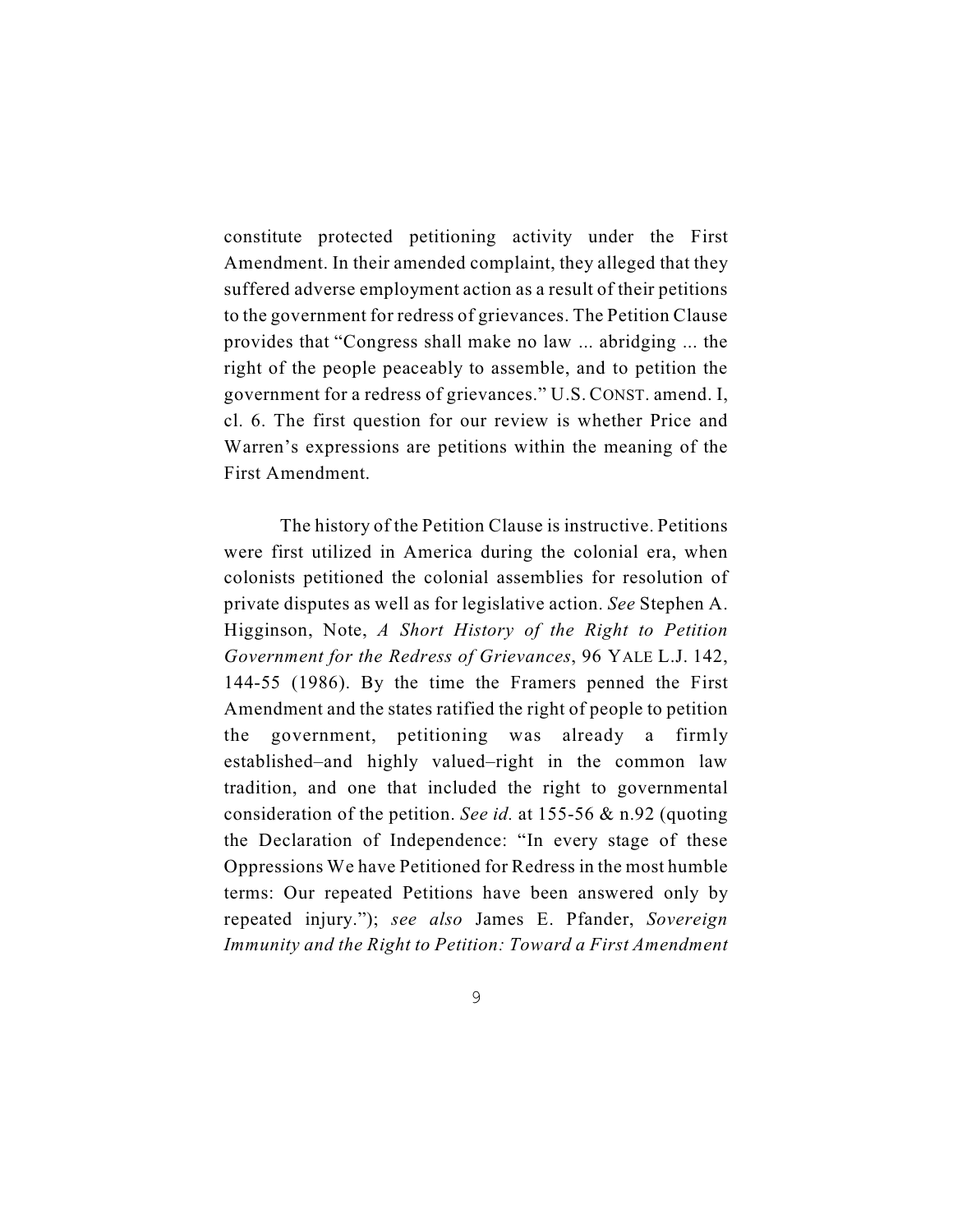*Right to Pursue Judicial Claims Against the Government*, 91 NW. U. L. REV. 899, 909 & n.36 (1997) ("Early practice on the 'petition of right,' which came to be seen as an important element of the common law, included a variety of features that would later characterize prerogative practice."); Julie M. Spanbauer, *The First Amendment Right to Petition Government for a Redress of Grievances: Cut From a Different Cloth*, 21 HASTINGS CONST. L.Q. 15, 22-34 (1993).

James Madison included the right to assemble and to "apply[] to the Legislature by petitions" in his draft amendments of June 8, 1789, and separated these rights from the freedoms of religion, speech, and the press. *See* 1 *Annals of Cong.* 451 (Joseph Gales, ed. 1789); Spanbauer, *supra* at 39-40. In his endorsement of the amendments before the House, he called upon the representatives to "expressly declare the great rights of mankind secured under this constitution." 1 *Annals of Cong.* 449 (Joseph Gales, ed. 1789). The House of Representatives combined these rights into a single amendment in their modifications, and substituted the word "government" for "legislature." Spanbauer, *supra* at 39-40; 1 *U.S. House Journal* 85 (Aug. 21, 1789). The Senate changed the right of "application" to protect the right to "petition." Spanbauer, *supra* at 42; 1 *U.S. Senate Journal* 70-71 (Sept. 4, 1789). Acknowledging these historical roots, the Supreme Court stated:

> We have recognized this right to petition as one of "the most precious of the liberties safeguarded by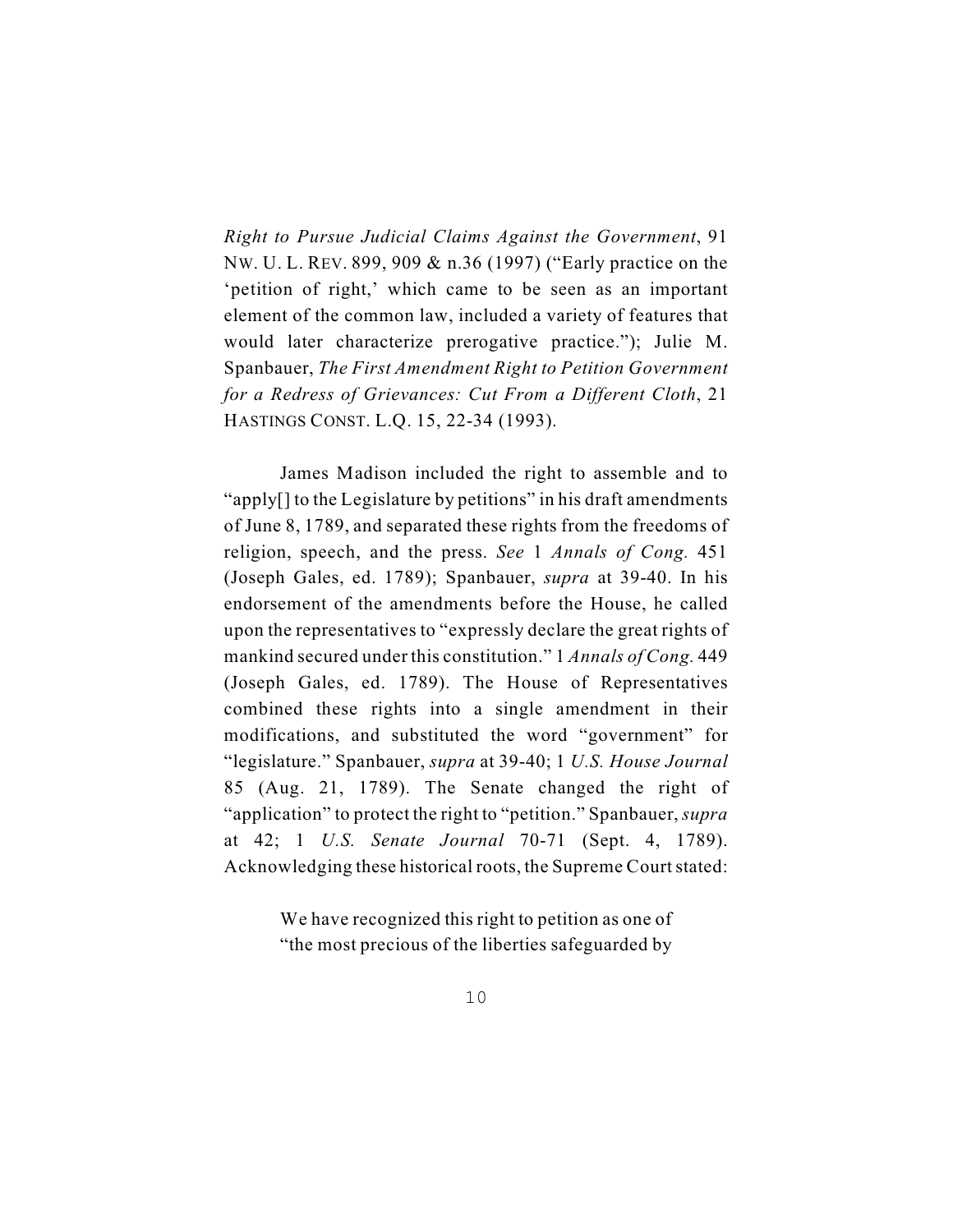the Bill of Rights," and have explained that the right is implied by "[t]he very idea of a government, republican in form."

*BE & K Const. Co. v. N.L.R.B.*, 536 U.S. 516, 524-25 (2002) (internal citations omitted); *see also Adderley v. Florida*, 385 U.S. 39, 49 n.2 (1966) (Douglas, J., dissenting) (recounting a brief history of the right to petition in both Britain and America). However, the right to petition has undergone a significant transformation since its inclusion in the Bill of Rights. *See* Higginson, *supra* at 165 ("Despite the clear colonial practice that linked petitioning to a corollary duty of legislative response, the Southern 'gag' proponents [of states' rights with respect to slavery] successfully challenged this link and subsumed the right [to petition] within free expression."); *McDonald v. Smith*, 472 U.S. 479, 482 (1985) ("The right to petition is cut from the same cloth as the other guarantees of that Amendment, and is an assurance of a particular freedom of expression."); *id.* at 485 (ignoring the varied histories of the right to petition and the freedoms of speech, religion, and the press, and stating that "[t]he Petition Clause ... was inspired by the same ideals of liberty and democracy that gave us the freedoms to speak, publish, and assemble."); *WMX Techs., Inc. v. Miller*, 197 F.3d 367, 372 (9th Cir. 1999) (en banc) ("The protections afforded by the Petition Clause have been limited by the Supreme Court to situations where an individual's associational or speech interests are also implicated.").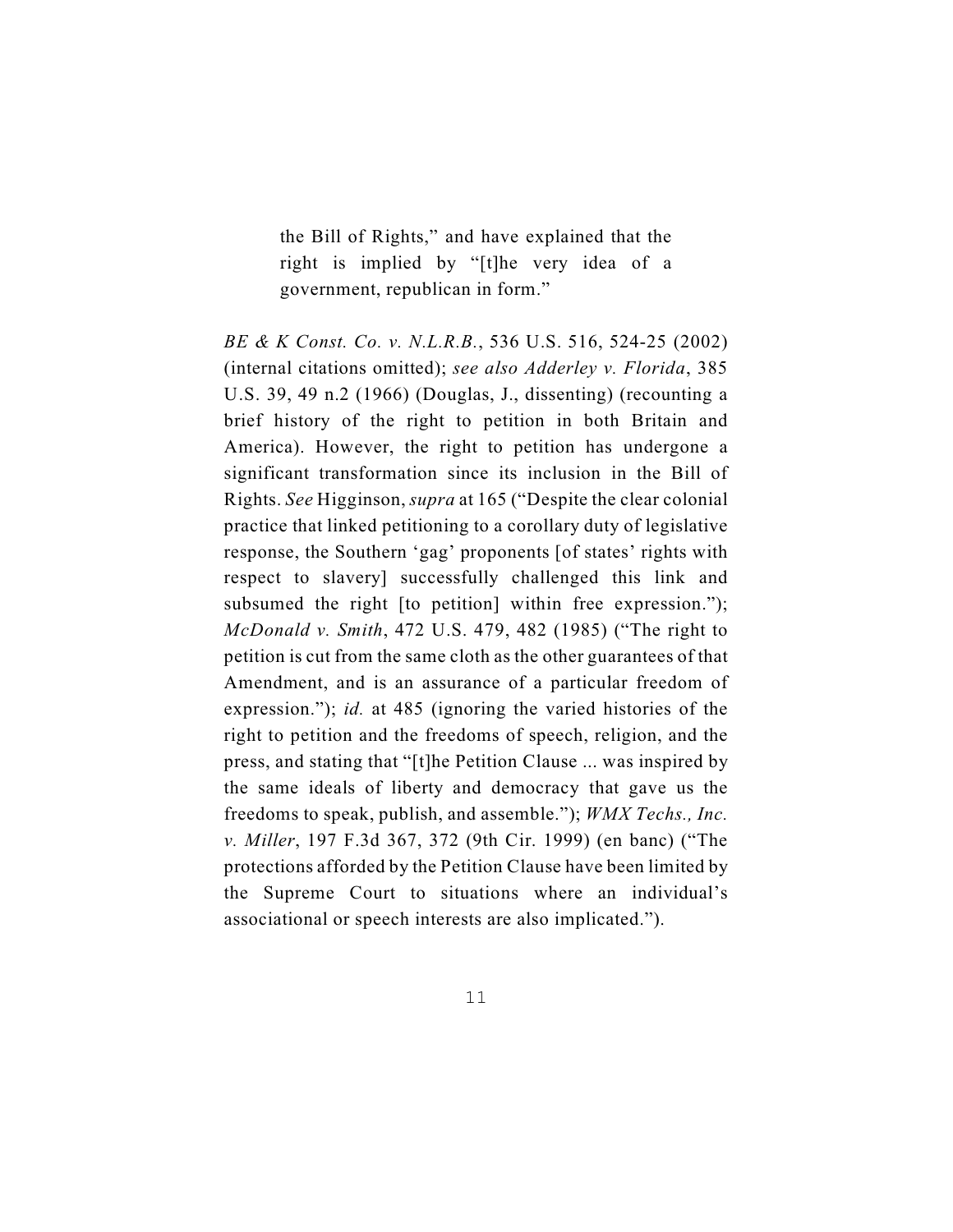In *San Filippo v. Bongiovanni*, 30 F.3d 424 (3d Cir. 1994), we concluded that a public employee who has petitioned the government through a formal mechanism such as the filing of a lawsuit or grievance is protected under the Petition Clause from retaliation for that activity, even if the petition concerns a matter of solely private concern. In discussing the distinct origin of the Petition Clause, we distinguished the rule laid out in *Connick v. Myers*, 461 U.S. 138, 154 (1983) with respect to speech<sup>2</sup>, and explained that "when one files a 'petition' one is not appealing over government's head to the general citizenry: when one files a 'petition' one is addressing government and asking government to fix what, allegedly, government has broken or has failed in its duty to repair." *Id.* at 442. Moreover, we noted that the argument that

the scope of the petition right depends upon the

*Id.* at 442.

 $2$ In *San Filippo*, we wrote that

As applied to communications that are not petitions, the *Connick* rule means that a public employee who goes public–e.g., by writing to *The New York Times*–with an employment dispute that is not of "public concern" runs the risk of being disciplined by her public employer for undertaking to draw public attention to a private dispute.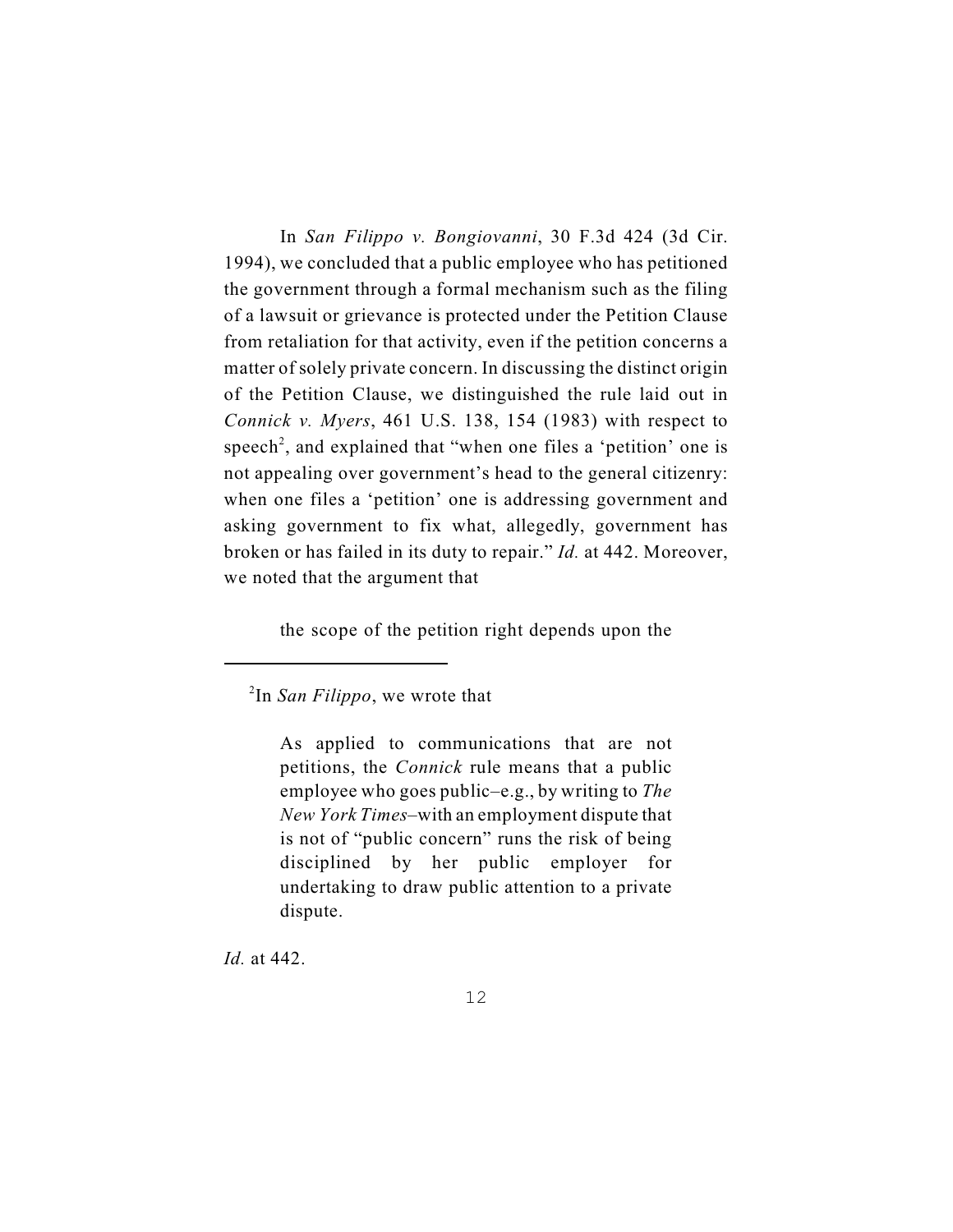context in which the right is exercised is particularly persuasive because the scope of the free speech right–a right that, like the petition right, is stated in unqualified terms in the first amendment–depends on the context in which that right is exercised.

*Id.* at 438.

Formal petitions are defined by their invocation of a formal mechanism of redress. Thus, "[l]awsuits, grievances, [and] workers compensation claims" are all examples of formal petitions. *Id.* at 439 n.18. Contrary to the requirements for speech protection discussed below, when a formal petition is made, the employee need not show that the subject matter of the petition involved a matter of public concern. *Id.* at 442. This distinction is legitimate because the Petition Clause is not merely duplicative of the Free Speech Clause. *Id.* at 441-42 ("[W]e believe that there is an independent reason–a reason of constitutional dimension–to protect an employee lawsuit or grievance if it is of the sort that constitutes a 'petition' within the meaning of the first amendment."); *see also Brennan v. Norton*, 350 F.3d 399, 417 (3d Cir. 2003) (contrasting the requirements for proof of retaliation for free expression with those for petitioning activity and noting that "a plaintiff need only show that his/her lawsuit was not frivolous in order to make out a prima facie claim for retaliation under the Petition Clause").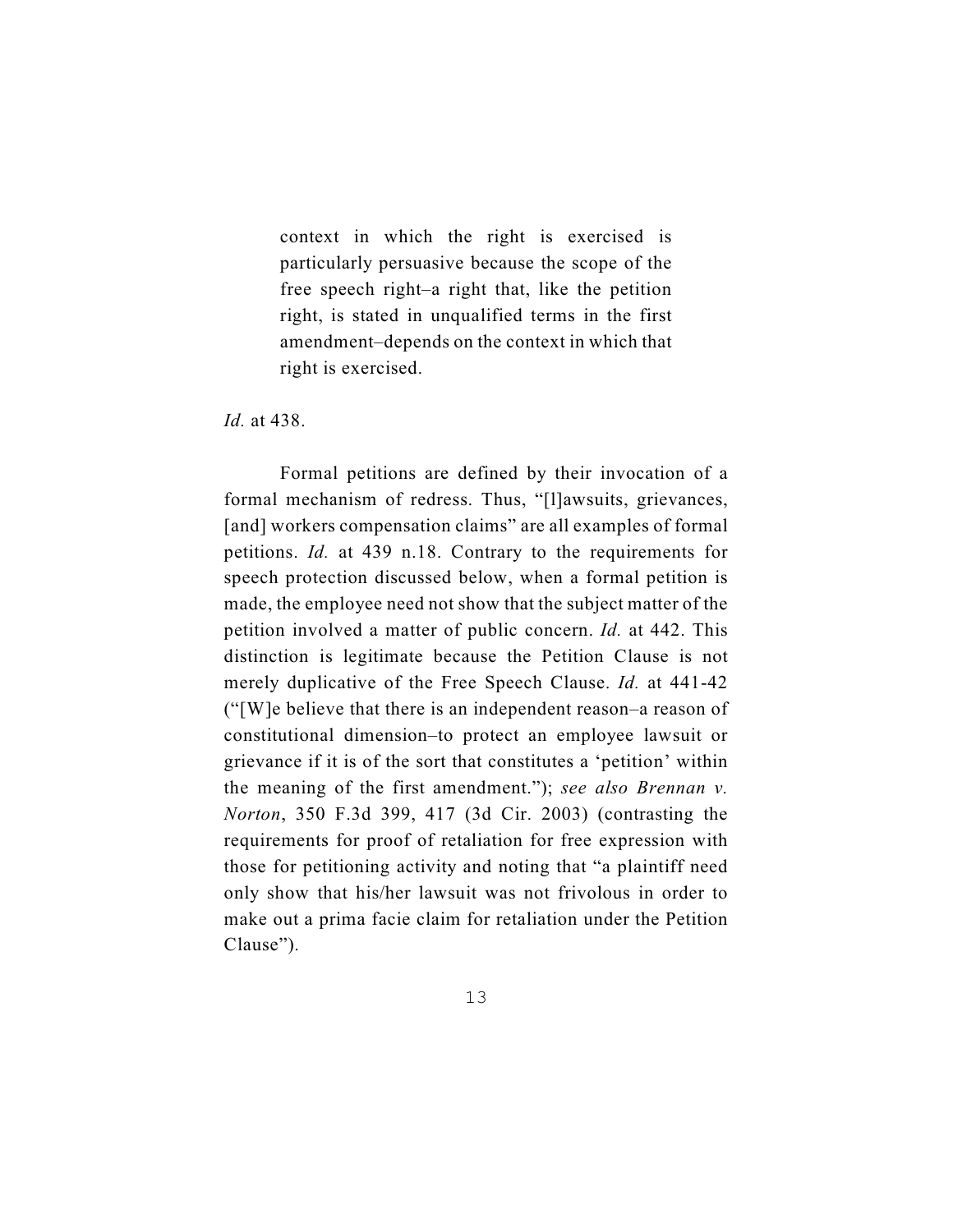The Supreme Court has explained that "the values in the right of petition as an important aspect of self-government are beyond question." *McDonald*, 472 U.S. at 483. Although the Free Speech Clause also serves the interests of democracy, it does so in a unique manner. *See, e.g.*, *Buckley v. Valeo*, 424 U.S. 1, 93 n.127 (1976) ("[T]he central purpose of the Speech and Press Clauses was to assure a society in which 'uninhibited, robust, and wide-open' public debate concerning matters of public interest would thrive, for only in such a society can a healthy representative democracy flourish." (quoting *New York Times Co. v. Sullivan*, 376 U.S. 254, 270 (1964))). Whereas the Free Speech Clause protects the right to "wide-open" debate, the Petition Clause encompasses only activity directed to a government audience. This distinction correlates to the separate analysis for each clause. Accordingly, the argument of the DSP defendants that because *Garcetti v. Ceballos*, --- U.S. ---, 126 S. Ct. 1951 (2006) bars plaintiffs' claims as speech, it also bars them as petitions is inaccurate–petitions are not synonymous with speech for purposes of constitutional analysis.

There are less formal mechanisms by which a petition may be made. *San Filippo*, 30 F.3d at 439-40. Informal petitions may include letters such as those at issue in *McDonald* and *Schalk v. Gallemore*, 906 F.2d 491 (10th Cir. 1990) (per curiam). Petitions made through informal channels may occasion a lesser degree of constitutional protection than their formal counterparts. *See, e.g.*, *San Filippo*, 30 F.3d at 439 (paraphrasing the Tenth Circuit's holding in *Schalk* that when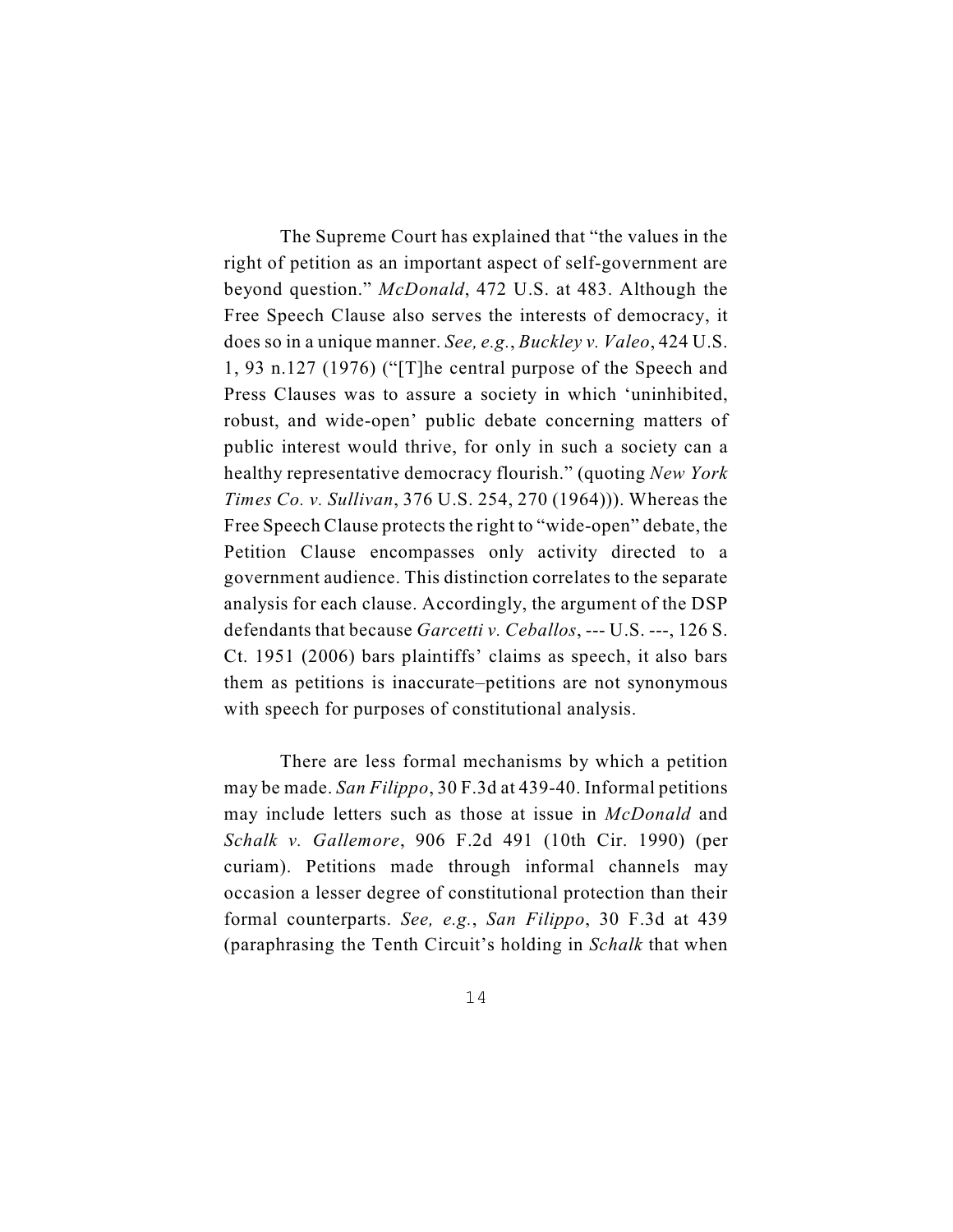"the 'petition' at issue [is] simply a letter imposing on the government no obligation to respond, it [is] properly analyzable under the conventional *Connick* rubric applicable to speech"); *id.* at 442; *see also Minn. State Bd. for Cmty. Colls. v. Knight*, 465 U.S. 271, 285 (1984) ("Nothing in the First Amendment or in this Court's case law interpreting it suggests that the rights to speak, associate, and petition require government policymakers to listen or respond to individuals' communications on public issues.").

In *Hill v. Borough of Kutztown*, 455 F.3d 225 (3d Cir. 2006), we addressed the First Amendment claim of a former borough manager who made reports to the Borough Council that led to retaliation from the mayor, which eventually culminated in Hill's resignation. *Id.* at 230-32. We explained in a footnote that, although "[w]e have never held ... that a report of a superior's misconduct to a legislative body when the legislative body is also the reporter's employer constitutes 'petitioning activity,'" the complaints Hill made to the Pennsylvania Human Relations Commission and the EEOC "might well qualify as 'petitioning.'" *Id.* at 242 n.24. However, we declined to make this determination because Hill had not alleged retaliation based on his complaints to the PHRC or EEOC.

The distinction drawn in *Hill* between Hill's report to his employer and his complaints to the administrative bodies illustrates why the plaintiffs' complaints up the chain of command did not constitute petitioning activity. Price and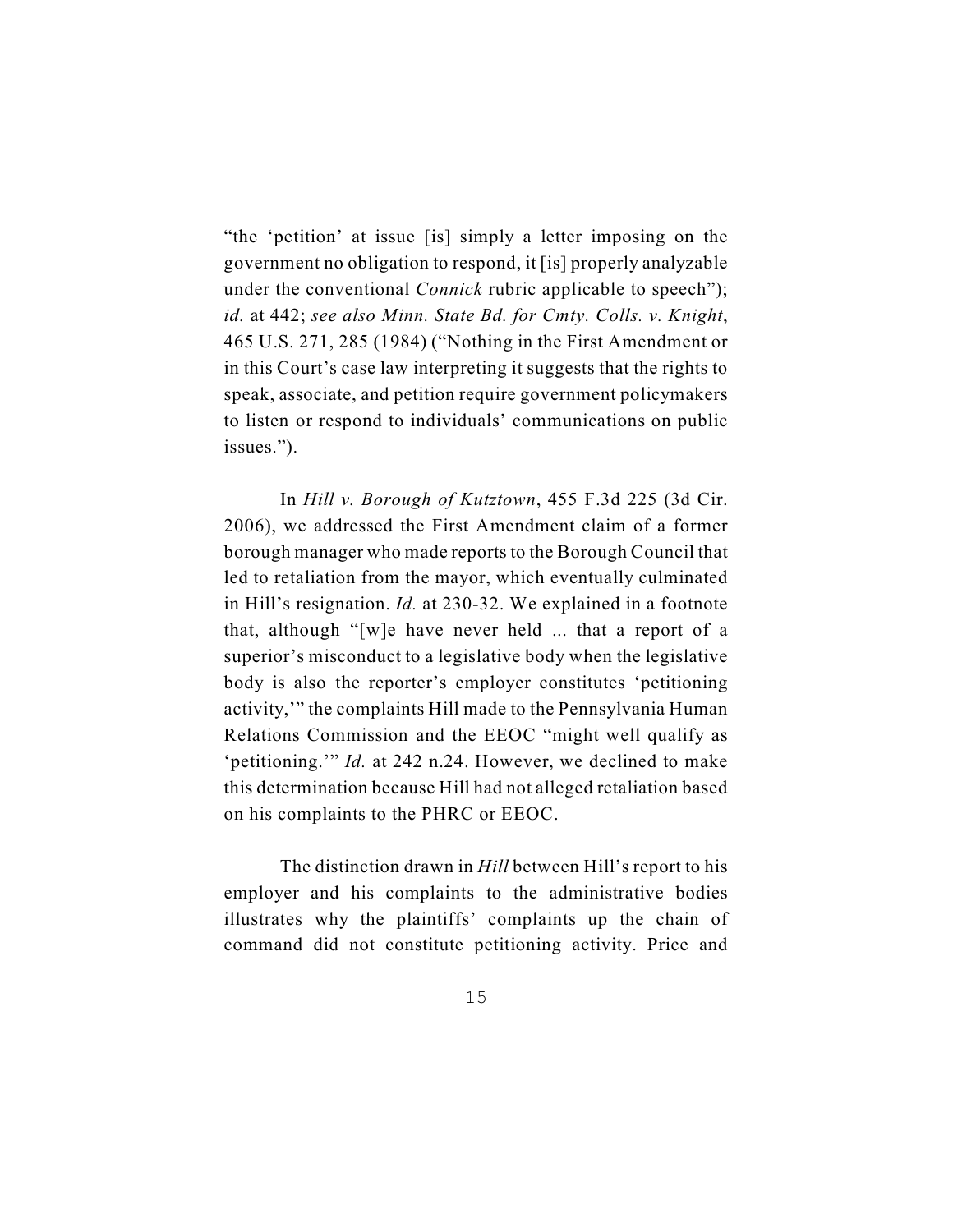Warren complained internally; they did not petition a state agency qua agency. They appealed to their employer, which also happened to be a state agency, through informal channels. *See generally Herr v. Pequea Twp.*, 274 F.3d 109, 115 (3d Cir. 2001) (questioned on other grounds by *Mariana v. Fisher*, 338 F.3d 189, 199 (3d Cir. 2003); *United Artists Theatre Circuit, Inc. v. Twp. of Warrington*, 316 F.3d 392, 400 (3d Cir.2003)); *see also Hilton v. City of Wheeling*, 209 F.3d 1005, 1007 (7th Cir. 2000) ("[T]he right to petition for redress of grievances [does not] imply a duty of the government to make every government employee [or entity] a petition receiver."). Thus, they cannot seek solace in the Petition Clause.

 Price and Warren further assert that their speech to the State Auditor qualifies for protection under the Petition Clause. However, as the District Court found, although their statements to the State Auditor may be characterized as invoking a formal mechanism, "they were *ordered* to cooperate." Statements made under compulsion do not comport with the basic principle of freedom underlying the Petition Clause. Therefore, these statements do not fall within the constitutional protections for petitions to the government.

## IV.

Price and Warren allege that they were retaliated against for their speech about hazardous conditions at the FTU and governmental corruption, misconduct, and mismanagement. In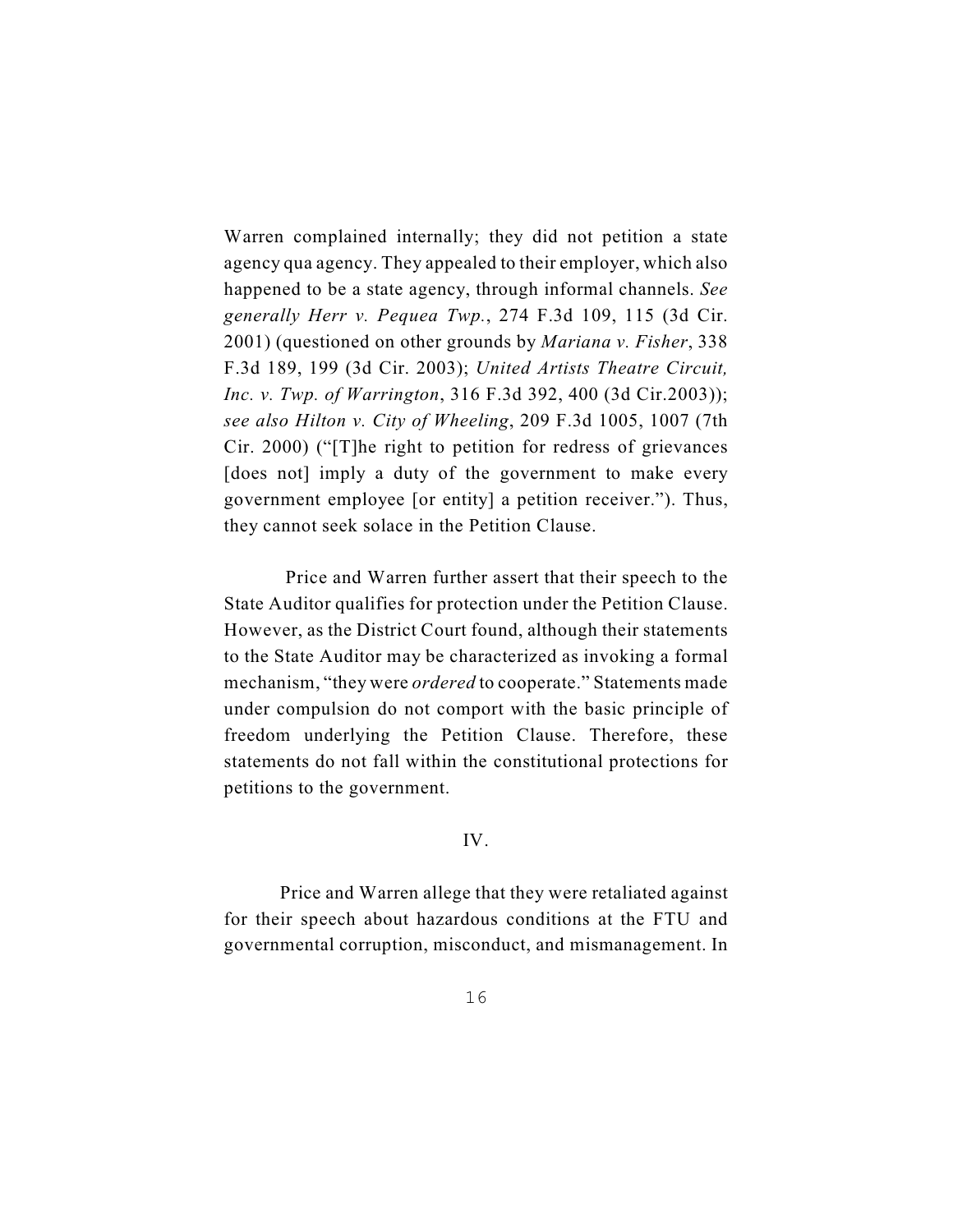particular, Price and Warren assert that their speech up the chain of command and to the State Auditor was protected by the First Amendment because it exposed serious health and safety concerns and exposed government incompetence and wrongdoing. They assert that the holding of *Garcetti v. Ceballos*, --- U.S. ---, 126 S. Ct. 1951 (2006) does not affect their claims because their job duty as expert firearms instructors was to teach students how to fire weapons, and speaking out about health and safety problems at the firing range was not part of their job function. They maintain that the District Court's grant of judgment as a matter of law was in error.<sup>3</sup> The DSP defendants claim that the speech in question is not protected because Price's and Warren's complaints up the chain of command fell within the scope of their duties as troopers in the FTU, and were thusforeclosed by *Garcetti*. The DSP defendants assert that Price and Warren's speech to the State Auditor was also within the scope of their job duties.

As noted above, the Supreme Court issued its opinion in *Garcetti* on May 30, 2006, the same day that the jury was charged in this case. After hearing argument on the DSP defendants' motion for judgment as a matter of law under Federal Rule of Civil Procedure 50(b), the District Court

 $3$ Price and Warren also raise an argument as to spoliation of evidence. We have considered this argument, and conclude that it is without merit and compels no separate discussion.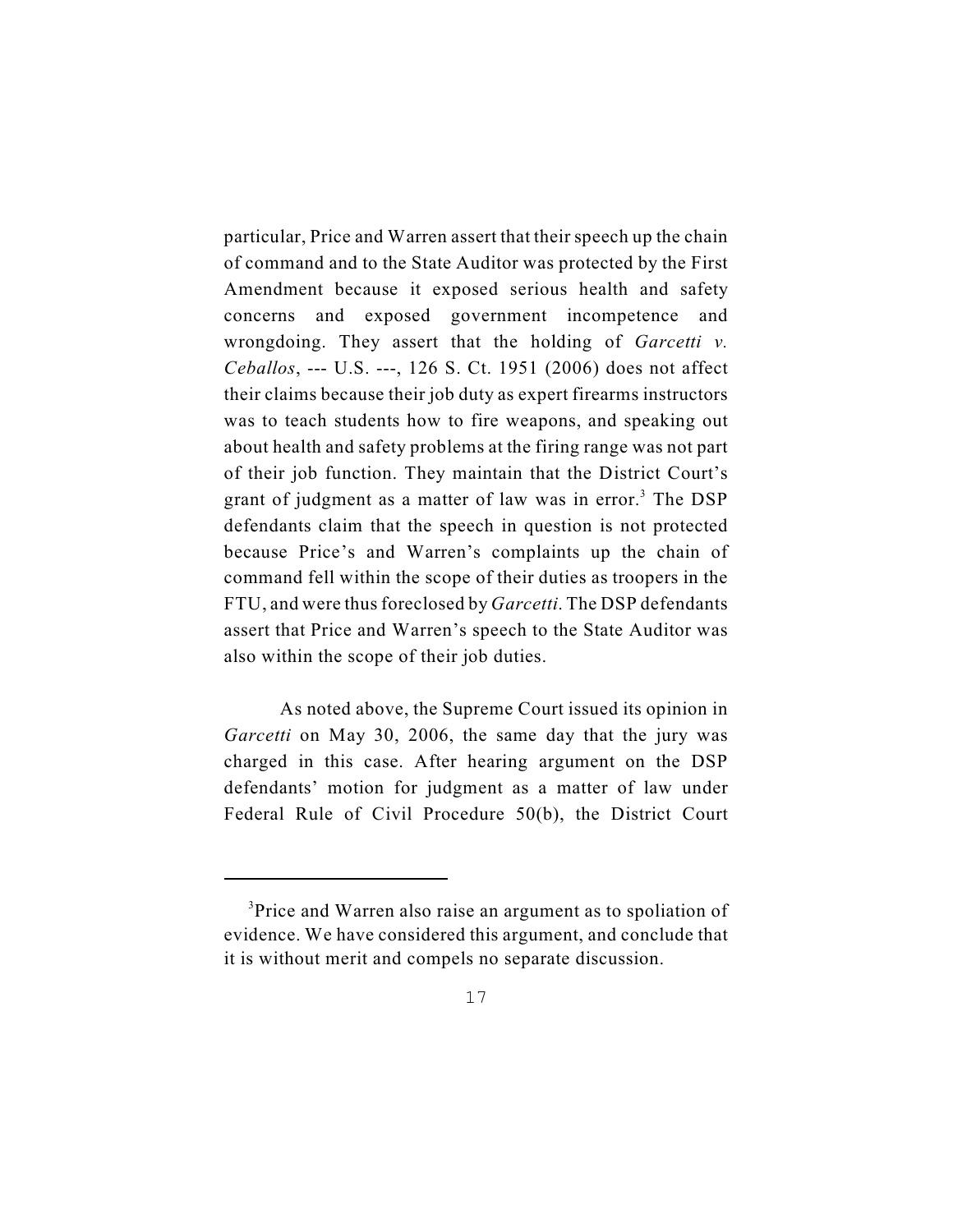correctly held that *Garcetti* must be applied in this case.<sup>4</sup>

In *Garcetti*, the Supreme Court addressed the question of "whether the First Amendment protects a government employee from discipline based on speech made pursuant to the employee's official duties." *Id.* at 1955. Ceballos was a deputy district attorney in Los Angeles. While performing that role, a defense attorney approached him about inaccuracies in an affidavit that had been used to obtain a critical search warrant. Ceballos investigated and determined that there were inaccuracies that were still unresolved after consultation with the affiant. He informed his supervisors, composed a memo which recommended dismissal of the case, and met with his supervisors and the affiant to discuss the case. The prosecution proceeded, and Ceballos was called as a witness for the defense. Following the trial, Ceballos was reassigned, transferred to another courthouse, and denied a promotion. He filed an unsuccessful employment grievance, and then filed an action in federal court under 42 U.S.C. § 1983, alleging retaliation in violation of the First and Fourteenth Amendments.

Focusing on the distinction between employee-speech

<sup>&</sup>lt;sup>4</sup>In *Garcetti*, the Court applied the rule it enunciated to Ceballos' claims. Thus, the rule announced was not purely prospective, and the District Court properly applied it in this case, which was pending at the time of the *Garcetti* decision. *See, e.g.*, *Linkletter v. Walker*, 381 U.S. 618, 622 (1965).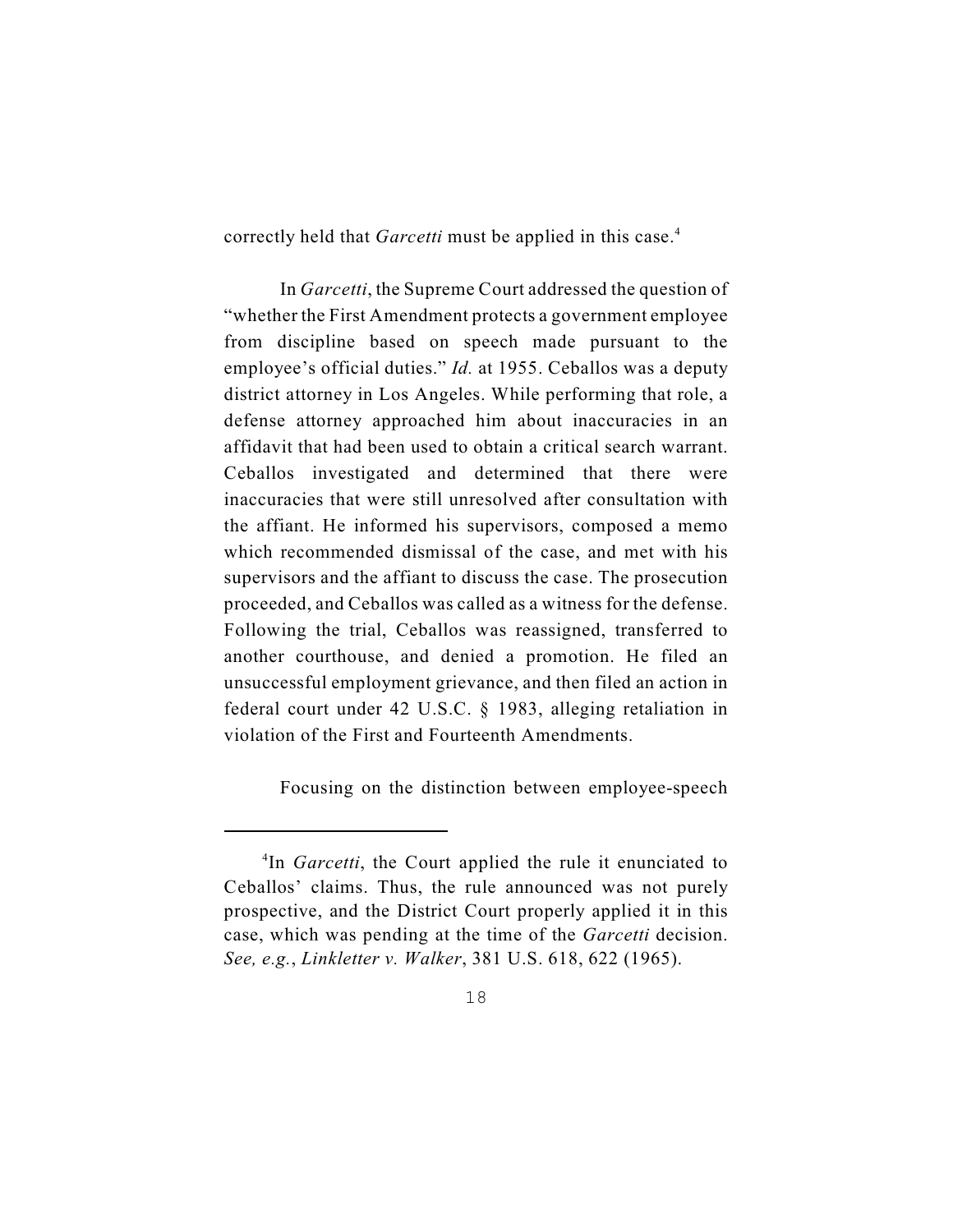and citizen-speech, the Court held that "when public employees make statements pursuant to their official duties, the employees are not speaking as citizens for First Amendment purposes, and the Constitution does not insulate their communications from employer discipline." *Id.* at 1960. The Court emphasized the importance of allowing government employers "sufficient discretion to manage their operations." *Id.*; *see also Waters v. Churchill*, 511 U.S. 661, 671-72 (1994) (plurality opinion) ("We have never explicitly answered this question, though we have always assumed that its premise is correct–that the government as employer indeed has far broader powers than does the government as sovereign.").<sup>5</sup> The Court relied on the undisputed fact that Ceballos wrote his memo pursuant to his job responsibilities in explaining that "[w]e ... have no occasion to articulate a comprehensive framework for defining the scope of an employee's duties in cases where there is room for serious debate. ... The proper inquiry is a practical one." *Id.* at 1961.

 ${}^{5}$ In rejecting "the notion that the First Amendment shields from discipline the expressions employees make pursuant to their professional duties," the majority opinion noted that the "powerful network of legislative enactments–such as whistleblower protection laws and labor codes–available to those who seek to expose wrongdoing," protects employees. *Id.* at 1962. The Court embraced the notion that–at least in the context of statements made by "a public employee ... in the course of doing his or her job"–protection from retaliation and protection under the First Amendment are mutually exclusive considerations.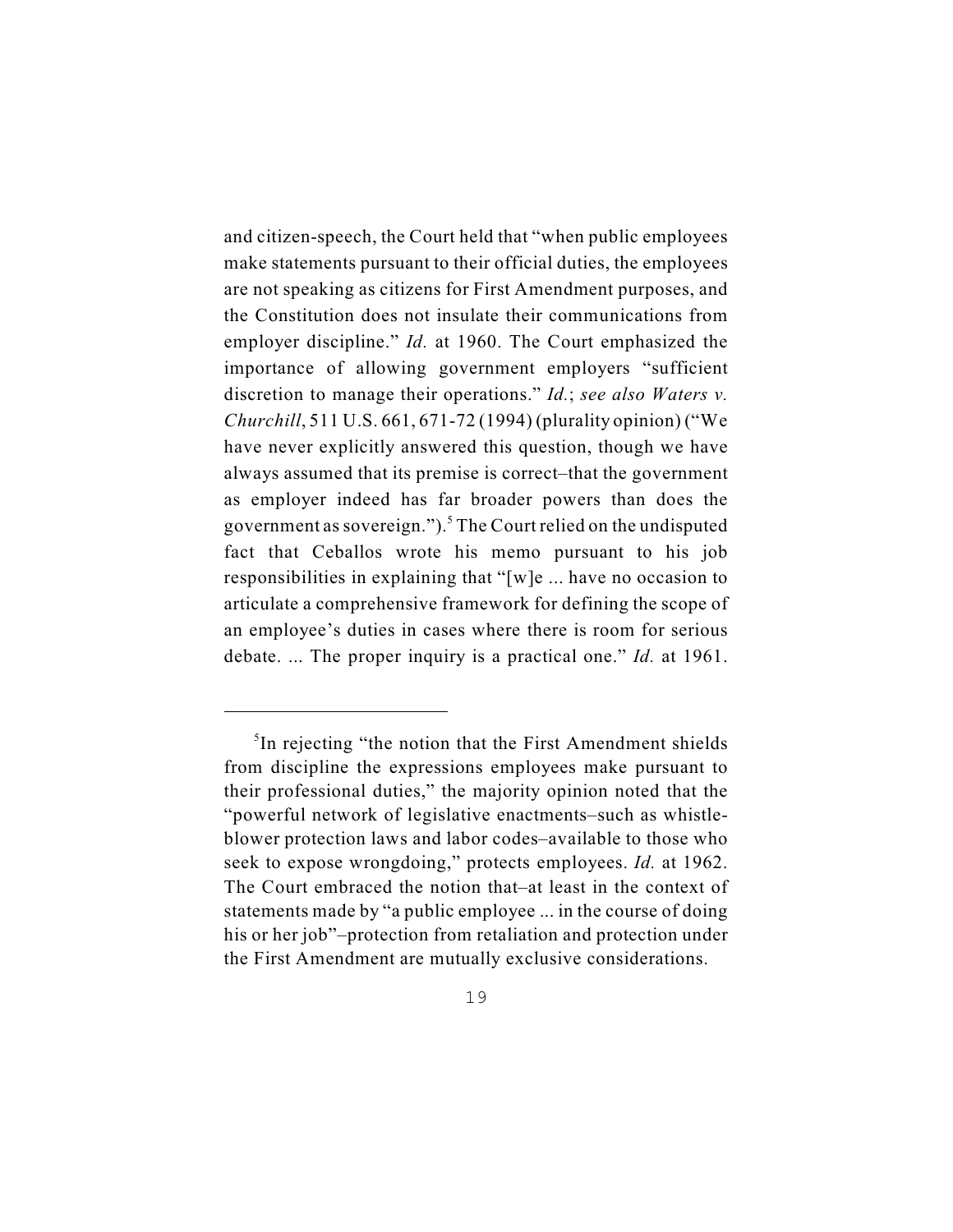Accordingly, Price and Warren argue that they were not functioning within the scope of their employment duties either when they made their statements to the State Auditor or complained up the chain of command.

We briefly addressed the impact of *Garcetti* in *Hill v. Borough of Kutztown*, 455 F.3d 225 (3d Cir. 2006). Hill, a Borough Manager, allegedly suffered retaliation following his reports of misconduct by the mayor to the Borough Council. He admitted to issuing this report "pursuant to his official duties" to protect Borough employees. *Id.* at 242. Accordingly, we concluded that "he was not speaking 'as a citizen' when he made these reports, and thus, as a matter of law, the reports are not protected speech [under *Garcetti*]." *Id.*

However, we reversed the dismissal of Hill's First Amendment retaliation claim to the extent that it concerned Hill's advocacy of ideas, principles and projects disfavored by the mayor on the grounds that "we cannot determine in this procedural posture whether the speech involved a matter of public concern." *Id.* We explained that "[t]hat determination must be made after an examination of 'the content, form, and context of [the] statement, as revealed by the whole record.'" *Id.* at 243 (quoting *Rankin v. McPherson*, 483 U.S. 378 (1987)). Thus, the *Hill* opinion followed the *Garcetti* approach by remanding to the District Court for an inquiry into whether the employee spoke as a citizen and, if so, "whether the [mayor] had an adequate justification for treating the employee differently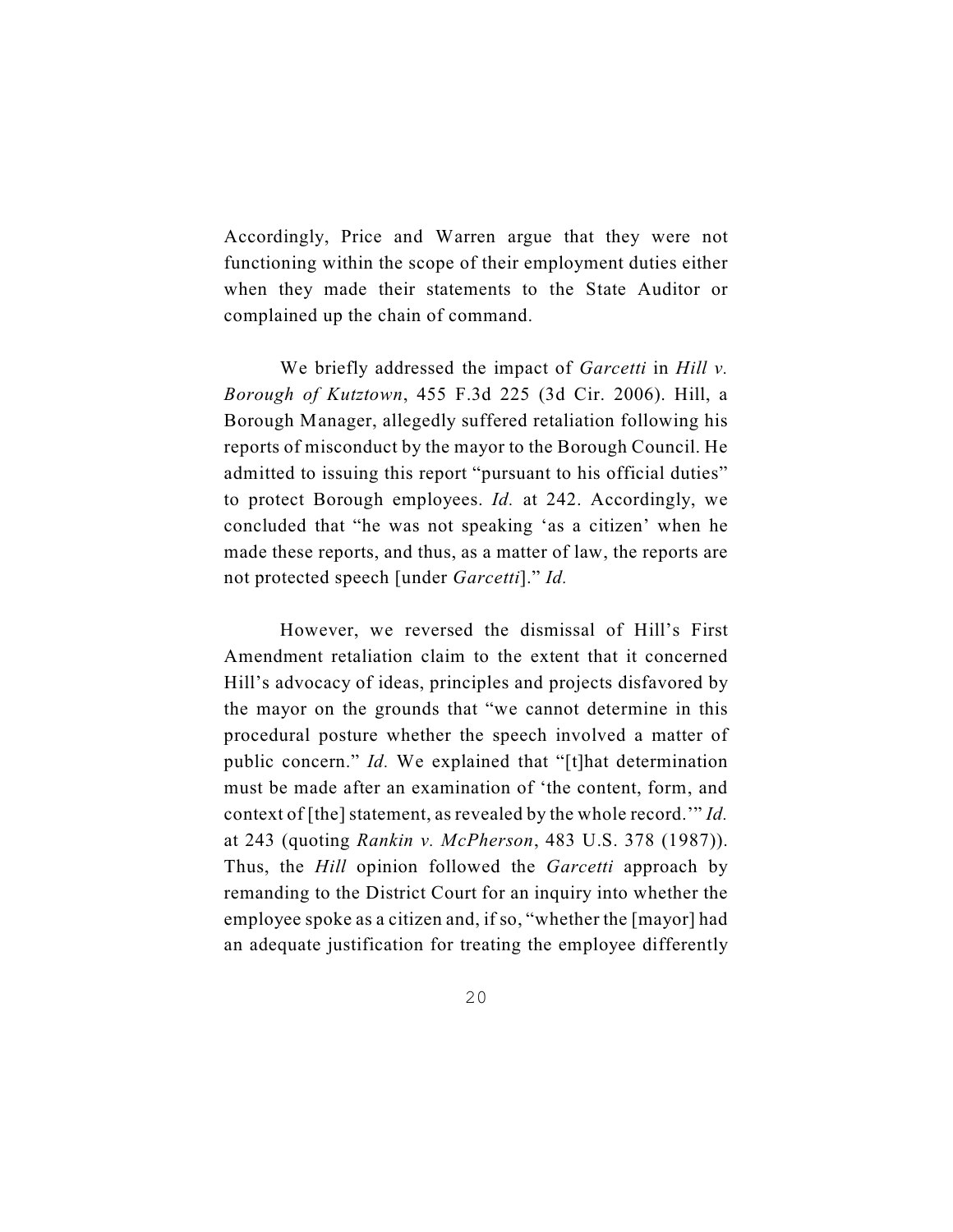from any other member of the general public." *Garcetti*, 126 S. Ct. at 1958. In contrast to *Hill*, Price and Warren's claims were presented in detail at a jury trial, giving both the District Court and this Court comprehensive information from which to answer the question of whether Price and Warren spoke pursuant to their official duties.

Precedent in the Fifth and Ninth Circuit Courts of Appeals also points to the conclusion we reach here. In *Williams v. Dallas Independent School District*, 480 F.3d 689 (5th Cir. 2007) (per curiam), the Fifth Circuit applied *Garcetti* to foreclose the retaliation claim of a high school athletic director who was discharged after writing a memo to his principal concerning the handling of school athletic funds. Noting *Garcetti*'s injunction that First Amendment protection "does not invest [employees] with a right to perform their jobs however they see fit," the Court held that it was within Williams' "daily operations" to manage the athletic department, and because he needed information on the athletic accounts in order to be able to do that, his memorandum to his superior concerning accounts was necessary for him to complete his job. *Id.* at 694. The Court noted that this outcome was dictated by the fact that "Williams had *special knowledge* that \$200 was raised at a basketball tournament," and that he was "*experienced* with standard operating procedures for athletic departments." *Id.* (emphasis added). Applying the Fifth Circuit's understanding, Price and Warren were acting within their job duties when they expressed their concerns up the chain of command because they needed to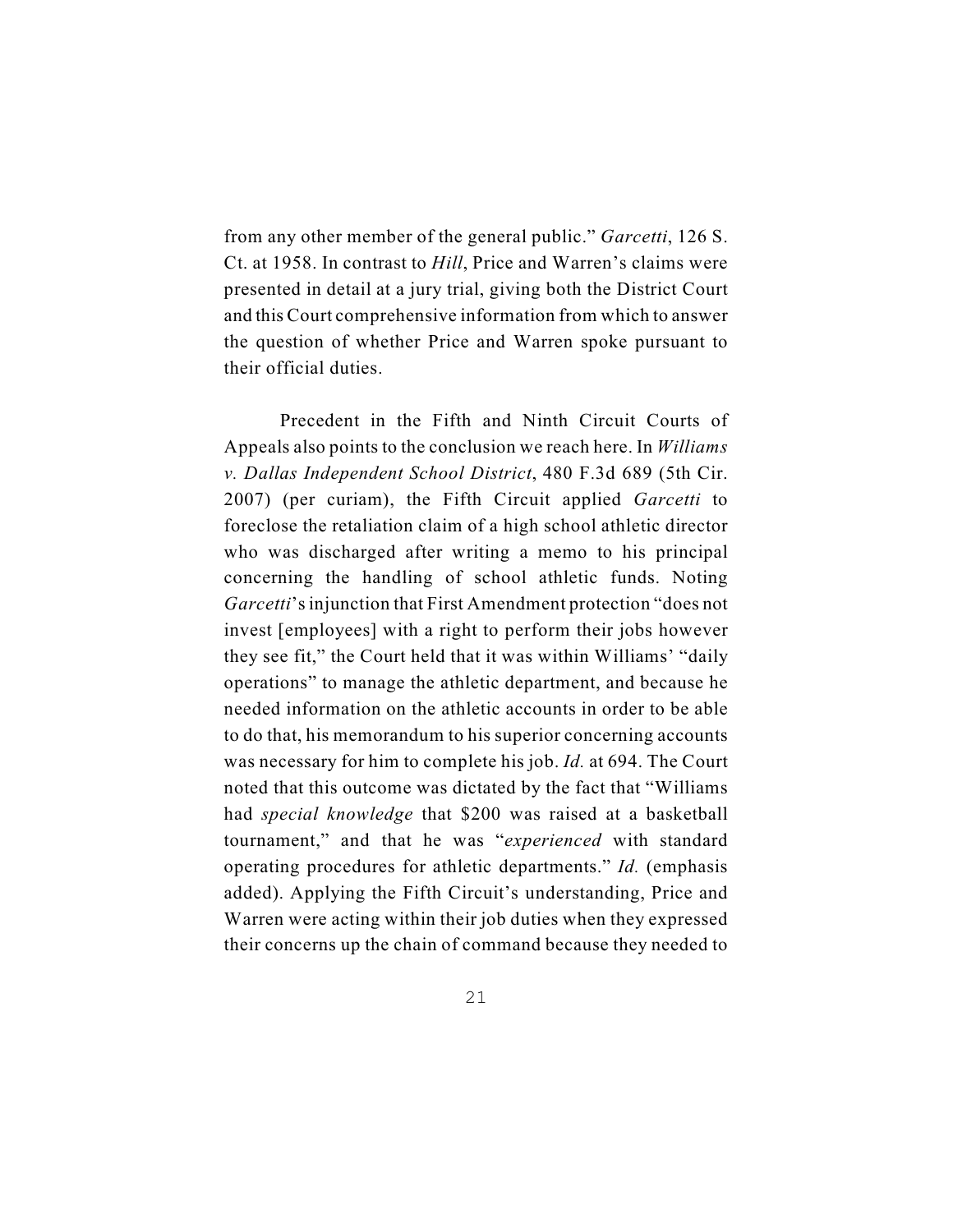have a functioning bullet trap to conduct their educational programs and it was their special knowledge and experience with the bullet trap<sup> $6$ </sup> that demonstrated their responsibility for ensuring its functionality by reporting problems to their superiors.

Our result is also consistent with *Freitag v. Ayers*, 468 F.3d 528 (9th Cir. 2006), *cert. denied*, 127 S. Ct. 1918 (Apr. 2, 2007). In *Freitag*, a female corrections officer was terminated after filing reports documenting sexual harassment by prisoners and inaction on the part of her superiors. Applying *Garcetti* to her First Amendment claims, the Ninth Circuit explained that the reports she submitted were pursuant to her official duties. *Id.* at 546. However, the Court declined to hold that a letter she wrote to the Director of the California Department of Corrections and Rehabilitation explaining the hostile work environment she had encountered was within her job duties, and remanded that issue to the District Court. *Id.* Apart from the minor factual distinctions between a prison guard's duty to write internal reports about prisoner misconduct and her supervisors' dilatory response and Price and Warren's responsibility to report

 ${}^{6}$ We recognize that Price and Warren did not have the sort of specialized knowledge required to perform certain hazardous maintenance work on the bullet trap. The special knowledge and experience referenced here is their daily interaction with the equipment, which put them in the position to know when problems arose.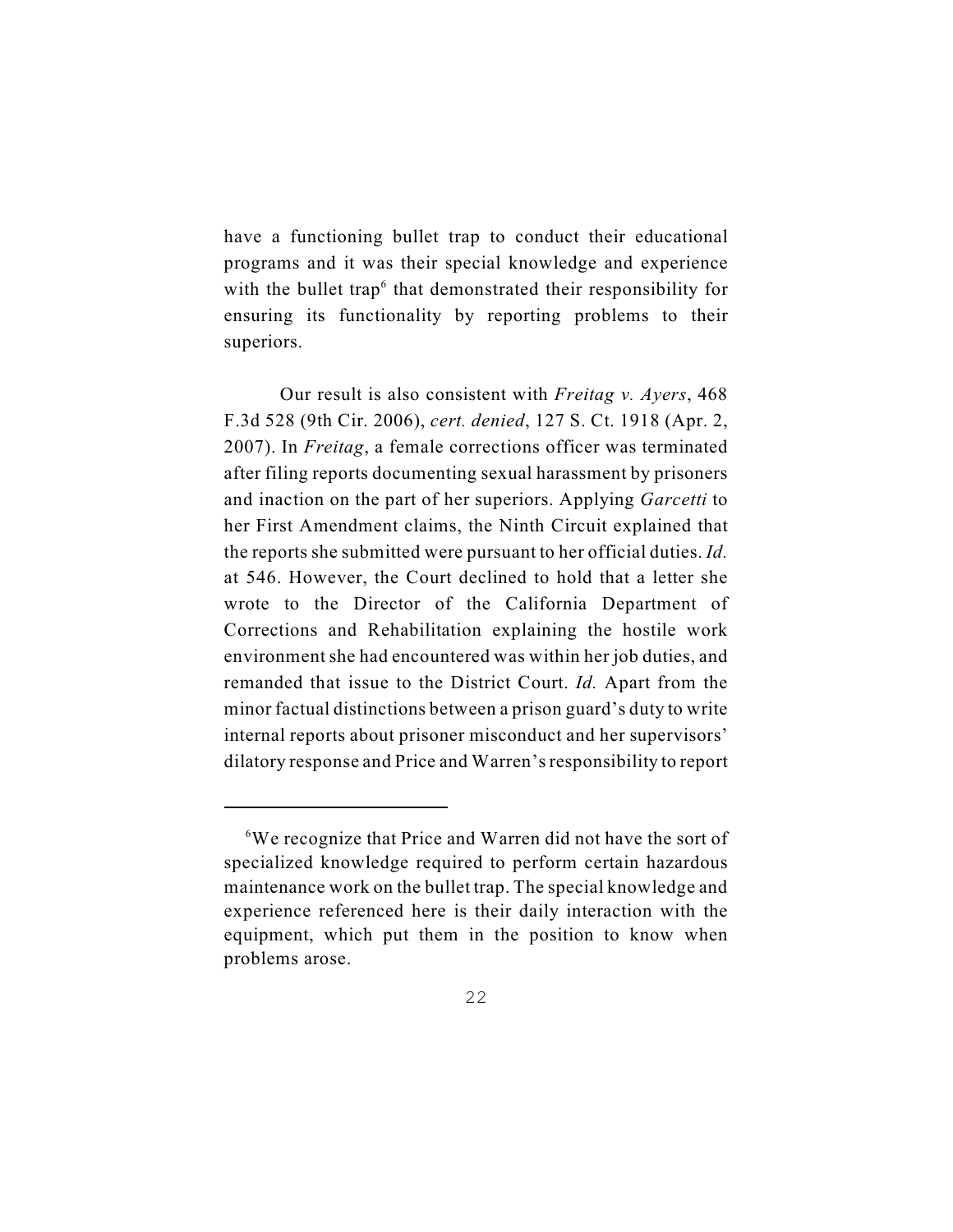required bullet trap maintenance, *Freitag* helps to illustrate the connection between Price and Warren's speech and their job duties.

The Ninth Circuit's remand of the question whether Freitag's letter of complaint to the Director was within her job duties illustrates the fact-intensive nature of this inquiry. Unlike the question of whether speech is protected by the First Amendment, the question of whether a particular incident of speech is made within a particular plaintiff's job duties is a mixed question of fact and law. Thus, as the Ninth Circuit held, the proper resolution of challenges to the designation of such speech is to defer to the district court, because "having presided over this and related litigation for several years, [it] may be in a better position to make the relevant factual determinations...." *Freitag*, 468 F.3d at 546. Accordingly, Price and Warren's claims of retaliation based on the First Amendment are foreclosed because, as the District Court found, reporting problems at the FTU was within their official job duties.<sup>7</sup>

<sup>&</sup>lt;sup>7</sup>The Sixth Circuit did not believe that the *Garcetti* inquiry required district court involvement. In *Haynes v. City of Circleville*, 474 F.3d 357 (6th Cir. 2007), the Court rejected a K-9 unit police officer's contention that his complaints regarding cuts to the K-9 program were protected following *Garcetti*. Characterizing the memo Haynes wrote to the Police Chief as "reflect[ing] nothing more than 'the quintessential employee beef': management has acted incompetently," the Court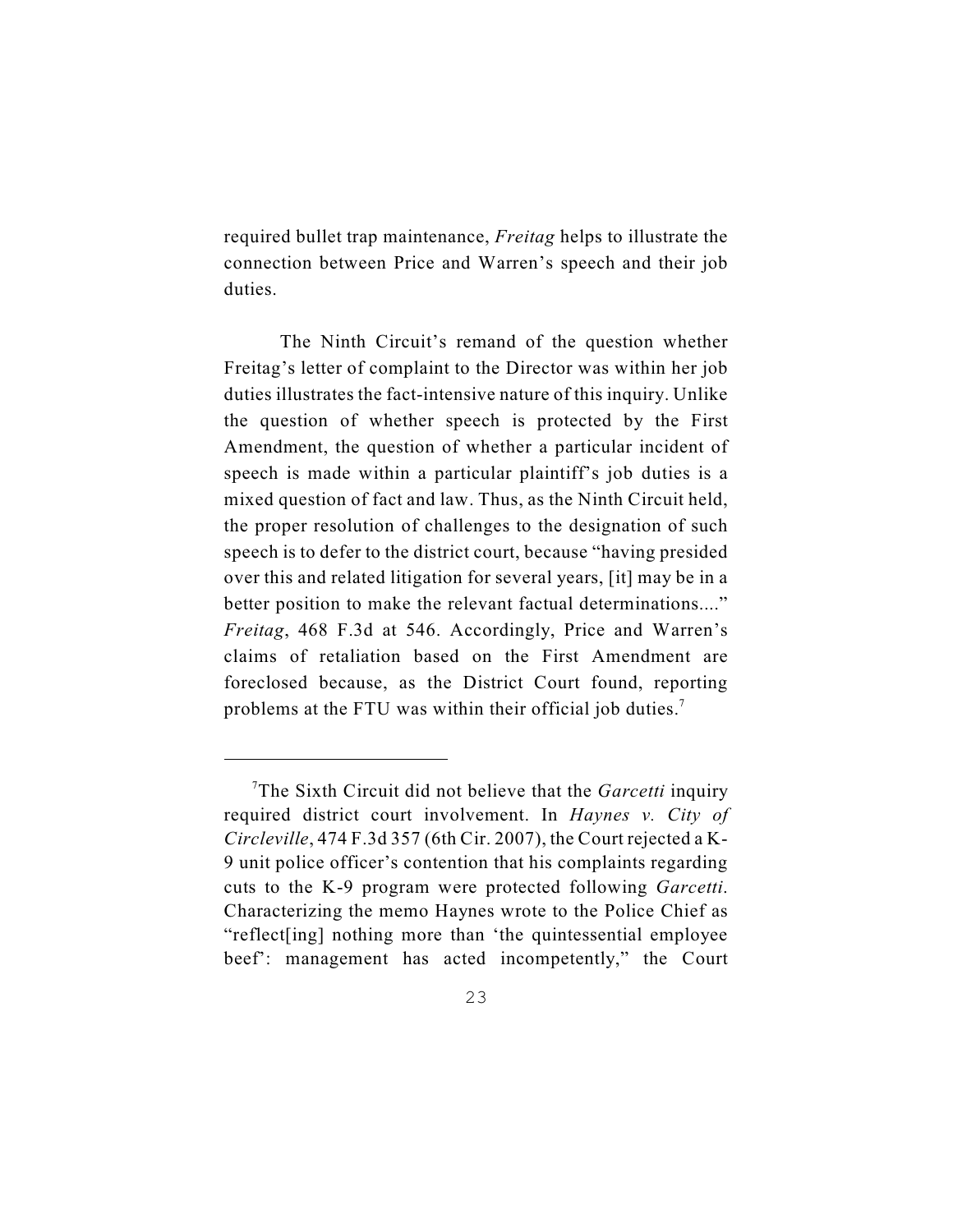As the Court explained in *Garcetti*, the facts that

explained that "[i]n lodging his protests to Chief Gray against the training cutbacks, Haynes was acting as a public employee carrying out his professional responsibilities." *Id.* at 364-65 (citation omitted). However, the Sixth Circuit also said that "[t]he fact that Haynes communicated solely to his superior also indicates that he was speaking 'in [his] capacity as a public employee....'" *Id.* at 364 (quoting *Mills v. City of Evansville, Ind.*, 452 F.3d 646, 646 (7th Cir. 2006)). As *Garcetti* explained, the inquiry is nuanced: the fact that an employee speaks privately is not conclusive as to whether the speech is within the scope of his or her job duties.

In *Mills*, the Seventh Circuit made a similar ruling. 452 F.3d at 648. The Court explained that:

> Mills was on duty, in uniform, and engaged in discussion with her superiors, all of whom had just emerged from Chief Gulledge's briefing [on personnel changes]. She spoke in her capacity as a public employee contributing to the formation and execution of official policy. Under *Garcetti* her employer could draw inferences from her statements about whether she would zealously implement the Chief's plans or try to undermine them; when the department drew the latter inference it was free to act accordingly.

*Id.* The Court further held that "[p]ublic employers must be able to change assignments in response to events (including statements) that reveal whether employees will be faithful agents of the decisions made by the politically accountable managers." *Id.*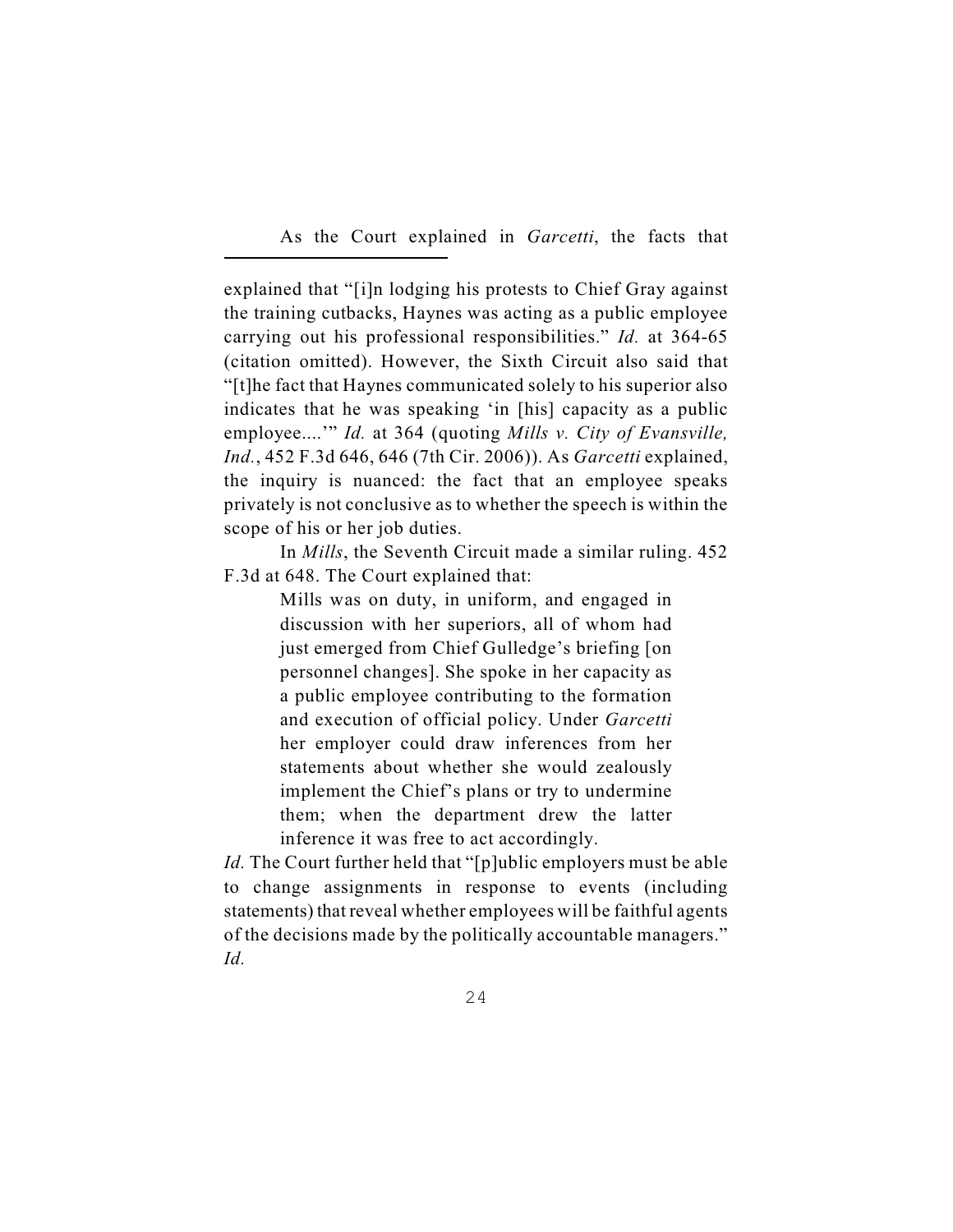"Ceballos expressed his views inside his office, rather than publicly," and that his memo concerned the subject matter of his employment, were non-dispositive. 126 S. Ct. at 1954. Thus, the controlling fact in the case at bar is that Price and Warren were expected, pursuant to their job duties, to report problems concerning the operations at the range up the chain of command. Price and Warren spoke internally with respect to the health conditions at their workplace. They were required to speak up the chain of command and were prevented from speaking to the press without prior approval. Price and Warren were likewise expected to report truthfully to the State Auditor upon being ordered to do so.

The result required by *Garcetti* illustrates how that opinion narrowed the Court's jurisprudence in the area of employee speech. Although under *Garcetti* an employee's right to protest matters of public concern is not automatically forfeited by his or her choice of a workplace forum, that right is limited. *Compare Connick v. Myers*, 461 U.S. 138, 148 n.8 (1983), *with Garcetti*, 126 S. Ct. at 1959 (identifying the "controlling factor" in removing speech from the First Amendment as being that the expressions were made pursuant to employment duties); *Givhan v. Western Line Consol. Sch. Dist.*, 439 U.S. 410, 413 (1979).

Reporting problems at the firing range was among the tasks that Price and Warren were paid to perform. Their positions in the DSP required them to report up the chain of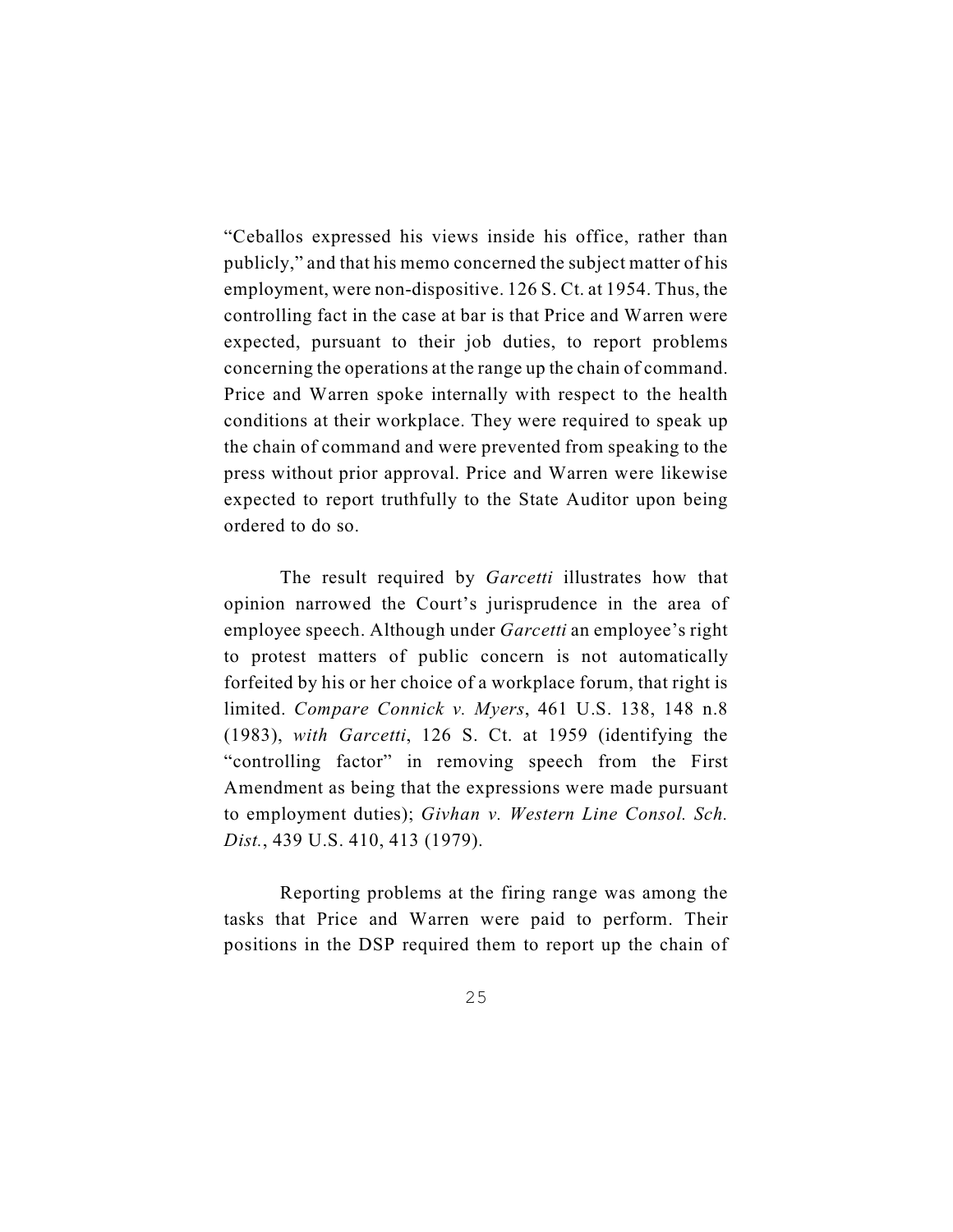command, and their positions as instructors who regularly used and performed light maintenance on the equipment at the range on a daily basis put any environmental concerns there within the scope of their routine operations. As the District Court noted, their annual performance reviews suggest that Price and Warren were involved in workplace safety issues–Price's report explains that he "aided his supervisors in identifying safety issues at the facility," and "reached out to experts in the field of ventilation [and] firing range design along with heavy metal exposure and contamination [experts] and established a rapport with these professionals to search out the root cause and contributing factors surrounding the dangers we face in exposure to heavy metal contamination." There is some suggestion in the record that Price's search for external assistance may have been motivated by personal concerns, but the fact that Price may have exceeded the expectations of his formal job description as a firearms instructor does not mean that they were not within the scope of his duties. *Garcetti*, 126 S. Ct. at 1961-62 ("Formal job descriptions often bear little resemblance to the duties an employee actually is expected to perform...."). Warren admitted at trial that he regularly dealt with the water in the bullet trap, unclogged the pumps, and replaced the filters.

Although voluntary efforts to engage in public discourse do not automatically remove internal workplace speech from constitutional protection, Price and Warren were required by the terms of their employment to maintain a safe learning environment at the FTU. *See Garcetti*, 126 S. Ct. at 1960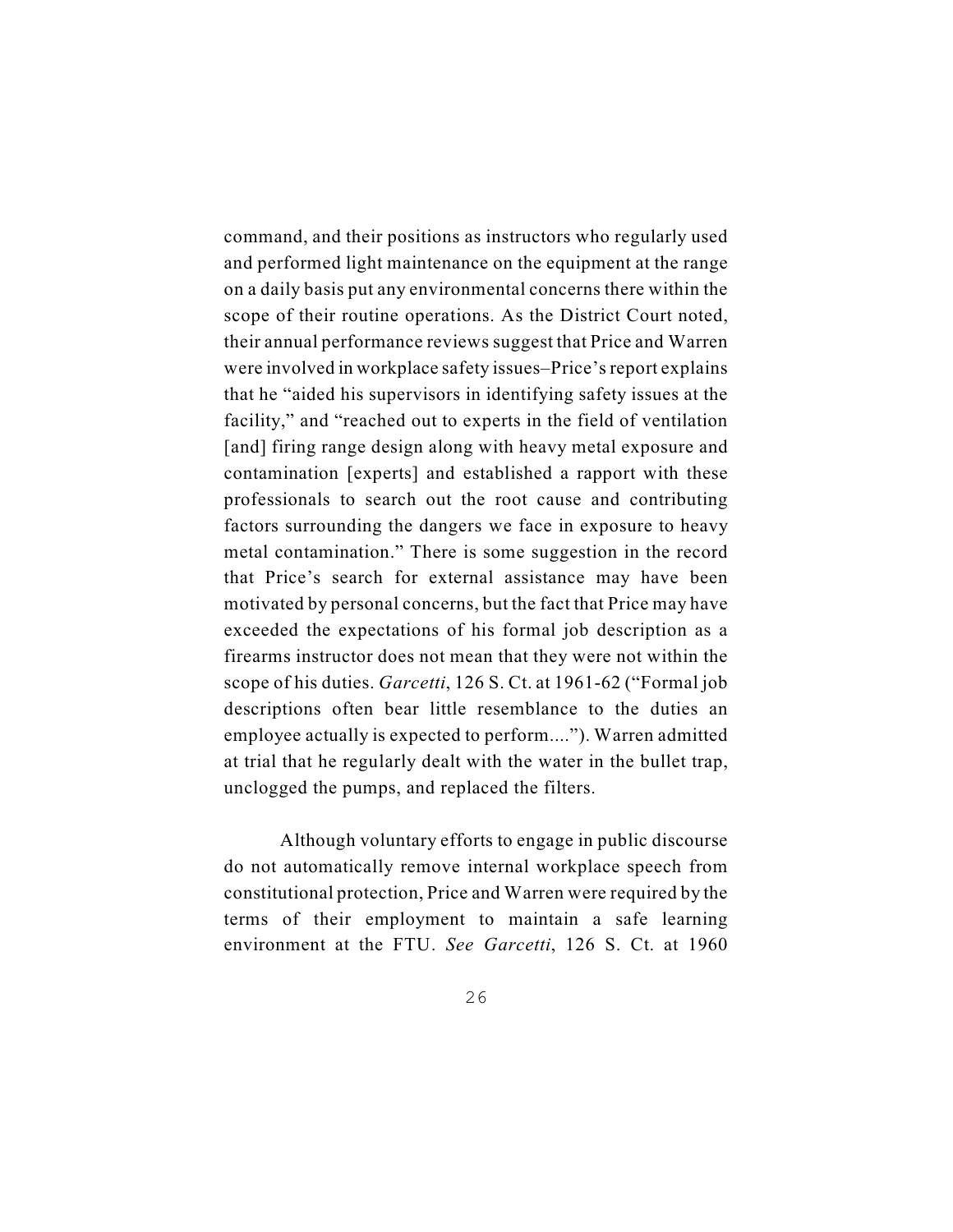("Refusing to recognize First Amendment claims based on government employees' work product does not prevent them from participating in public debate. The employees retain the prospect of constitutional protection for their contributions to the civic discourse. This prospect of protection, however, does not invest them with a right to perform their jobs however they see fit."). In his evaluation, Price was "tasked" with "the safe execution of the Academy Patrol Procedures Program" and the creation of "a new and more applicable set of Firing Range Safety Rules." Similarly, one of Warren's "objectives" for the next evaluation period was "conduct[ing] a safe Firearms Training Program" for which the plan of action was identified to include "[e]nsur[ing] all students and instructors practice approved safety procedures." Warren's performance appraisal justification noted that one of the "accomplishments of the Firearms Training Unit" during the period from October 1, 2002 through September 30, 2003 was that the unit "[c]ompleted the alterations and modifications to the Bullet Recovery system." With respect to work habits, Price and Warren were both given high marks for their care of the equipment related to firearms training.<sup>8</sup> Notably, the plaintiffs did not identify anyone else

 ${}^{8}$ In support of their contention that such reporting was not within the scope of their employment, Price and Warren direct us to the Eighth Circuit's holding in *Lindsey v. City of Orrick*, --- F.3d ---, 2007 WL 1814943 (8th Cir. June 26, 2007). Lindsey was the public works director for the City. In that role he maintained the City's parks, water systems, streets, and sewers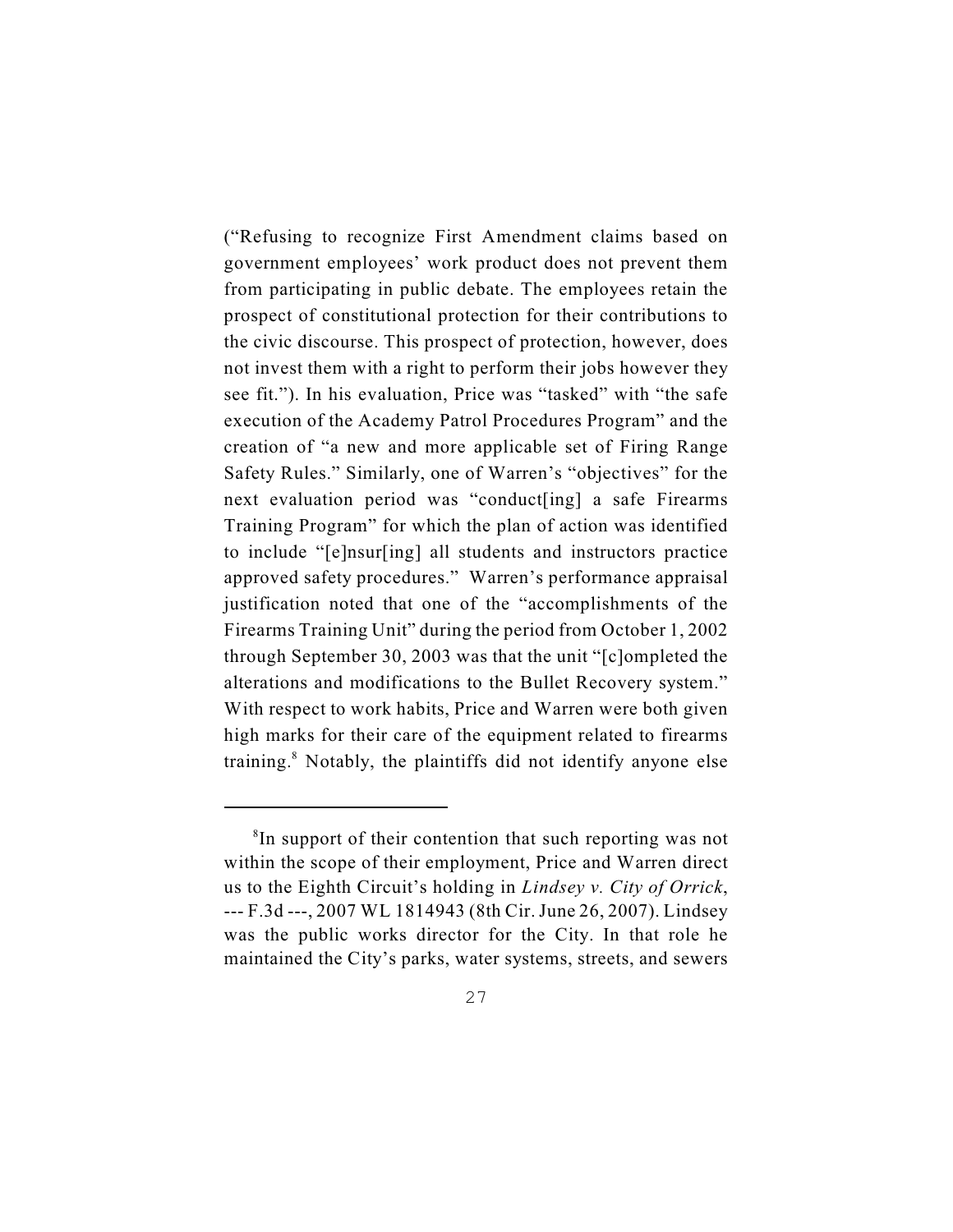whose job might have included the sort of maintenance they performed, or who might have had responsibility to ensure the safety of the range.

We recognize that giving statements to the State Auditor was not part of their everyday duties and that *Garcetti* leaves open the possibility that speech within the workplace relating to non-job issues is protected. However, Price explained that he spoke to the auditors because "[i]t was my duty to speak to the auditors. The order came down from the executive office of the State of Delaware, meaning the Governor's office. I am bound by that order." Although this speech was compelled by their employer, this fact alone does not locate the speech within the realm of Price and Warren's job duties. Rather, what is

and reported about public works at City Council meetings. After attending a training session that included information on state sunshine law compliance, Lindsey questioned the Council's compliance with the open meetings requirement at a number of public meetings. He was later fired. The Court differentiated *Garcetti*, and held that Lindsey's speech was made "both as a citizen and on a matter of public concern." *Id.* at \*5. The opinion in *Lindsey*, however, does not suggest that Price and Warren's speech should be protected by the First Amendment as the Court explained that "there is no evidence Lindsey's job duties even arguably included sunshine law compliance." *Id.* at \*3. As demonstrated above, there is sufficient evidence that Price and Warren's jobs included reporting health and safety problems at the firing range.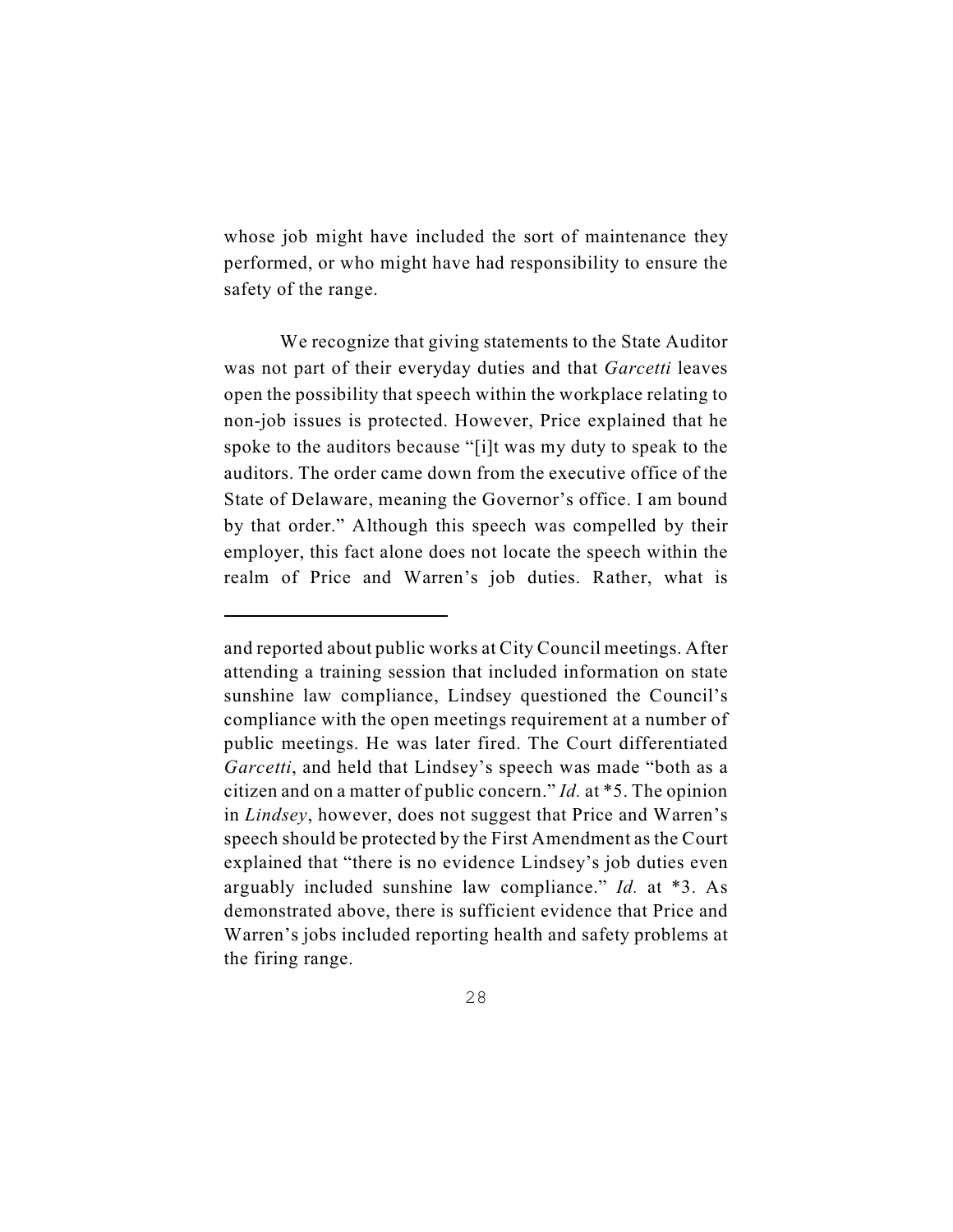dispositive is that the prior statements of Price and Warren within the chain of command prompted the order to speak with the State Auditor. Because the speech that motivated the order was within their job duties, the responsibility to respond to the subsequent order was also within the scope of their duties.

Because we agree with the District Court that Price and Warren were acting pursuant to their job duties when they made their complaints up the chain of command and gave their reports to the State Auditor, we need not examine whether their speech passes the remainder of the test established by *Pickering* and its progeny. *See Pickering v. Bd. of Educ.*, 391 U.S. 563 (1968); *Givhan*, 439 U.S. at 410; *Connick*, 461 U.S. at 138; *see also Curinga v. City of Clairton*, 357 F.3d 305, 310 (3d Cir. 2004). As the Seventh Circuit explained, "*Garcetti* requires that before analyzing whether an employee's speech is of public concern, a court must determine whether the employee was speaking 'as a citizen' or, by contrast, pursuant to his duties as a public employee." *Sigsworth v. City of Aurora*, 487 F.3d 506, 509-10 (7th Cir. 2007); *see also Brammer-Hoelter v. Twin Peaks Charter Academy*, --- F.3d ---, 2007 WL 2007546, at \*5 (10th Cir. 2007). In making their voices heard up the chain of command and reporting to the State Auditor under order, Price and Warren spoke pursuant to their duties as government employees at the FTU.

Price and Warren also assert that the release of their statements to the Auditor by their attorney was speech that was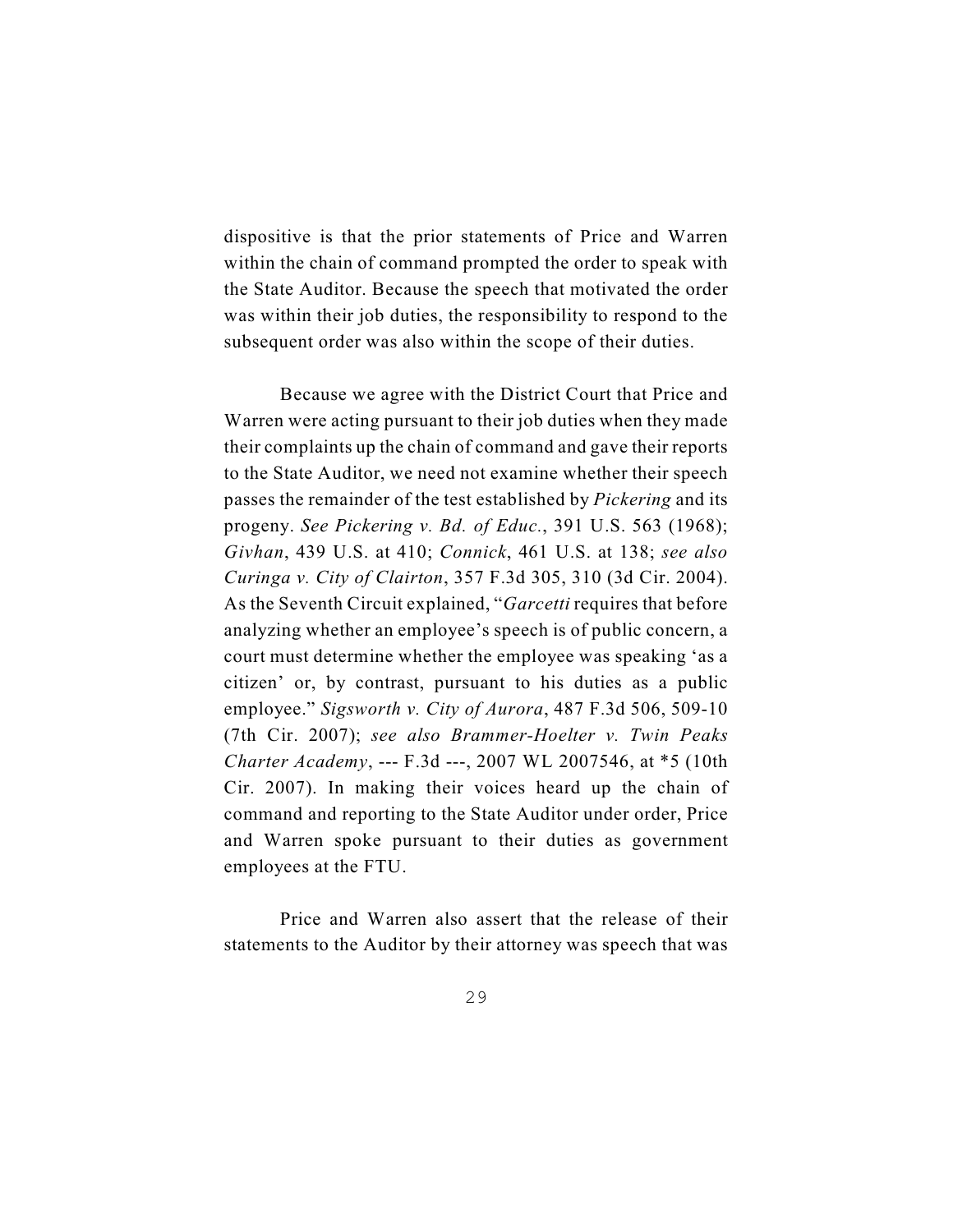not pursuant to their job duties, and therefore not foreclosed as a basis for recovery by *Garcetti*. As *Garcetti* explained, "[e]mployees who make public statements outside the course of performing their official duties retain some possibility of First Amendment protection because that is the kind of activity engaged in by citizens who do not work for the government." *Id.* at 1961 (citing writing a letter to a local newspaper or discussing politics with a co-worker as examples of speech that falls "outside the scope of official duties"). They raised this argument before the District Court in regard to their motion to amend the complaint to conform to the evidence presented at trial. *See* FED. R. CIV. P. 15(b). Although the release of their statements may have been outside the scope of their duties, and perhaps even in contravention of those duties, we need not reach this question because the District Court did not abuse its discretion in denying the motion to amend. *See Douglas v. Owens*, 50 F.3d 1226, 1235 (3d Cir. 1995) ("We review for abuse of discretion the district court's granting of leave to amend the complaint."). Moreover, the media speech theory was not presented to the District Court as a defense to the motion for judgment as a matter of law, but only in conjunction with their Rule 15(b) motion. *See, e.g.*, *Newark Morning Ledger Co. v. United States*, 539 F.2d 929, 932 (3d Cir. 1976) ("We generally refuse to consider issues that are raised for the first time on appeal.").

In their brief to the District Court challenging the motion for judgment, Price and Warren argued that their speech was internal, but still protected after *Garcetti* because it was not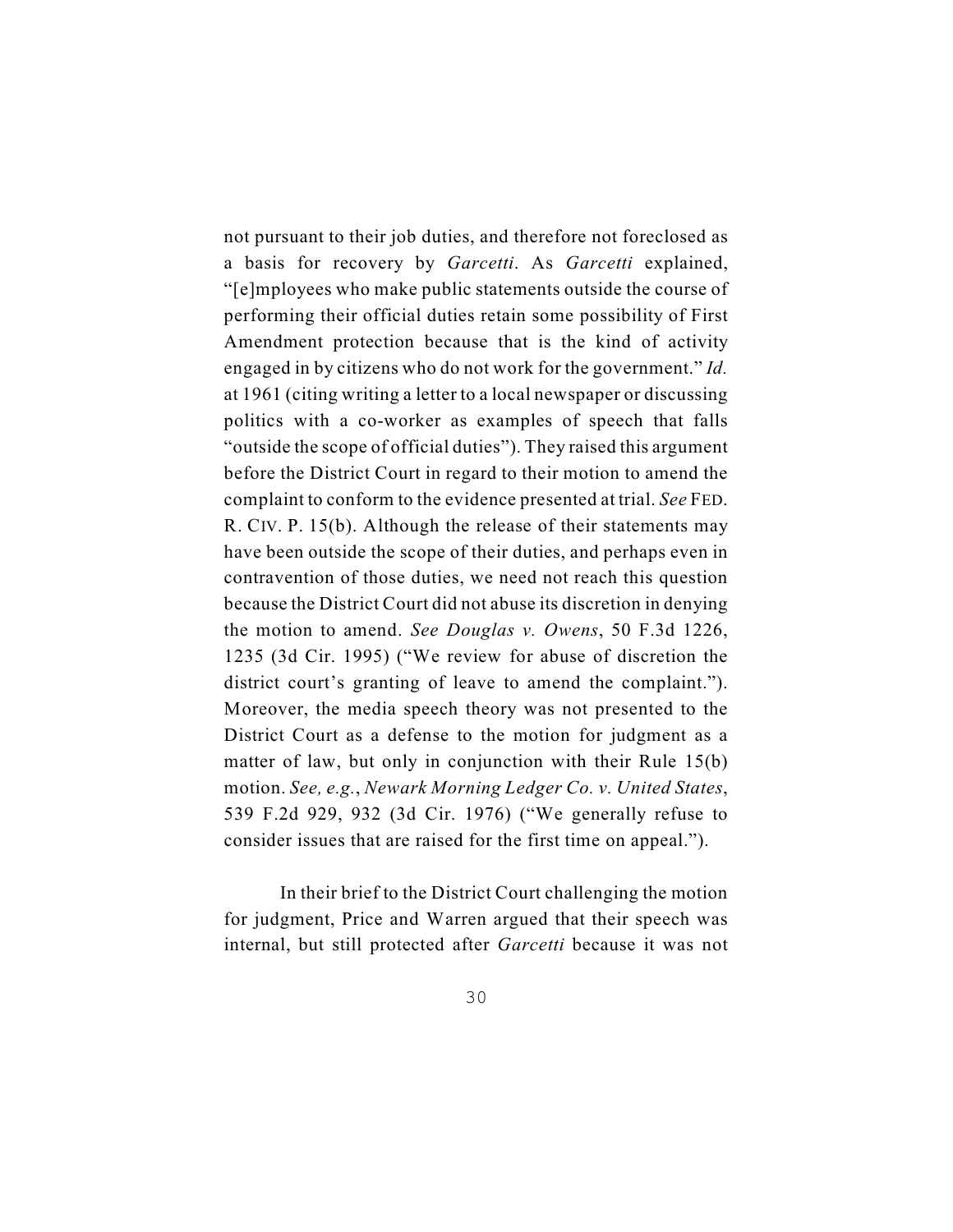pursuant to their job duties. They also argued that they had not received notice of any defense that their speech to the Auditor was not within their job duties because, if they had, they would have shown that "it was their attorneys, who also spoke out to the press on their behalf after the first Auditor meeting, who arranged the actual meeting with the Auditor on their clients' behalf so their clients could blow the whistle on DSP wrongdoing." Their brief to the District Court also alleged that their "*speech to the Auditor* was the means of responding to [the] gag order; responding to the defamatory attack on plaintiffs; and of informing the public of governmental mismanagement and corruption through the Auditor and the media." (emphasis added). They concluded that "plaintiffs engaged in protected speech when they raised their health and safety concerns *to the State Auditor*." (emphasis added).

We recognize that the parties did not have the benefit of the *Garcetti* opinion at the time of trial. *See North River Ins. Co. v. CIGNA Reinsurance Co.*, 52 F.3d 1194, 1218 n.39 (3d Cir. 1995) ("[W]here a previously ignored legal theory takes on new importance due to an intervening development in the law, it is appropriate to exercise discretion to allow a party to revive that theory." (internal citations omitted)). However, Price and Warren did not ask the District Court for a partial new trial on the ground that *Garcetti* had changed the legal landscape, pursuant to Rule 59(a). *See* FED. R CIV. P. 59(a) ("A new trial may be granted to all or any of the parties and on all or part of the issues ... for any of the reasons for which new trials have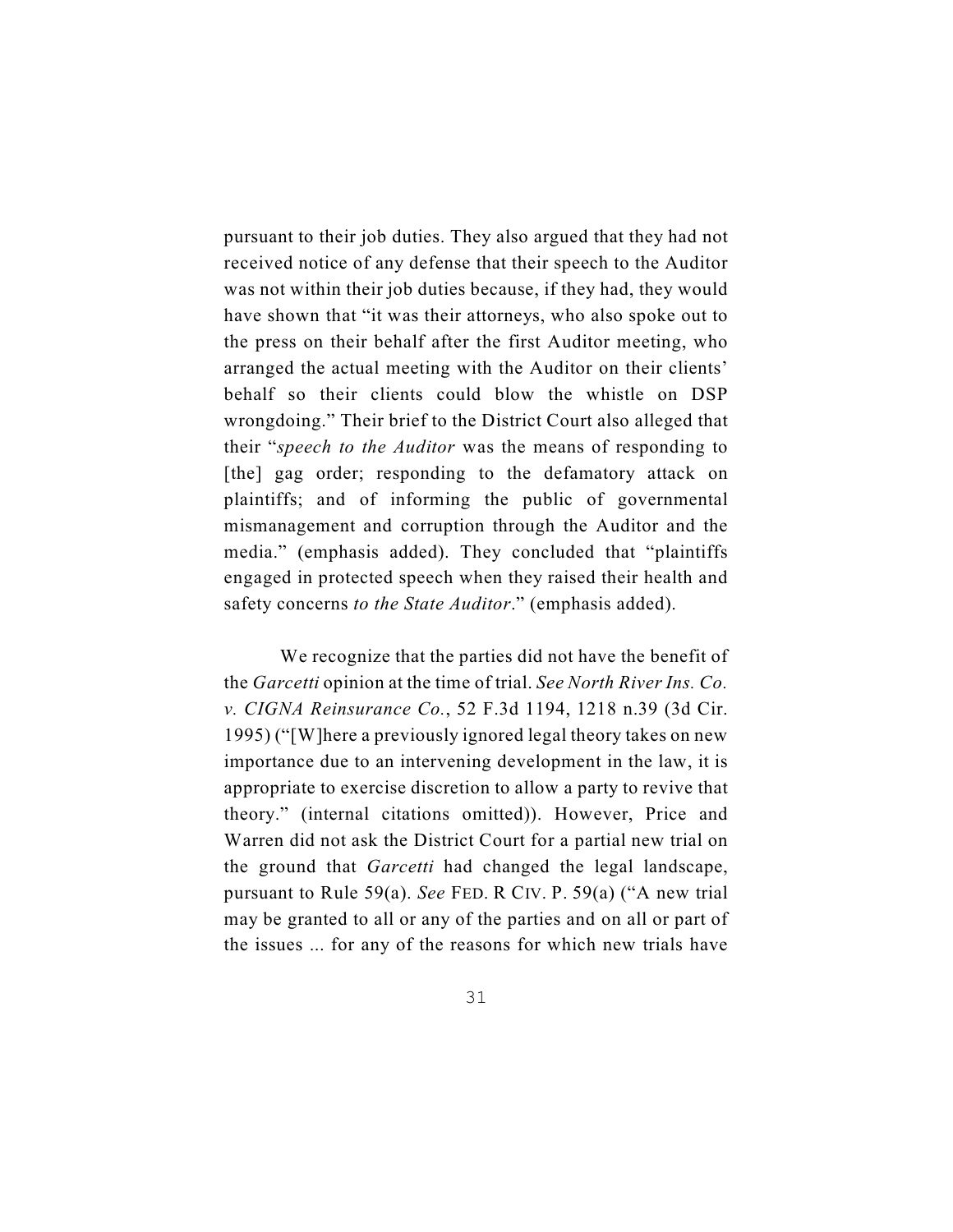heretofore been granted in actions at law in the courts of the United States...."); *Pryer v. C.O. 3 Slavic*, 251 F.3d 448, 454 (3d Cir. 2001). Instead, they requested an amendment to conform the complaint to the evidence. The District Court correctly denied that request.

Price and Warren did not meet the requirements for an amendment pursuant to Rule 15(b), which allows amendment of pleadings if the claim was tried by the express or implied consent of the parties. The record makes clear that the DSP defendants did not give their express consent. In order to ascertain whether they gave implied consent, we look to "whether the parties recognized that the unpleaded issue entered the case at trial, whether the evidence that supports the unpleaded issue was introduced at trial without objection, and whether a finding of trial by consent prejudiced the opposing party's opportunity to respond." *Douglas*, 50 F.3d at 1236 (quoting *Portis v. First Nat'l Bank*, 34 F.3d 325, 332 (5th Cir.1994)); *see also Evans Prods. Co. v. West Am. Ins. Co.*, 736 F.2d 920, 924 (3d Cir. 1984) ("The primary consideration in determining whether leave to amend under Fed.R.Civ.P. 15(b) should be granted is prejudice to the opposing party. The principal test for prejudice in such situations is whether the opposing party was denied a fair opportunity to defend and to offer additional evidence on that different theory." (citation omitted)).

Price and Warren identify a May 14, 2004 newspaper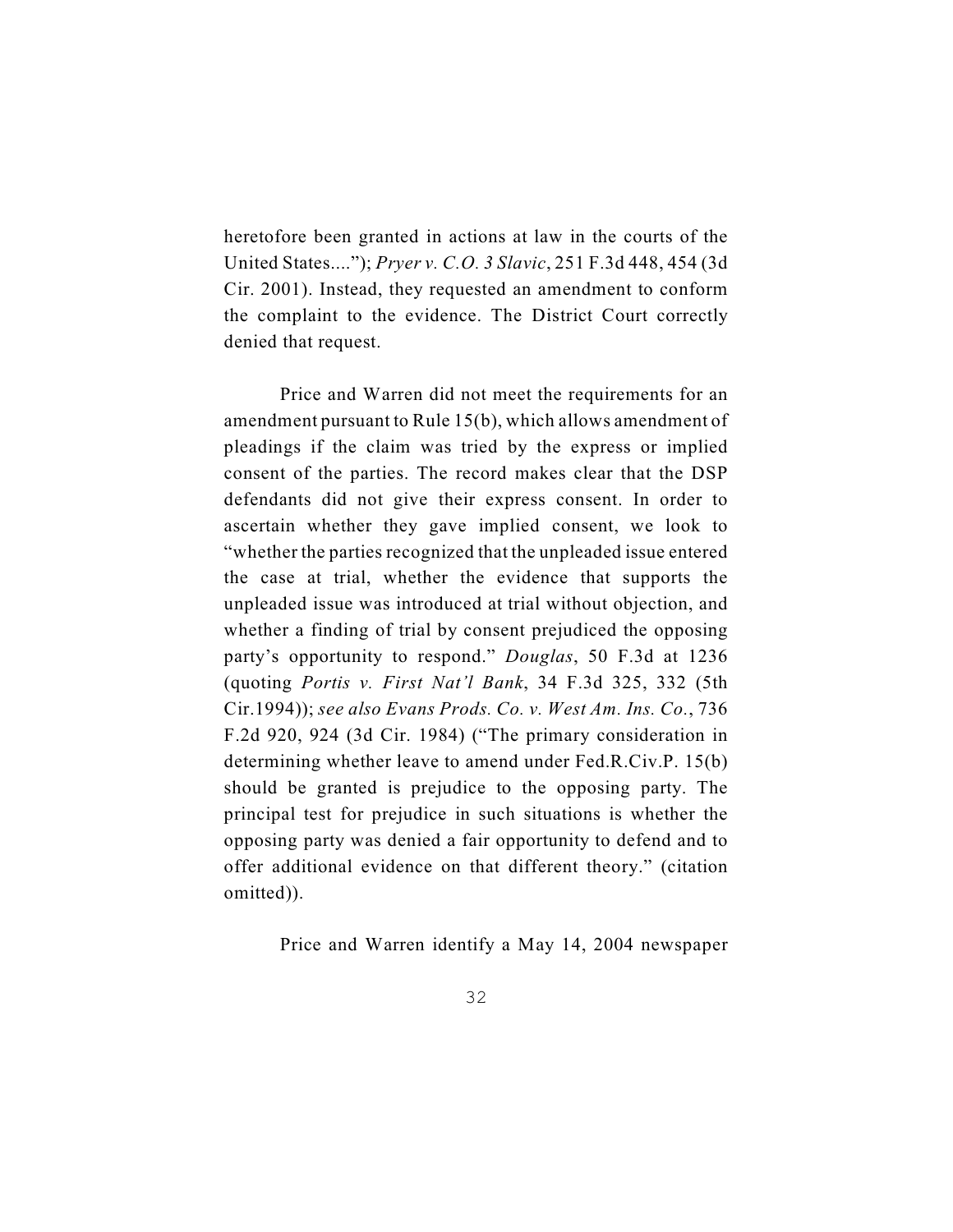article that indicates that their counsel read their statements verbatim to the Delaware State News, and point to trial testimony regarding the article as support for the unpleaded issue. Admitted without objection, the newspaper article was relevant to and admitted for the purpose of proving Price and Warren's theory of retaliation and their defamation claim. Their attorney explained in a proffer to the District Court "why I am offering this," i.e., that the article "goes to the motive of the defendants to retaliate." He did not argue the possibility that the article might show that Price and Warren used their attorney to take their otherwise internal speech public. Indeed, in response to concerns raised by opposing counsel, he disclaimed altogether any connection his clients had with the article.<sup>9</sup>

 $^9$ The following sidebar colloquy is illustrative:

|  |  | What are you offering? |  |
|--|--|------------------------|--|
|  |  |                        |  |

| The Court:        | What are you offering?                           |
|-------------------|--------------------------------------------------|
| Mr. S. Neuberger: | The fact that the FTU, that the                  |
|                   | conditions at the FTU were all over              |
|                   | the media in the beginning of                    |
|                   | 2004 I am not offering, for                      |
|                   | example, Captain [Greg] Warren's                 |
|                   | quote that the FTU was, quote, the               |
|                   | absolute epitome of a project from               |
|                   | hell since its very inception, end               |
|                   | $\frac{1}{2}$ quote – Captain Warren can testify |
|                   | about that in a couple of days when              |
|                   | he is in here                                    |
| Mr. Ellis:        | If that is the case, it is really                |
|                   | misleading, because the evidence                 |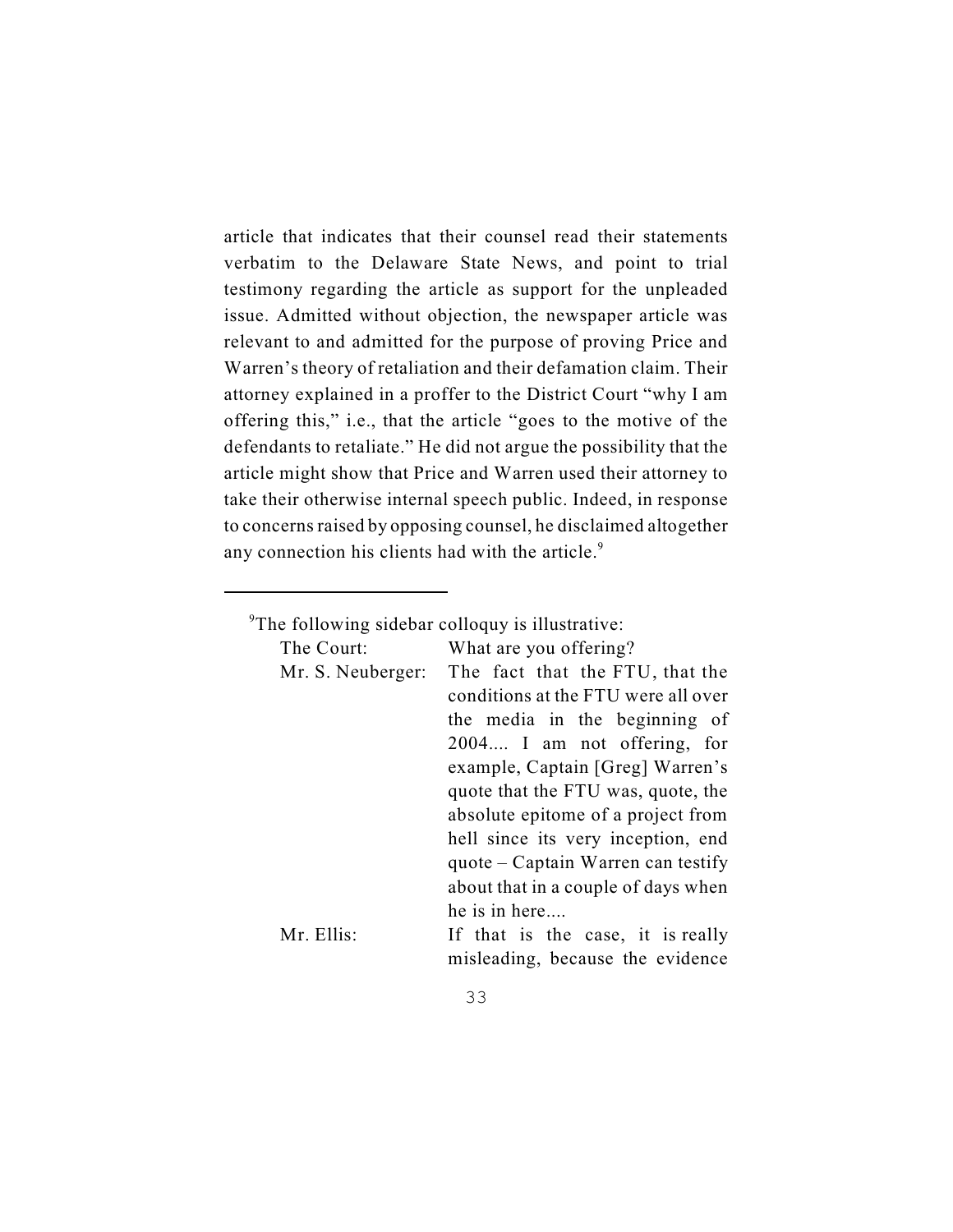|                   | would make it seem like these three<br>people were responsible for what's                                                                                                                                                                                                                                                                                                                                                                                                                                                                                                        |
|-------------------|----------------------------------------------------------------------------------------------------------------------------------------------------------------------------------------------------------------------------------------------------------------------------------------------------------------------------------------------------------------------------------------------------------------------------------------------------------------------------------------------------------------------------------------------------------------------------------|
|                   | in the paper. That is really<br>misleading because it's not the<br>case.                                                                                                                                                                                                                                                                                                                                                                                                                                                                                                         |
| The Court:        | That is a concern, the concern<br>outlined by Mr. Ellis.                                                                                                                                                                                                                                                                                                                                                                                                                                                                                                                         |
| Mr. T. Neuberger: | I will be happy to have Corporal<br>[Wayne] Warren testify that there is<br>overlap in the subject matter, but it<br>wasn't him speaking to the media<br>and giving them this information.<br>[emphasis added]<br>$\ast$<br>$\ast$<br>*                                                                                                                                                                                                                                                                                                                                          |
| Mr. T. Neuberger: | I think we are missing something<br>that we are saying on motivation<br>This is a backdrop of pressure and<br>concern about the range, which,<br>even if that pressure is not talking<br>about our clients, it is talking about<br>the fact that the state has a broken-<br>down facility. And we are saying<br>that the motive to retaliate is<br>because all this is going public. So<br>any news story of any nature about<br>the range contributes  to a motive<br>to retaliate. It doesn't have to be<br>about our guys.  Simply the [fact]<br>that the] range is now being |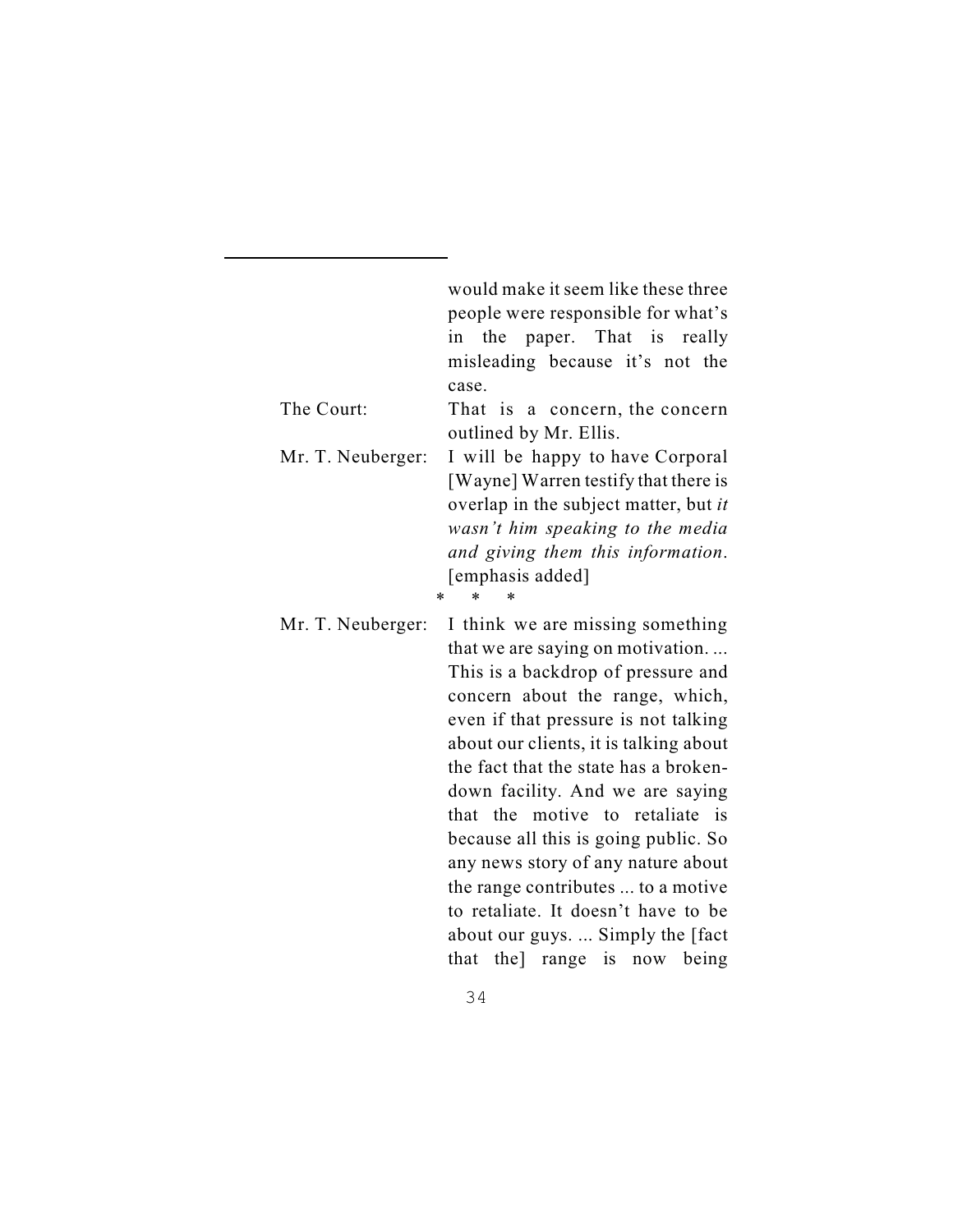The sole occasion on which it is even arguable that Price

|                       | covered again (by the news media<br>shows the defendants' displeasure<br>about the publicity.<br>$\ast$<br>$\ast$<br>$\ast$ |
|-----------------------|-----------------------------------------------------------------------------------------------------------------------------|
| The Court:            | Albeit these particular plaintiffs                                                                                          |
|                       | were not the source --                                                                                                      |
| Mr. T. Neuberger: No. |                                                                                                                             |

In direct examination of Warren, the plaintiffs introduced the news article in the following manner:

- Q. What were you concerned about?
- A. Being blamed for the downfall of the operation [at the FTU].
- Q. Do you recall seeing any news media coverage discussing your meetings with the auditors?
- A. Yes.
- Q. Do you recall what newspapers that coverage was in?
- A. I believe it was in both the News Journal and the State News.

Following this exchange, Warren identified the headline of the article in which their lawyer's reading of their statements was reported. Warren did not refer to the article again in his testimony. Several other references were made to the article during the plaintiffs' case, all in the context of showing the animosity of the defendants toward Price and Warren.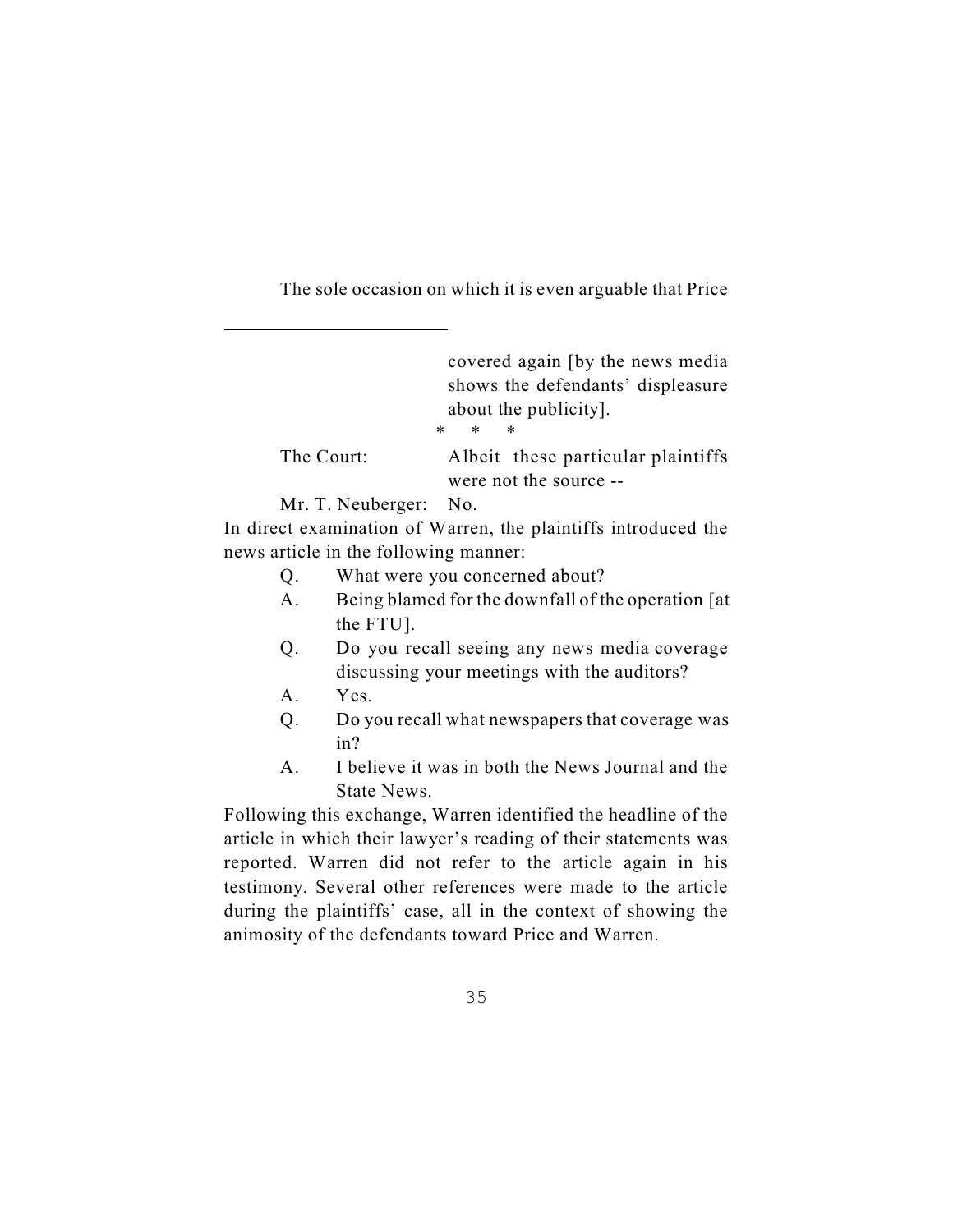and Warren introduced unchallenged evidence of their media speech theory was during the direct examination of Major David Baylor, which came after the plaintiffs' explanation that the article was evidence of motivation for retaliation. Plaintiffs' counsel asked Baylor if it was correct "that both Lieutenant Colonel MacLeish and Colonel Chaffinch became angry about the newspaper reporting on statements my office had made on behalf of my clients?" Baylor responded that "[t]here was a level of frustration, yes." The subsequent line of inquiry focused on the frustration of MacLeish and Chaffinch about the news stories and their angry feelings toward Price and Warren. This single question is insufficient to satisfy the requirements of Rule 15(b). *See, e.g.*, *Farfaras v. Citizens Bank and Trust of Chicago*, 433 F.3d 558, 568 (7th Cir. 2006) (holding that the plaintiff's admission on cross-examination in an employment discrimination case that she did not go to work right away was "not sufficient to demonstrate that the defense had raised the issue of failure to mitigate").

As we explained in *Douglas*, "an issue has not been tried by implied consent if evidence relevant to the new claim is also relevant to the claim originally pled, because the defendant does not have any notice that the implied claim was being tried." 50 F.3d at 1236. Having disclaimed any attempt to introduce the article for the purpose of showing that they were responsible for the statements or the release to the press, Price and Warren cannot now assert that they entered the unpleaded issue of media speech into the trial.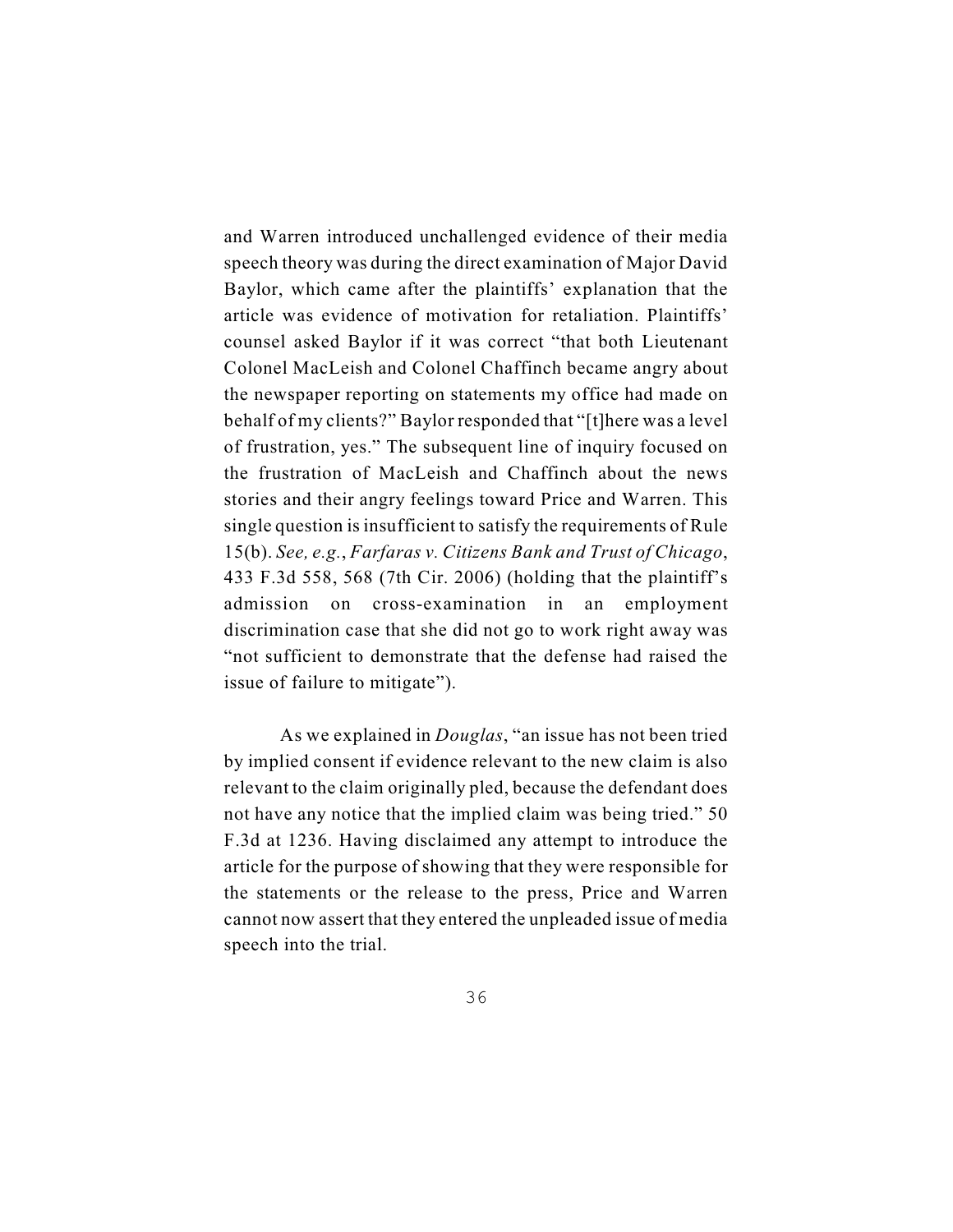Nor did the defendants implicitly agree to the inclusion of the unpleaded issue in their testimony. Chaffinch testified that "I was not upset that your clients were talking to the auditors because, like I said, we were going to comply with the Auditor's Office in any way they needed to complete their investigation. I was not upset that they were talking to the auditors, no. I was upset that it was bringing a negative light to the Division of State Police in the media." Although Price and Warren now point to Chaffinch's testimony as evidence that the DSP defendants impliedly agreed that the issue of speech to the media was being tried, Chaffinch did not testify as to how the statements got into the media. Both he and MacLeish expressed their dismay at the negative coverage that the situation at the FTU had received, but neither stated that they were upset with Price and Warren for going to the media via their attorney and circumventing the universal DSP order prohibiting officers from talking to the media without approval.

The fact that there was no objection to the hearsay contained in the article further indicates that the defendants understood the introduction of the article and testimony regarding it to relate only to the adverse action prong of Price and Warren's retaliation claim. The DSP defendants did not implicitly consent to the trial of a claim that Price and Warren engaged in protected speech to the media. Accordingly, their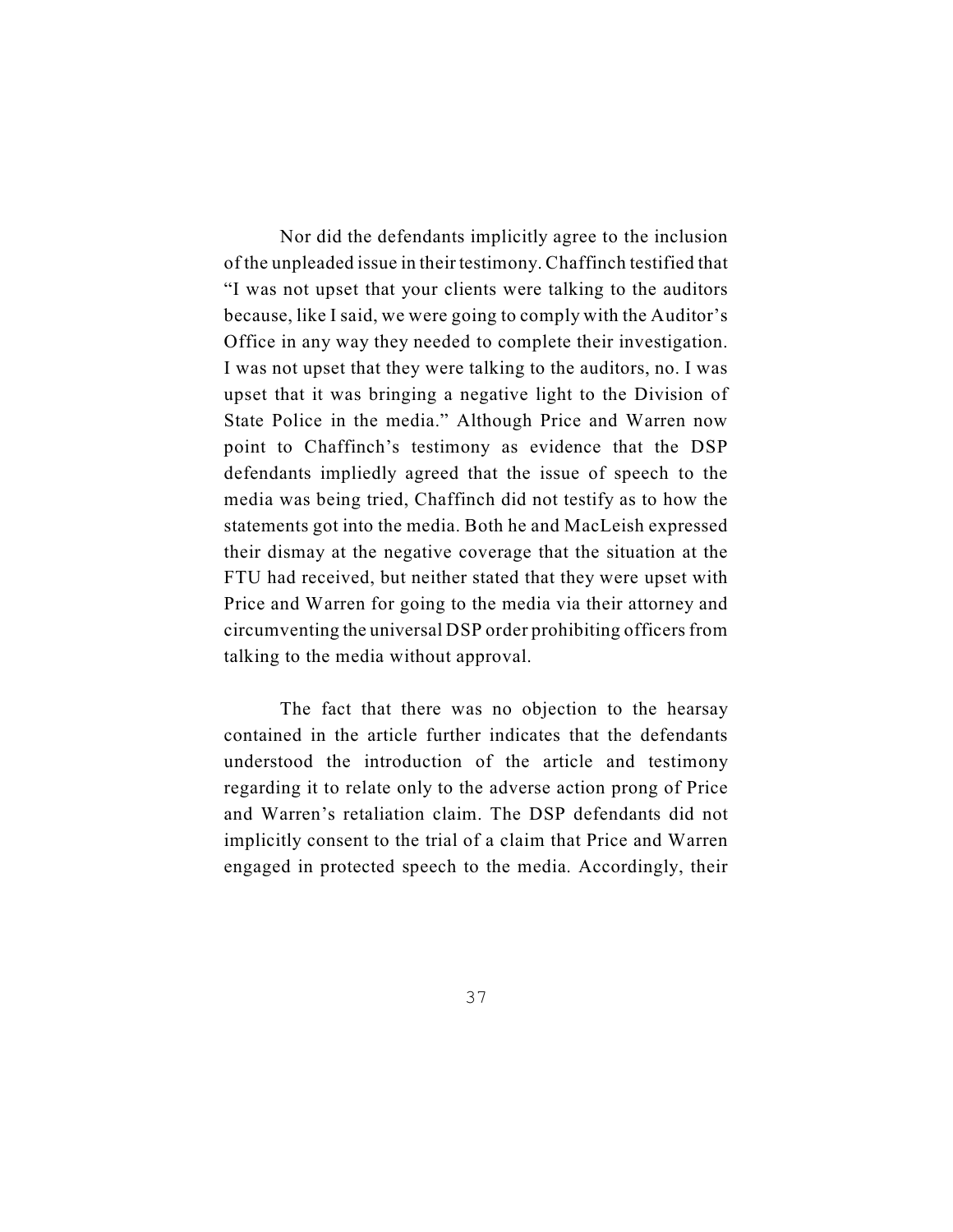motion under Rule 15(b) fails on the merits.<sup>10</sup>

Although we are mindful that Rule 54(c) requires that "every final judgment shall grant the relief to which the party in whose favor it is rendered is entitled, even if the party has not demanded such relief in the party's pleadings," we note that the rule "addresses and cures a limited formal problem. It is not designed to allow plaintiffs to recover for claims they never alleged." *USX Corp. v. Barnhart*, 395 F.3d 161, 165 (3d Cir. 2004). Thus, we are unable to assist Price and Warren in salvaging their potentially meritorious, but unpleaded and untried, claims.

<sup>&</sup>lt;sup>10</sup>We note that, although Price and Warren's Rule 15(b) motion fails, they may have had a valid claim under Rule 59(a) or Rule 60(b)(6) on the basis of the changed legal landscape after *Garcetti*. *See, e.g., Stanton by Brooks v. Astra Pharma. Prods., Inc.*, 718 F.2d 553, 557, 576 (3d Cir. 1983) (confirming that a change in the law is an appropriate basis for a partial retrial); FED. R. CIV. P. 60(b)(6) ("On motion and upon such terms as are just, the court may relieve a party or a party's legal representative from a final judgment, order, or proceeding for ... any other reason justifying relief from the operation of the judgment."); *but see Agostini v. Felton*, 521 U.S. 203, 239 (1997) ("Intervening developments in the law by themselves rarely constitute the extraordinary circumstances required for relief under Rule 60(b)(6)...."). However, Price and Warren did not seek a partial re-trial on the issue of media speech or relief from the judgment under Rule 60(b)(6). They sought only reinstatement of the verdict or default judgment as relief.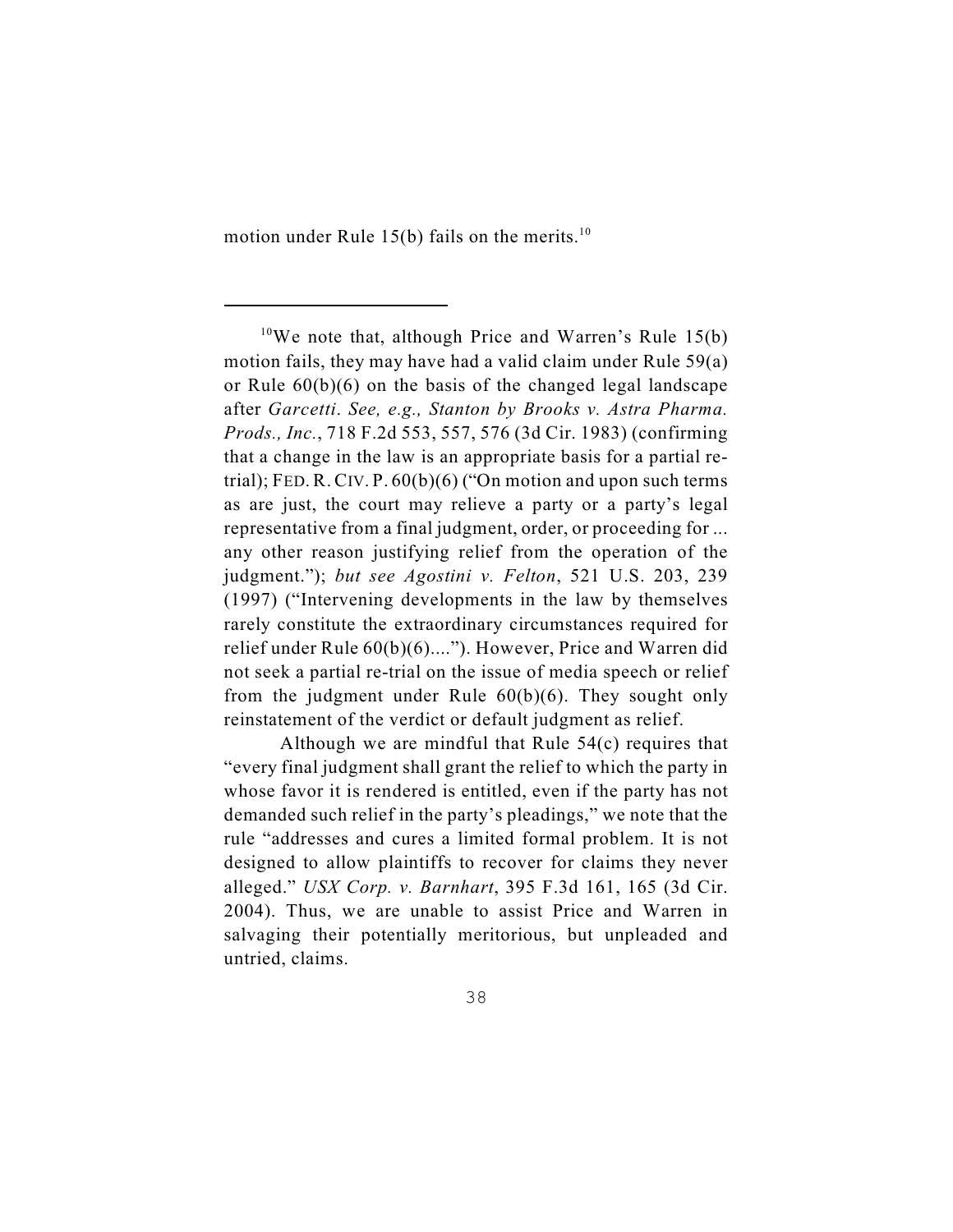Price and Warren's Petition Clause claim does not withstand scrutiny. Their complaints within the chain of command were not directed to the DSP as a governmental agency, but rather were directed to the DSP as their employer. Such complaints are not petitioning activity entitled to protection under the First Amendment.

The holding in *Garcetti* controls our analysis of the First Amendment speech claims. Under the rule established in *Garcetti*, Price and Warren spoke out about the maintenance of the bullet trap "pursuant to their official duties." First Amendment protection extends to government employees speaking as citizens, but it does not extend to workers who speak in the course of fulfilling their employment responsibilities. Price and Warren were speaking pursuant to their employment duties when they made their concerns known through the chain of command and when they spoke with the State Auditor. Accordingly, their First Amendment claims are foreclosed.

The District Court did not abuse its discretion in denying Price and Warren's motion under Rule 15(b).

We will affirm the judgment of the District Court.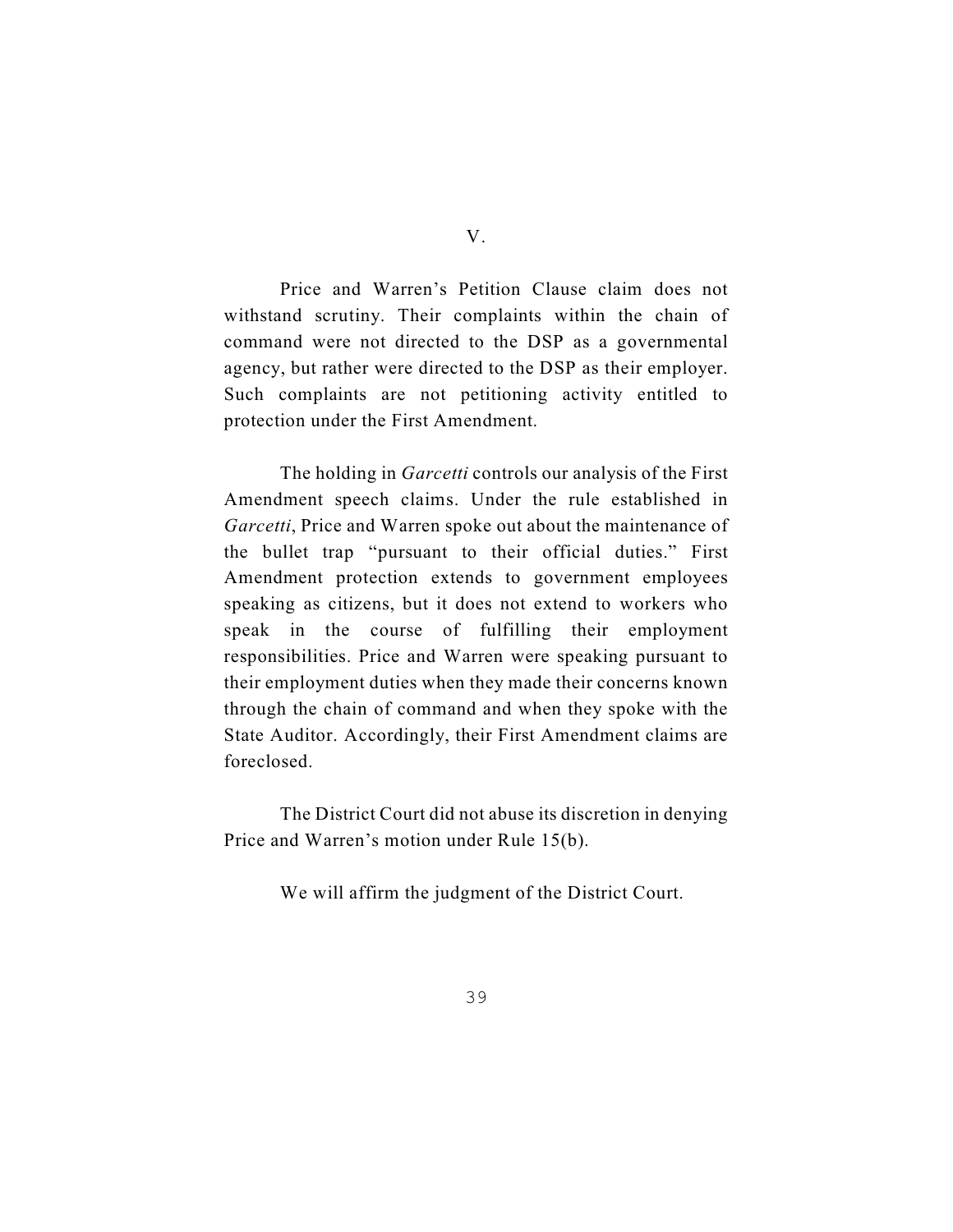GREENBERG, Circuit Judge, concurring.

Though I agree with the result the majority reaches on Price's and Warren's petition claim, I write separately to note my hesitation in finding that their e-mail complaints up the chain of command (as distinguished from their communications to the State Auditor), did not constitute petitioning activity. Rather, I would assume, arguendo, that the e-mails were petitioning activity, but conclude that the Supreme Court's opinion in Garcetti v. Ceballos, 126 S. Ct. 1951, 1960 (2006), barred their petitioning claim given that they sent their complaints up the chain of command "pursuant to their official duties." See majority opinion at 25.

The majority finds that because Price's and Warren's "complaints within the chain of command were not directed to the DSP as a governmental agency, but rather were directed to the DSP as their employer," Price and Warren cannot seek solace now in the Petition Clause. Majority opinion at 39; see also id. at 16 (noting Price and Warren "appealed to their employer, which also happened to be a state agency, through informal channels"). In San Filippo v. Bongiovanni, 30 F.3d 424, 449 (3d Cir. 1994), we held "that a public employee is protected under the Petition Clause against retaliation for having filed a petition . . . addressing a matter of purely private concern."<sup>11</sup> We explained that the reason for our conclusion was

 $11$ We quote this language characterizing the majority opinion in San Filippo from Judge Becker's concurring and dissenting opinion in that case.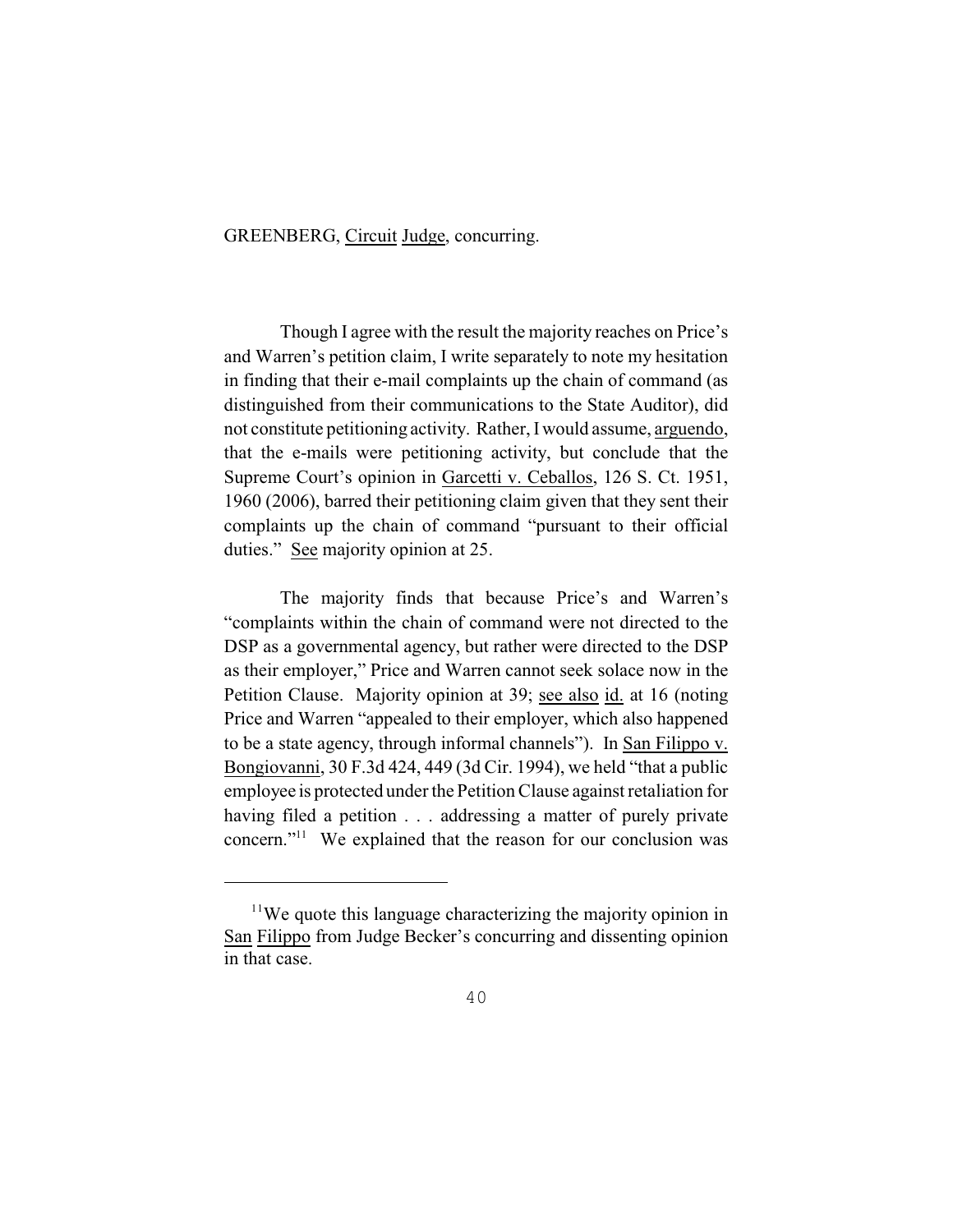"[t]he first amendment's petition clause imposes on the United States an obligation to have at least some channel open for those who seek redress for perceived grievances. Through its incorporation of the first amendment, the fourteenth amendment's guarantee of 'liberty' imposes the same obligation on the states." Id. at 442. Thus:

> [W]hen government–federal or state–formally adopts a mechanism for redress of those grievances for which government is allegedly accountable, it would seem to undermine the Constitution's vital purposes to hold that one who in good faith files an arguably meritorious 'petition' invoking that mechanism may be disciplined for such invocation by the very government that in compliance with the petition clause has given the particular mechanism its constitutional imprimatur.

Id. Additionally, we distinguished retaliation claims based on speech, which are subject to the rule announced by the Supreme Court in Connick v. Myers, 461 U.S. 138, 146, 103 S.Ct. 1684, 1690 (1983), <sup>12</sup> as follows: "[W]hen one files a 'petition' one is not appealing over government's head to the general citizenry: when one files a 'petition' one is addressing government and asking government to fix what, allegedly, government has broken or has failed in its duty to repair."

 $12$ In Connick, the Supreme Court held that a government employee who goes public with an employment dispute that is not a "matter of public concern" does not have first amendment immunity against subsequent employer discipline. Connick, 461 U.S. at 146, 103 S. Ct. at 1690.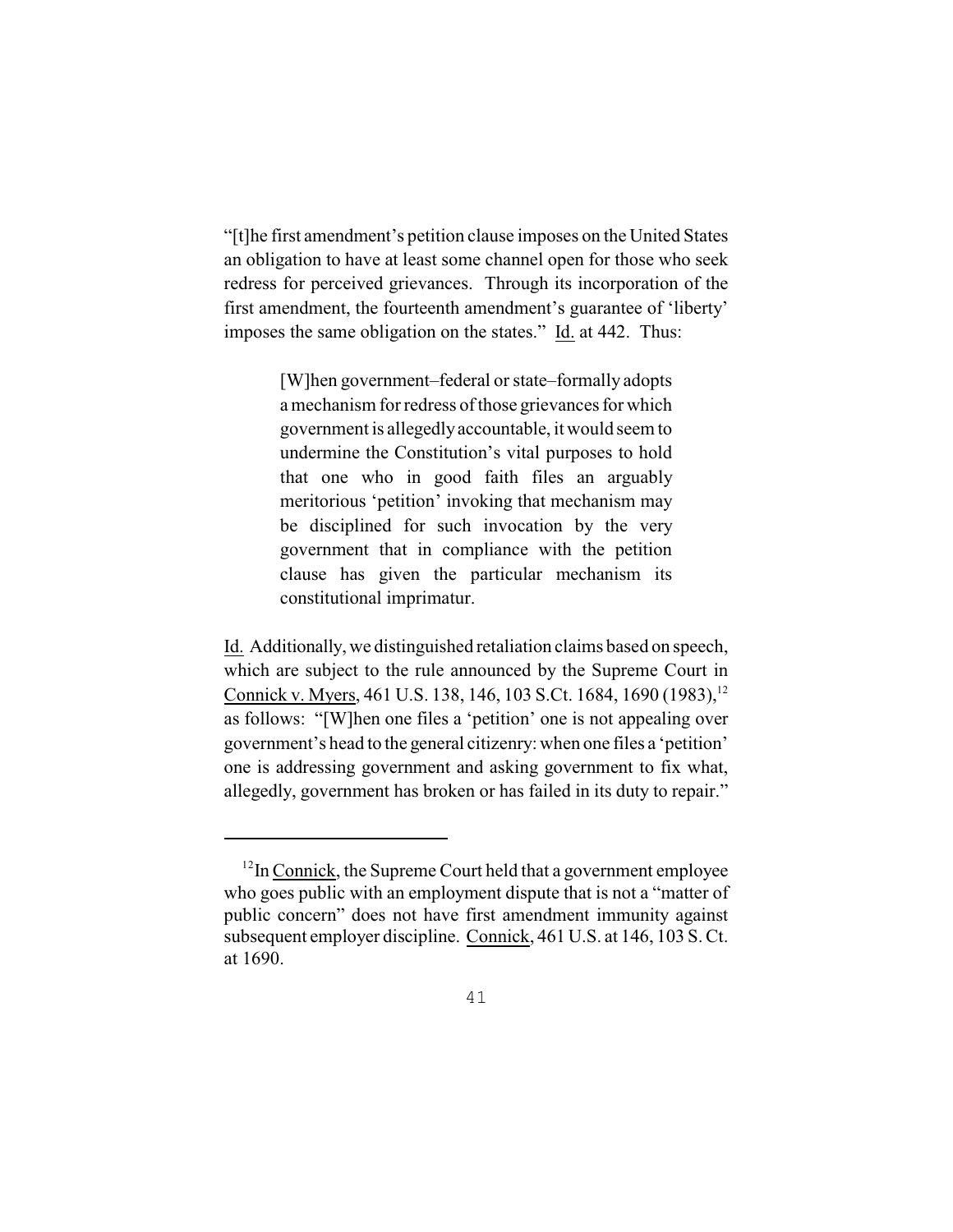San Filippo, 30 F.3d at 442.

Notwithstanding the above, both San Filippo and the majority concede that there also exist "less formal mechanisms by which a petition may be made," although they "may occasion a lesser degree of constitutional protection than their formal counterparts." Majority opinion at 14; see also McDonald v. Smith, 472 U.S. 479, 480, 105 S.Ct. 2787, 2788 (1985) (recognizing letters sent to President of United States by defendant charged with defaming plaintiff as petitions). The majority concludes, however, that because Price and Warren, in their capacity as public employees, "appealed to their employer, which also happened to be a state agency," their e-mails cannot constitute petitioning activity. Majority opinion typescript at 16. I find the result reached somewhat troubling. Specifically, given our broad characterization of a public employee's right to petition in San Filippo, it is unclear to me why Price's and Warren's complaints would constitute petitioning activity if they had contacted "a state agency qua agency," id., rather than the same agency as their employer. Indeed, if in both cases plaintiffs are asking government to fix what it "has broken or has failed in its duty to repair" through means the government has deemed acceptable,  $^{13}$  San Filippo, 30 F.3d at 442, why should the activity be stripped of its constitutional protection in one instance but not the other?<sup>14</sup>

 $13$ This discussion assumes that e-mail was the typical means by which their employer expected Price and Warren – as well as other DSP employees – to communicate their concerns to it.

 $14$ Notably, although we observed in Hill v. Borough of Kutztown, 455 F.3d 225, 242 n.24 (3d Cir. 2006), that "[w]e have never held .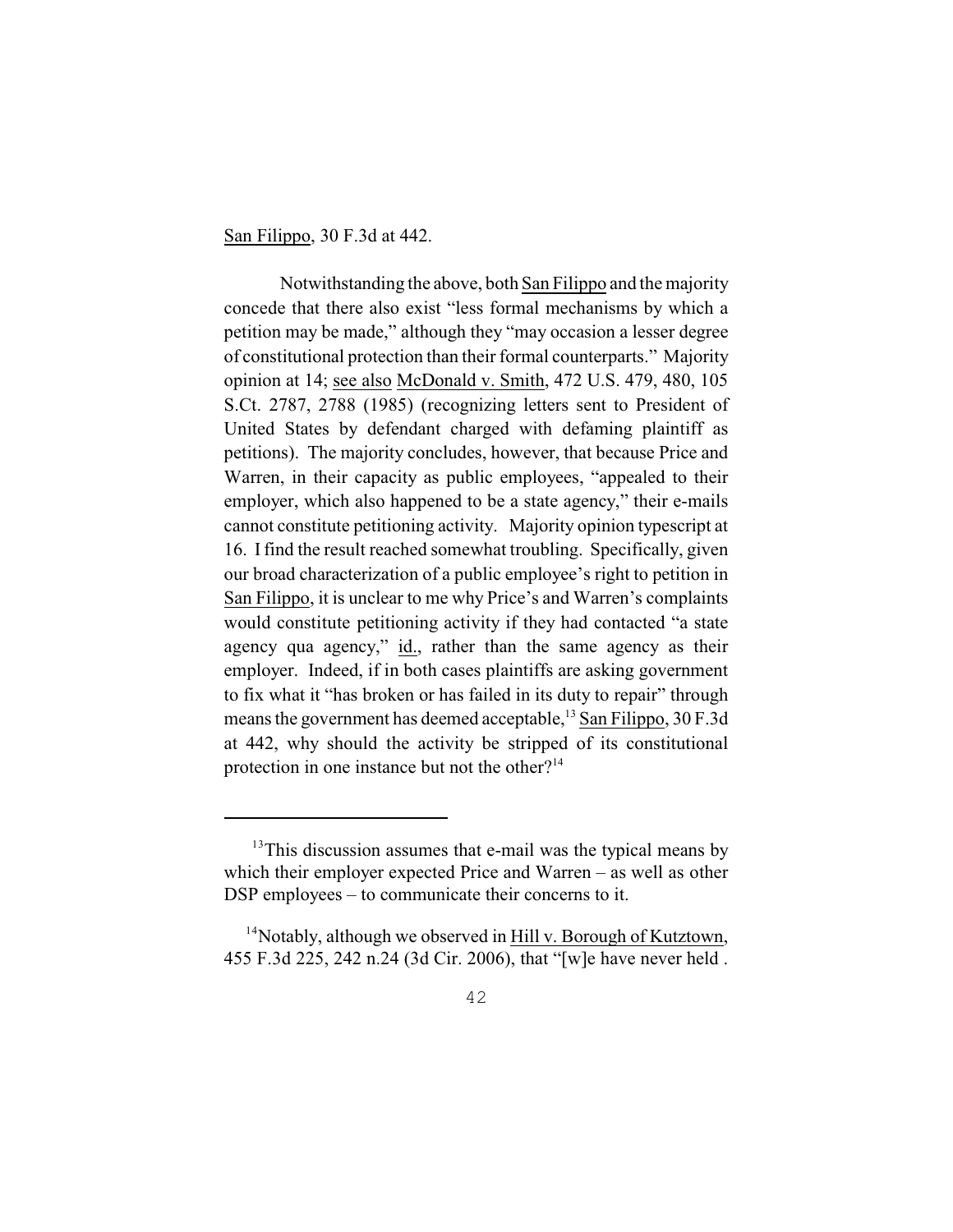We can avoid the need to resolve the difficult question of whether a public employee ever can "petition" the government when the government is also the public employee's employer by looking, instead, to the Supreme Court's opinion in Garcetti v. Ceballos.<sup>15</sup> In Garcetti, the Supreme Court held that when public employees speak "pursuant to their official duties, the employees are not speaking as citizens for First Amendment purposes, and the Constitution does not insulate their communications from employer discipline." 126 S. Ct. at 1960. While the Supreme Court did not address the question of whether the rule it announced in Garcetti applies to First Amendment retaliation claims based on a public employee's petitioning activities, as distinguished from his speech, there is good reason to believe that it does.

To be sure, "[t]he petition clause of the first amendment was not intended to be a dead letter–or a graceful but redundant appendage of the clauses guaranteeing freedom of speech and press." San Filippo, 30 F.3d at 442. Rather, the right to petition "is an assurance of a particular freedom of expression," McDonald, 472 U.S. at 482, 105 S. Ct. at 2789, and "has a pedigree independent of–and substantially more ancient-than the freedoms of speech and

<sup>. .</sup> a report of a superior's misconduct to a legislative body when the legislative body is also the reporter's employer constitutes 'petitioning activity,'" so far as I am aware we similarly never have held to the contrary.

 $15$ Obviously, a public employee can petition his governmental employer regarding a matter completely unrelated to his employment and be in the position of any other petitioner for constitutional purposes. But that situation is not present here.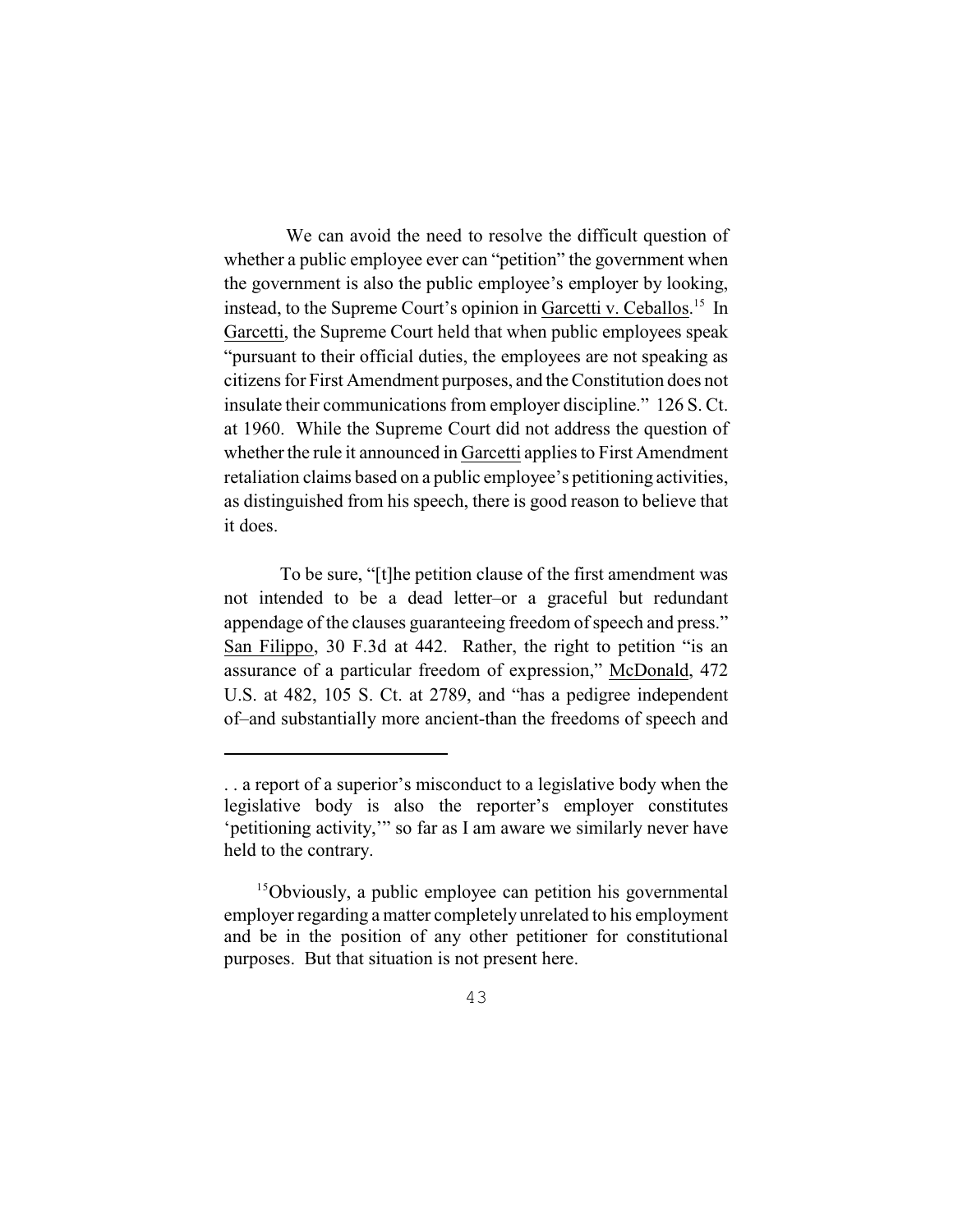press." San Filippo, 30 F.3d at 443. Nonetheless, "[t]he right to petition is cut from the same cloth as the other guarantees of that Amendment." McDonald, 472 U.S. at 482, 105 S. Ct. at 2789. To this end, the Supreme Court has plainly recognized that:

> The Petition Clause . . . was inspired by the same ideals of liberty and democracy that gave us the freedoms to speak, publish, and assemble. . . . These First Amendment rights are inseparable . . . and there is no sound basis for granting greater constitutional protection to statements made in a petition . . . than other First Amendment expressions.

Id. at 485, 105 S. Ct. at 2791 (internal citations omitted); see also San Filippo, 30 F.3d at 450 (Becker, J., concurring and dissenting) (noting "even if all petitions now constitute speech (given the broad interpretation the Supreme Court has given to speech), I do not see why it matters that the guarantees overlap"). Given the above, it certainly would be plausible for us to believe that, if presented with the question, the Court is likely to find that when public employees petition the government pursuant to their official duties, the Constitution does not insulate such petitions from employer discipline. See Garcetti, 126 S. Ct. at 1960; see also D'Angelo v. School Bd. of Polk County, Fla., No. 06-13582, F.3d , 2007 WL 2189099, at \*7 (11th Cir. Aug. 1, 2007) (noting that, after Garcetti, the court must ask "whether the public employee made his petition both on a matter of public concern and as a citizen" and "[i]f the petition fails this threshold question, it is not protected under the First Amendment").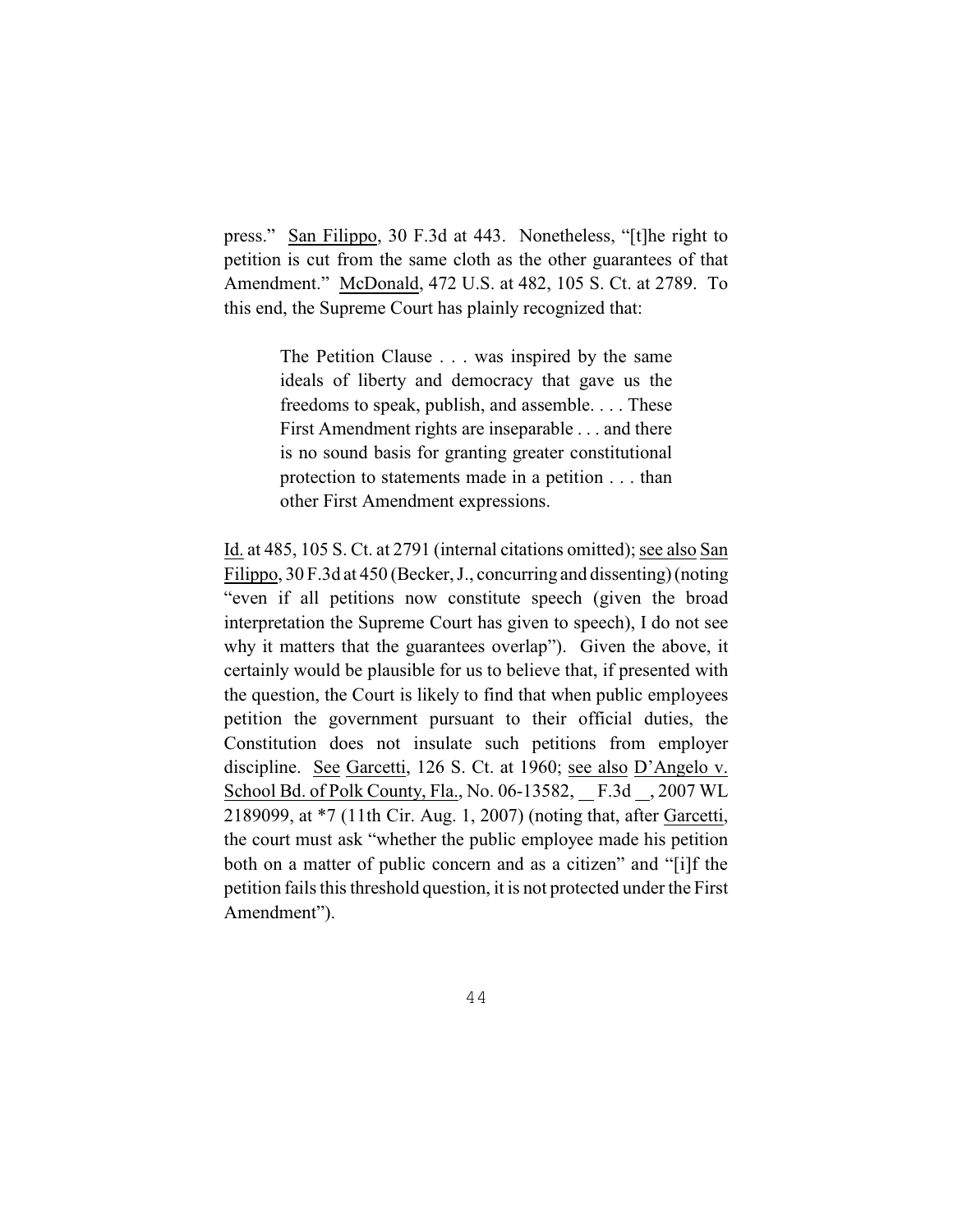Assuming, arguendo, that Price and Warren's complaints up the chain of command did constitute petitioning activity, because I believe that Garcetti applies to their claim, I similarly would uphold the district court's order granting judgment against them as a matter of law for this reason. For the reasons the majority thoughtfully sets forth, it seems plain that Price and Warren acted "pursuant to their official duties," Garcetti, 126 S. Ct. at 1960, in voicing their complaints up the chain of command. Accordingly, their complaints cannot be the basis underlying a First Amendment claim against defendants.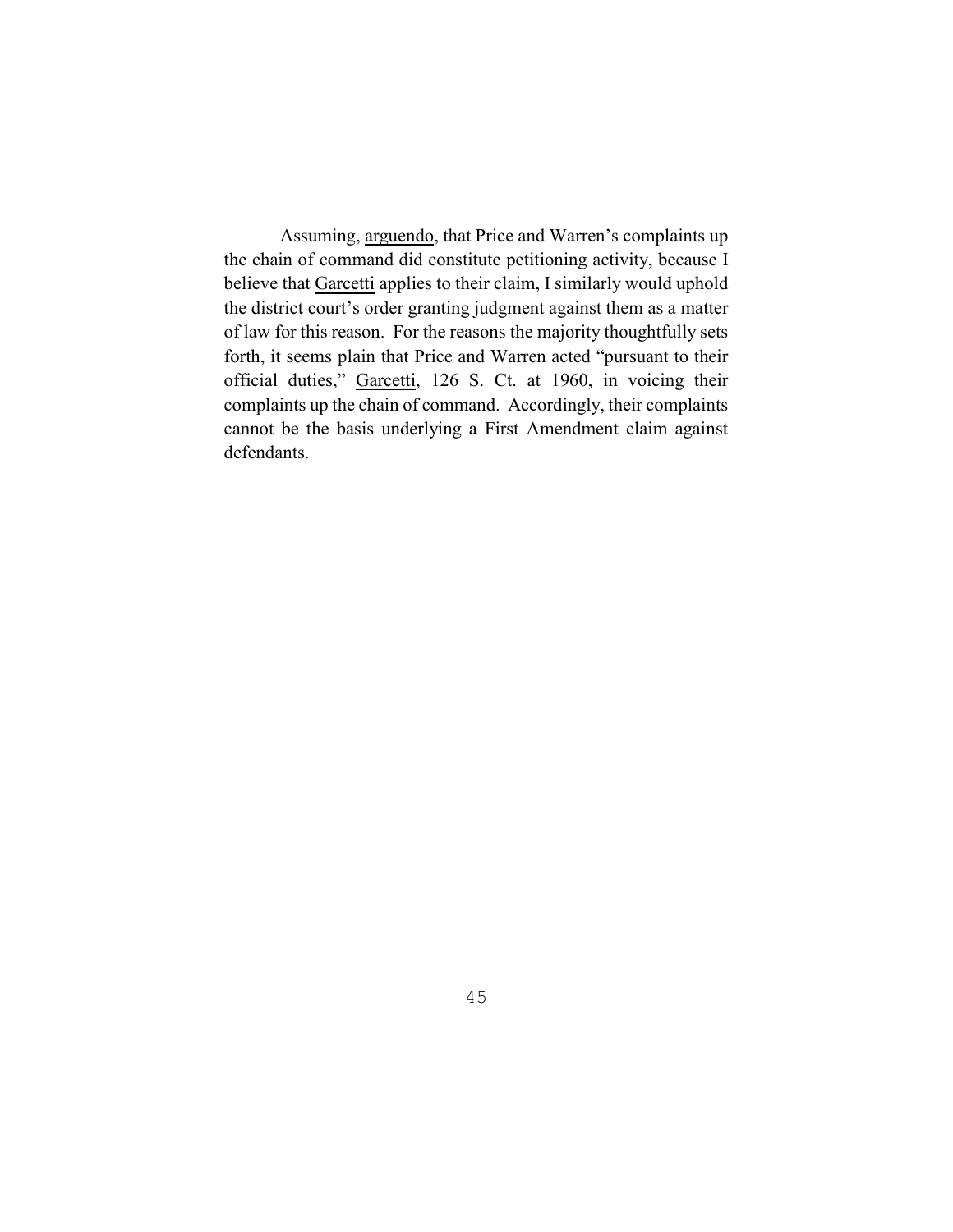POLLAK, District Judge, concurring:

I join the opinion and judgment of the court.

The opinion explains with precision that the free speech aspect (as distinct from the Petition Clause aspect) of this case dealing with the rights of public employees is squarely governed by the Supreme Court's recent decision in *Garcetti v. Ceballos*, --- U.S. ---- , 126 S. Ct. 1951 (2006): "The result required by *Garcetti* illustrates how that opinion narrowed the Court's jurisprudence in the area of employee speech. Although under *Garcetti* an employee's right to protest matters of public concern is not automatically forfeited by his choice of a workplace forum, that right is limited." As the court further observes, under *Garcetti*, "the 'controlling factor' in removing speech from the First Amendment [is] that the expressions were made pursuant to employment duties." In the case at bar, it is not surprising that reports made by Corporal B. Kurt Price and Corporal Wayne Warren within the chain of command of the Delaware State Police were regarded as "made pursuant to employment duties." Less clear is that the statements Price and Warren made to the State Auditor—statements ordered to be made to a high state official beyond the chain of state police command—were part of their employment duties. As the court notes, "giving statements to the State Auditor was not part of [appellants'] everyday duties." But, given the statements Price and Warren had made to their senior officers, it was not clear error for the District Court to find that the directive to Price and